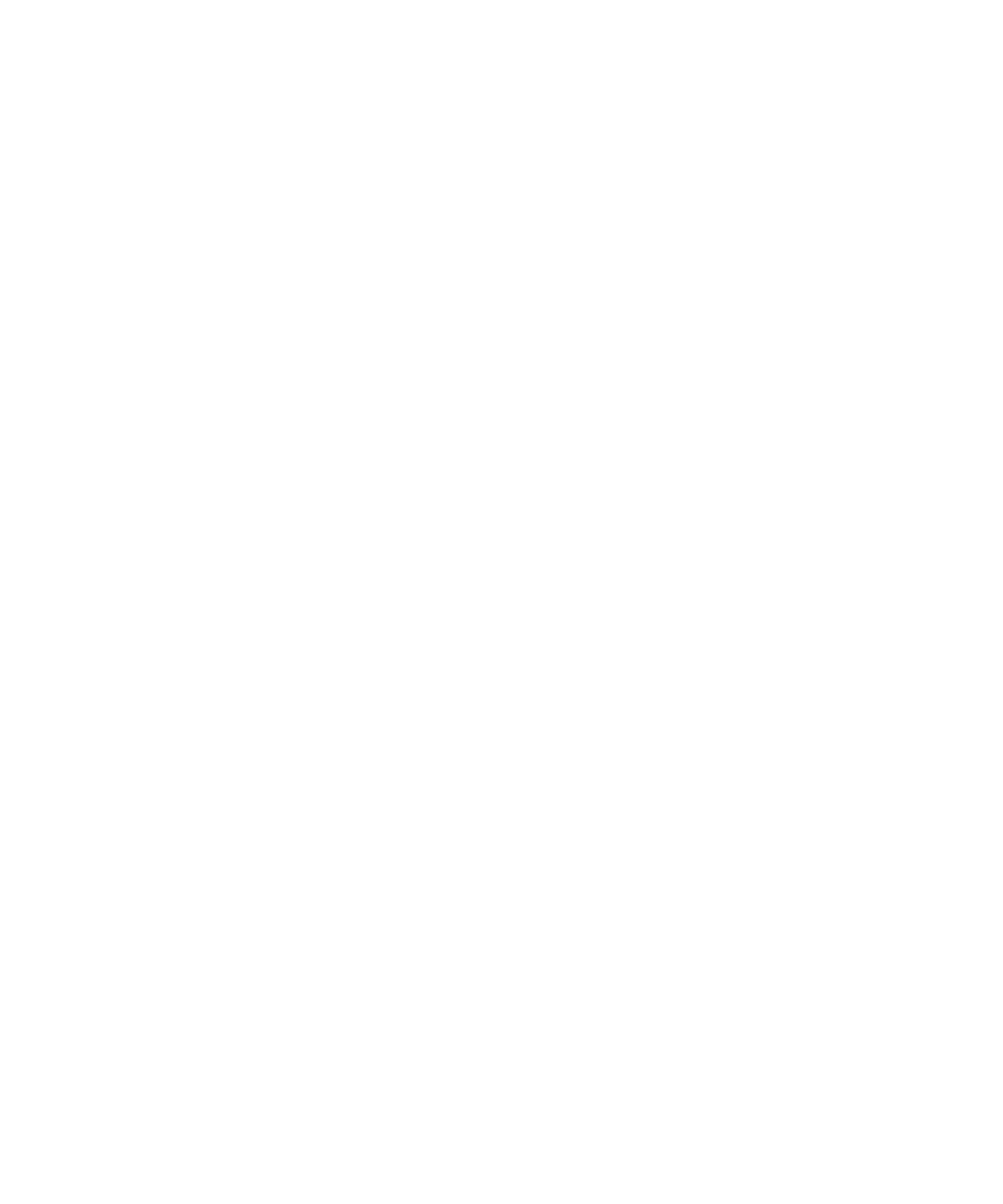*IBM Rational DOORS for HP Quality Center Interface*

> *Using Rational DOORS for HP Quality Center Interface*

> > *Release 3.5*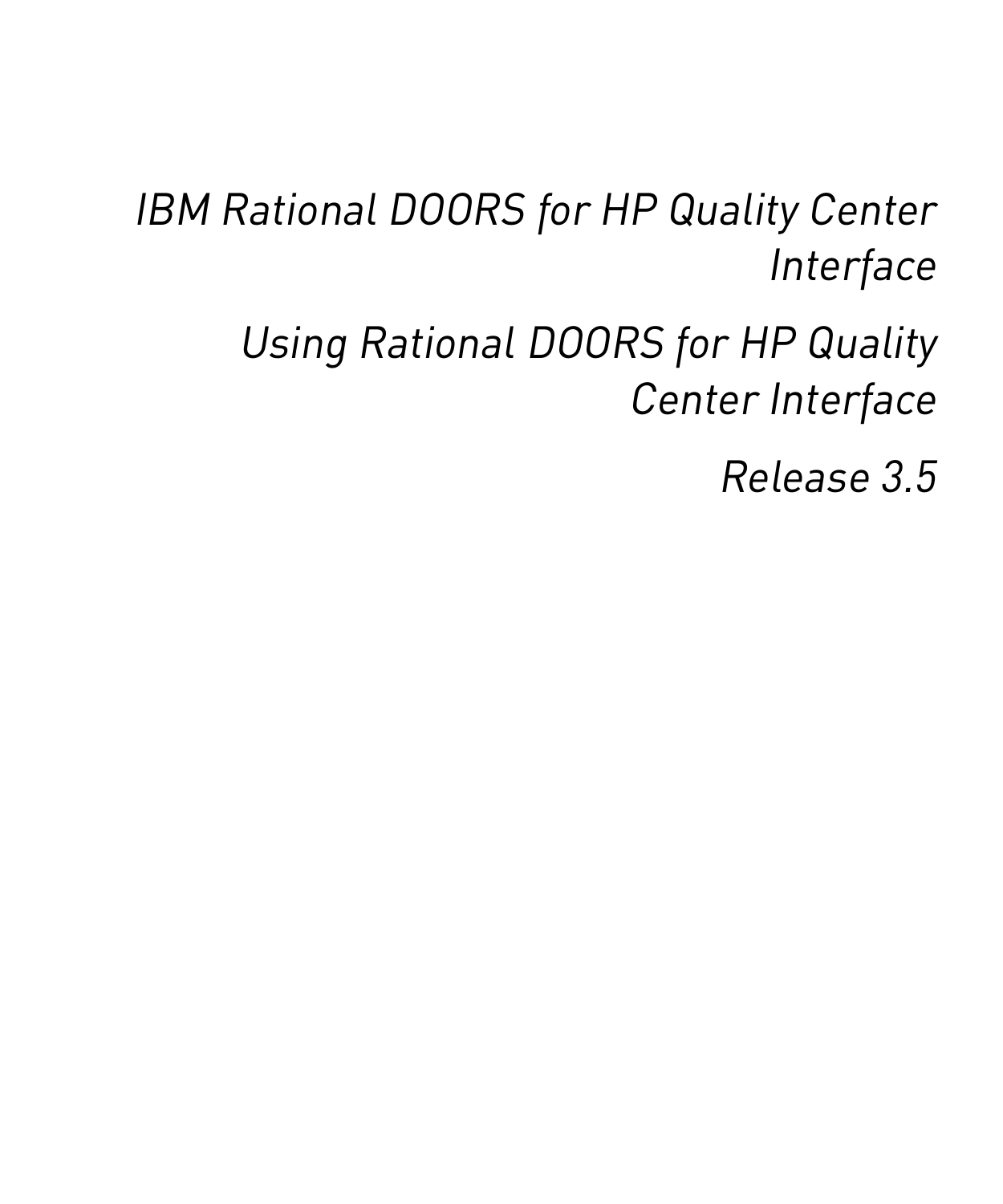Before using this information, be sure to read the general information under the ["Notices" chapter on page 51.](#page-58-0)

This edition applies to **IBM Rational DOORS for HP Quality Center Interface**, **VERSION 3.5**, and to all subsequent releases and modifications until otherwise indicated in new editions.

#### © **Copyright IBM Corporation 2006, 2011**

US Government Users Restricted Rights—Use, duplication or disclosure restricted by GSA ADP Schedule Contract with IBM Corp.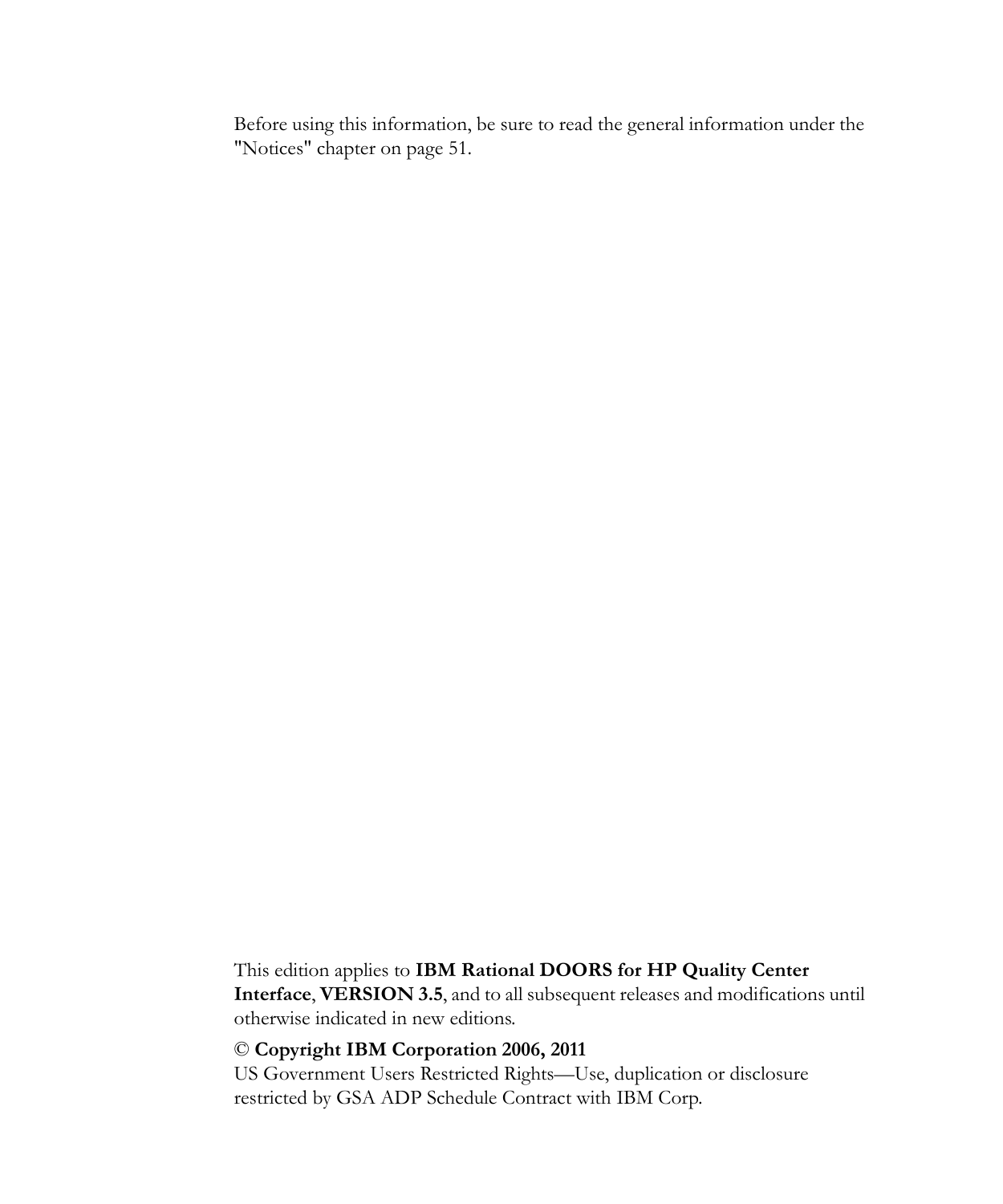# *Table of contents*

| <b>Chapter 1: About this manual</b><br>$\blacksquare$ |  |
|-------------------------------------------------------|--|
|                                                       |  |
|                                                       |  |

# **[Chapter 2: Installing Rational DOORS for HP Quality Center Interface](#page-10-0)  3**

# **Chapter 3: Analyzing your data** 15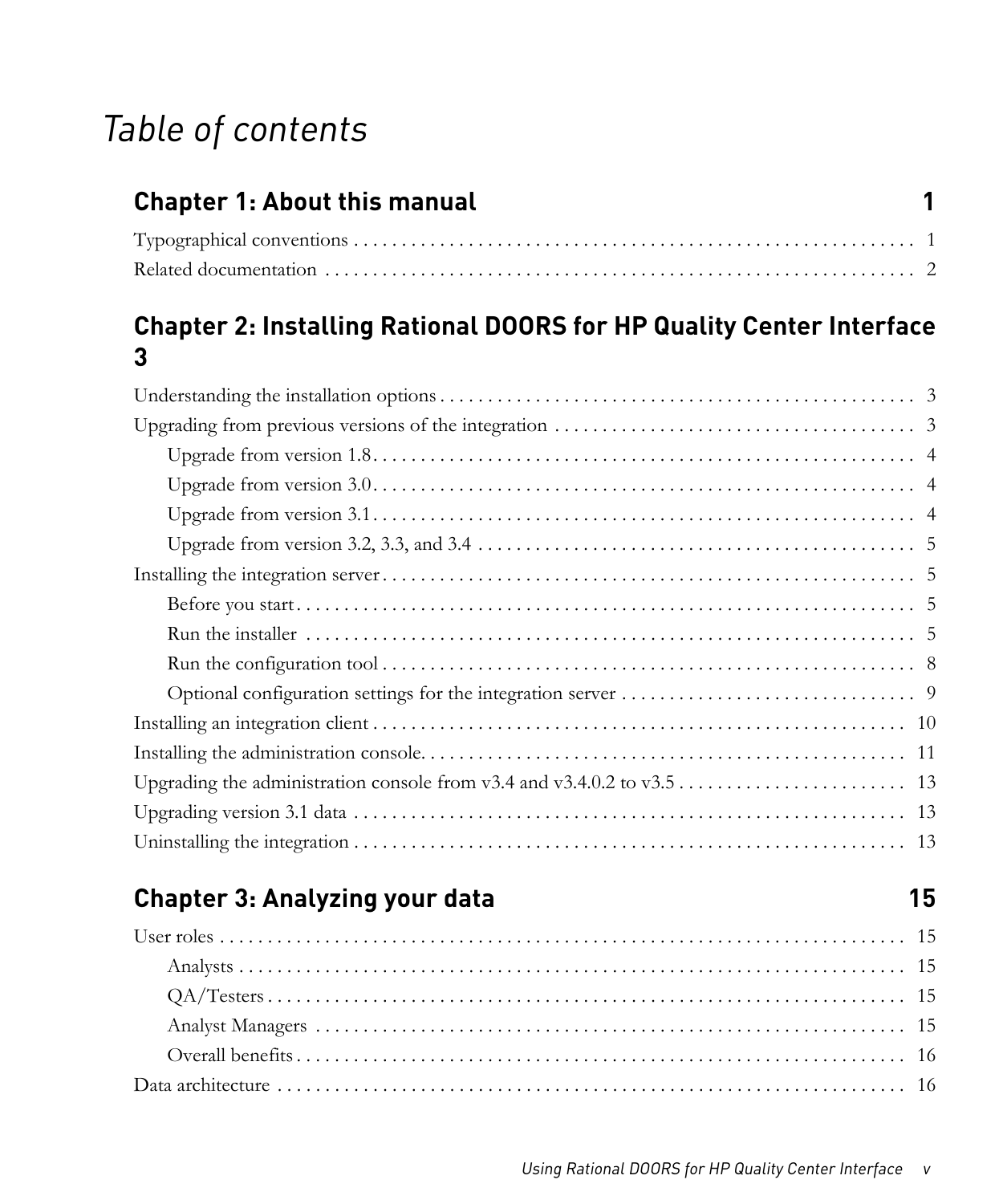# **[Chapter 4: Understanding synchronization tasks 23](#page-30-0)**

# **[Chapter 5: Synchronizing data 33](#page-40-0)**

# **[Chapter 6: Creating SoQ Attributes 39](#page-46-0)**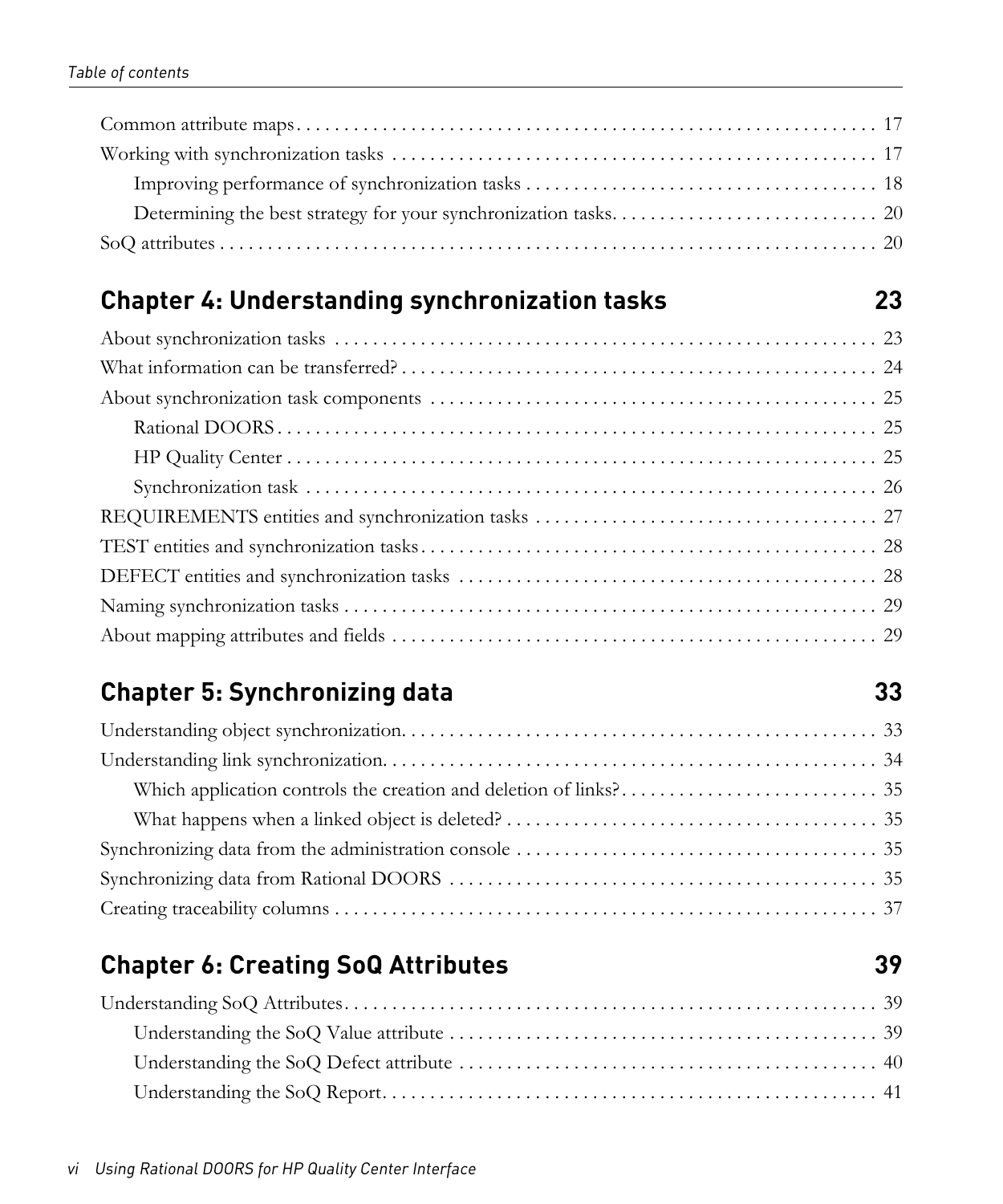# **[Chapter 7: Turning logging on and off 45](#page-52-0)**

# **[Chapter 8: Contacting support 47](#page-54-0) Apple 2014**

# **[Chapter 9: Notices 51](#page-58-1)**

|--|

# **[Index 55](#page-62-0)**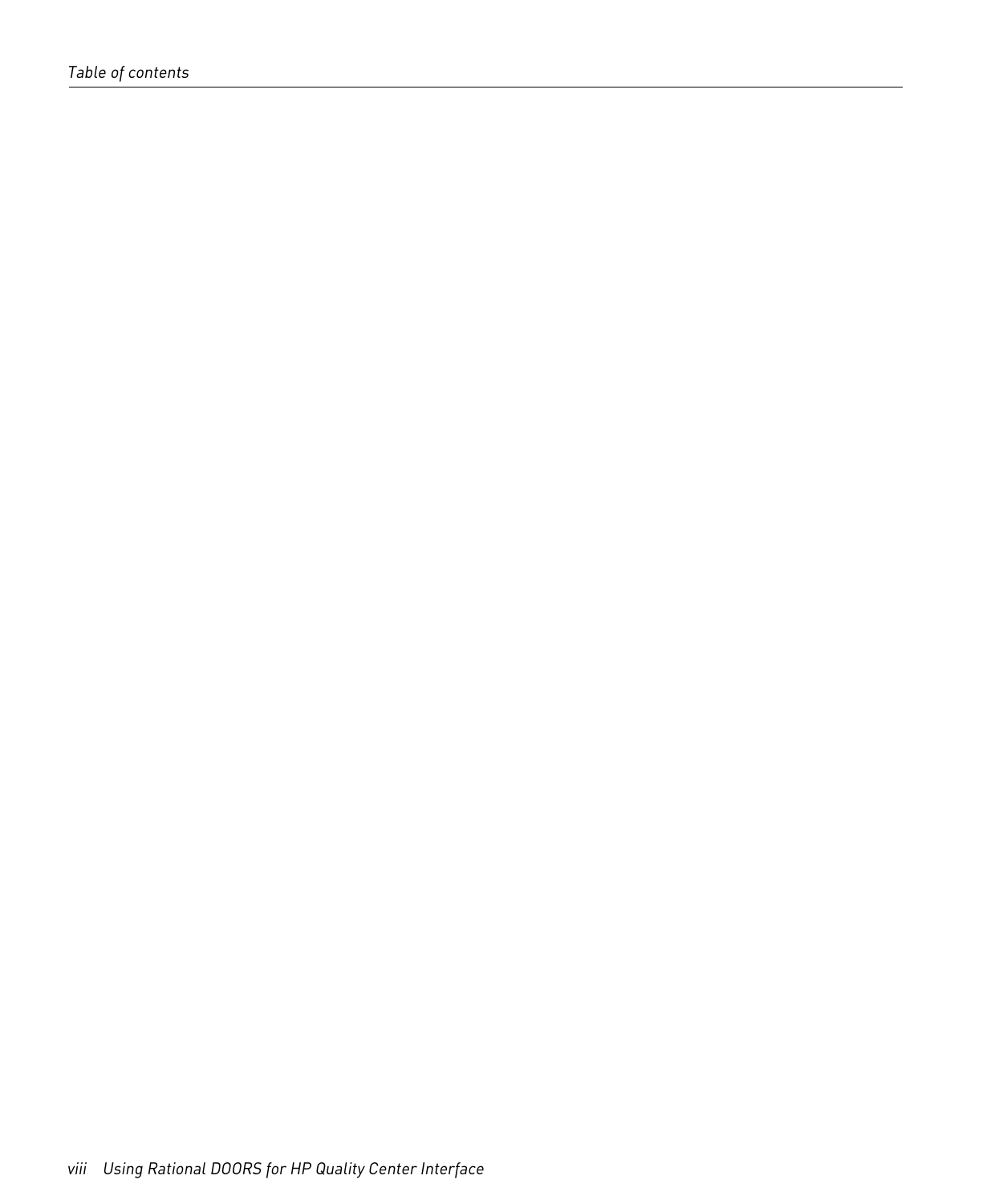# *About this manual*

<span id="page-8-0"></span>Welcome to IBM<sup>®</sup> Rational<sup>®</sup> DOORS<sup>®</sup> for HP Quality Center Interface.

Rational DOORS for HP Quality Center Interface allows you to synchronize data between Rational DOORS, the world's leading requirements management solution, and HP Quality Center, an integrated enterprise application for organizing and managing the entire testing process. You can transfer requirements in Rational DOORS to an HP Quality Center project, and transfer tests and defects between HP Quality Center and Rational DOORS. You can access Rational DOORS requirements information using your HP Quality Center interface, and access HP Quality Center test and defect information using your Rational DOORS interface.

This document describes how to install and use version 3.5 of Rational DOORS for HP Quality Center Interface. It assumes that you know how to use both Rational DOORS and HP Quality Center.

# <span id="page-8-1"></span>**Typographical conventions**

| <b>Typeface or</b><br>Symbol | <b>Meaning</b>                                                                                                                    |
|------------------------------|-----------------------------------------------------------------------------------------------------------------------------------|
| <b>Bold</b>                  | Important items, and items that you can select, including<br>buttons and menus. For example: Click Yes to continue.               |
| Courier                      | Commands, files, and directories; computer output. For<br>example: Edit your .properties file.                                    |
|                              | A menu choice. For example: Click <b>File &gt; Open</b> . This means<br>click the File menu, then click the Open command from it. |

The following typographical conventions are used in this manual: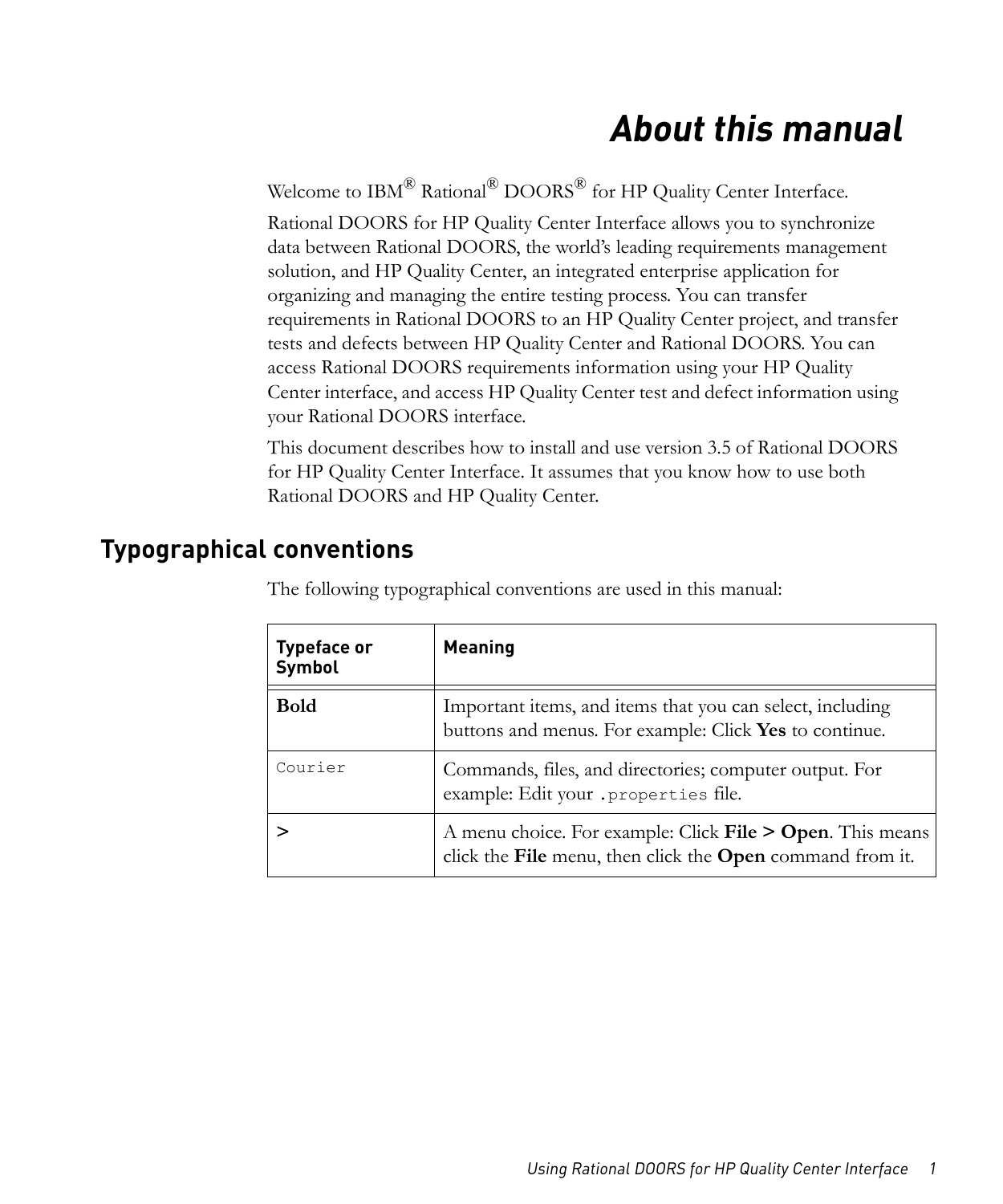# <span id="page-9-0"></span>**Related documentation**

The following table describes where to find information in the documentation set:

| For information on                                                              | <b>See</b>                                                         |
|---------------------------------------------------------------------------------|--------------------------------------------------------------------|
| How to use Rational DOORS                                                       | The Rational DOORS Information<br>Center                           |
| How to use HP Quality Center                                                    | The HP Quality Center documentation<br>set                         |
| How to use the administration console                                           | The administration console online help                             |
| What's new in Rational DOORS for HP<br><b>Quality Center Interface</b>          | The Rational DOORS for HP Quality<br>Center Interface readme files |
| How to set up licenses to use Rational<br>DOORS for HP Quality Center Interface | Rational Lifecycle Solutions Licensing<br>Guide                    |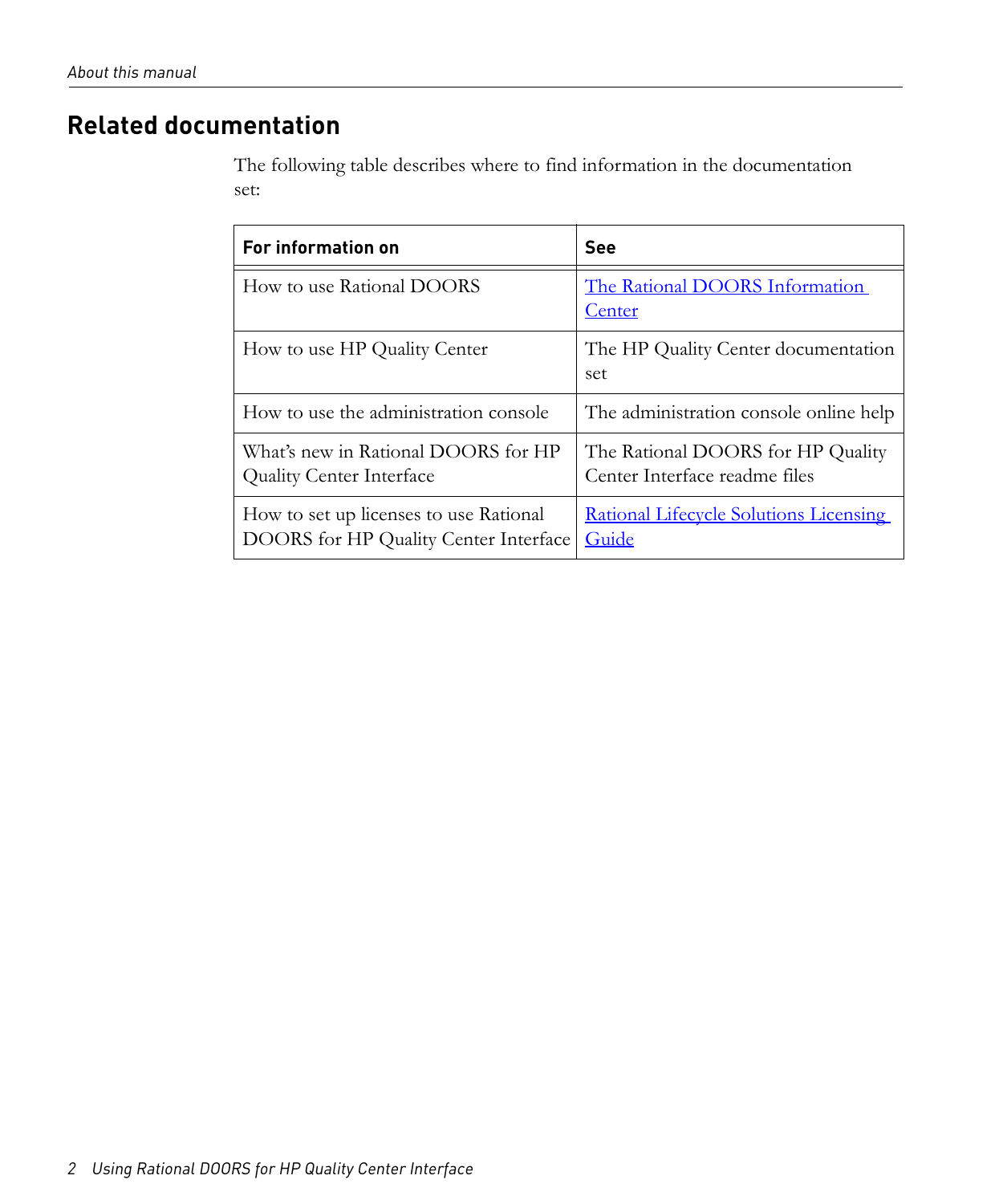# <span id="page-10-0"></span>*2 Installing Rational DOORS for HP Quality Center Interface*

This chapter contains information about how to install and configure Rational DOORS for HP Quality Center Interface to integrate with Rational DOORS. It contains the following:

- [Understanding the installation options](#page-10-1)
- [Upgrading from previous versions of the integration](#page-10-2)
- [Installing the integration server](#page-12-1)
- [Installing an integration client](#page-17-0)
- [Installing the administration console](#page-18-0)
- [Upgrading the administration console from v3.4 and v3.4.0.2 to v3.5](#page-20-0)
- [Upgrading version 3.1 data](#page-20-1)
- [Uninstalling the integration](#page-20-2)

# <span id="page-10-1"></span>**Understanding the installation options**

The integration installer has two installation options:

Integration client

Use this option to install only the integration client. You install an integration client on each Rational DOORS client that uses the integration. This option allows the Rational DOORS user to access the integration options available in the Rational DOORS client.

Integration server

Use this option to install both the integration server and the integration client.

# <span id="page-10-3"></span><span id="page-10-2"></span>**Upgrading from previous versions of the integration**

You can upgrade to version 3.5 of the integration from version 1.8, 3.0, 3.1, 3.2, 3.3, and 3.4. To upgrade from 1.8 and 3.0 you must install version 3.1, and then install version 3.5 and migrate your 3.1 data to 3.5. The integration automatically migrates your version 3.2, 3.3, and 3.4 data to version 3.5.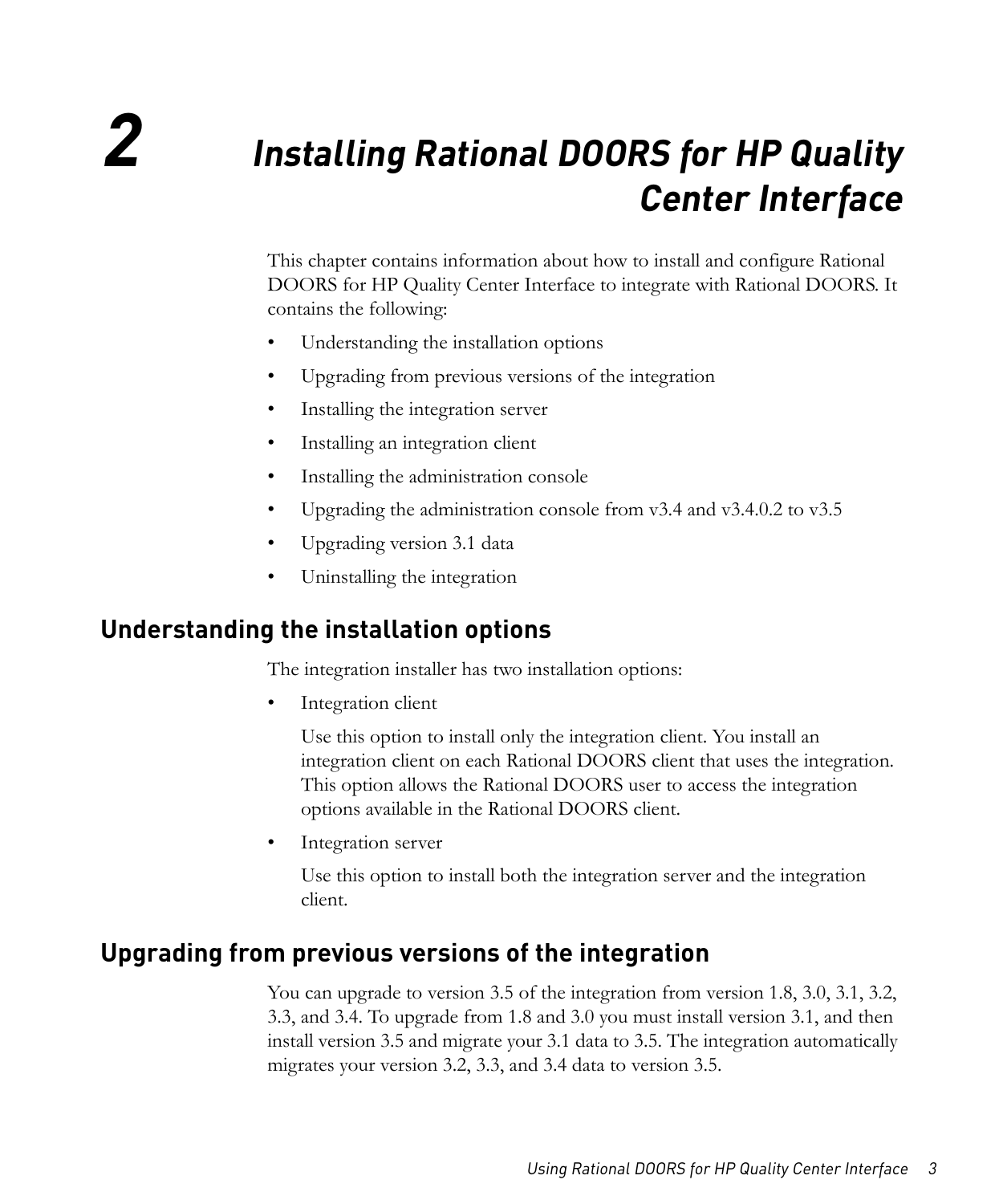The following sections describe what you must do to upgrade to version 3.5 from a previous version.

- [Upgrade from version 1.8](#page-11-0)
- [Upgrade from version 3.0](#page-11-1)
- [Upgrade from version 3.1](#page-11-2)
- [Upgrade from version 3.2, 3.3, and 3.4](#page-12-0)

#### <span id="page-11-0"></span>*Upgrade from version 1.8*

- **1.** Synchronize your 1.8 data. The data must be synchronized before you uninstall version 1.8.
- **2.** Uninstall version 1.8 using **Add or Remove Programs** from the Windows Control Panel.
- **3.** Install version 3.1.

You do not need to configure or run version 3.1 after you install it. However, you must install it before you install version 3.5.

- **4.** Install version 3.5
- **5.** Migrate your 3.1 data to 3.5.

For information about migrating data from version 3.1 to 3.5, see ["Upgrading version 3.1 data," on page 13](#page-20-1).

#### <span id="page-11-1"></span>*Upgrade from version 3.0*

On machines with version 3.0 of TestDirector Integration installed, install version 3.1, then install version 3.5 and migrate 3.1 data to 3.5.

For information about migrating data from version 3.1 to 3.5, see ["Upgrading](#page-20-1)  [version 3.1 data," on page 13](#page-20-1).

#### <span id="page-11-2"></span>*Upgrade from version 3.1*

You can upgrade direct to version 3.5 form version 3.1.

On machines with version 3.1 of TestDirector Integration installed, install version 3.5, then migrate 3.1 data to 3.5.

For information about migrating data from version 3.1 to 3.5, see ["Upgrading](#page-20-1)  [version 3.1 data," on page 13](#page-20-1).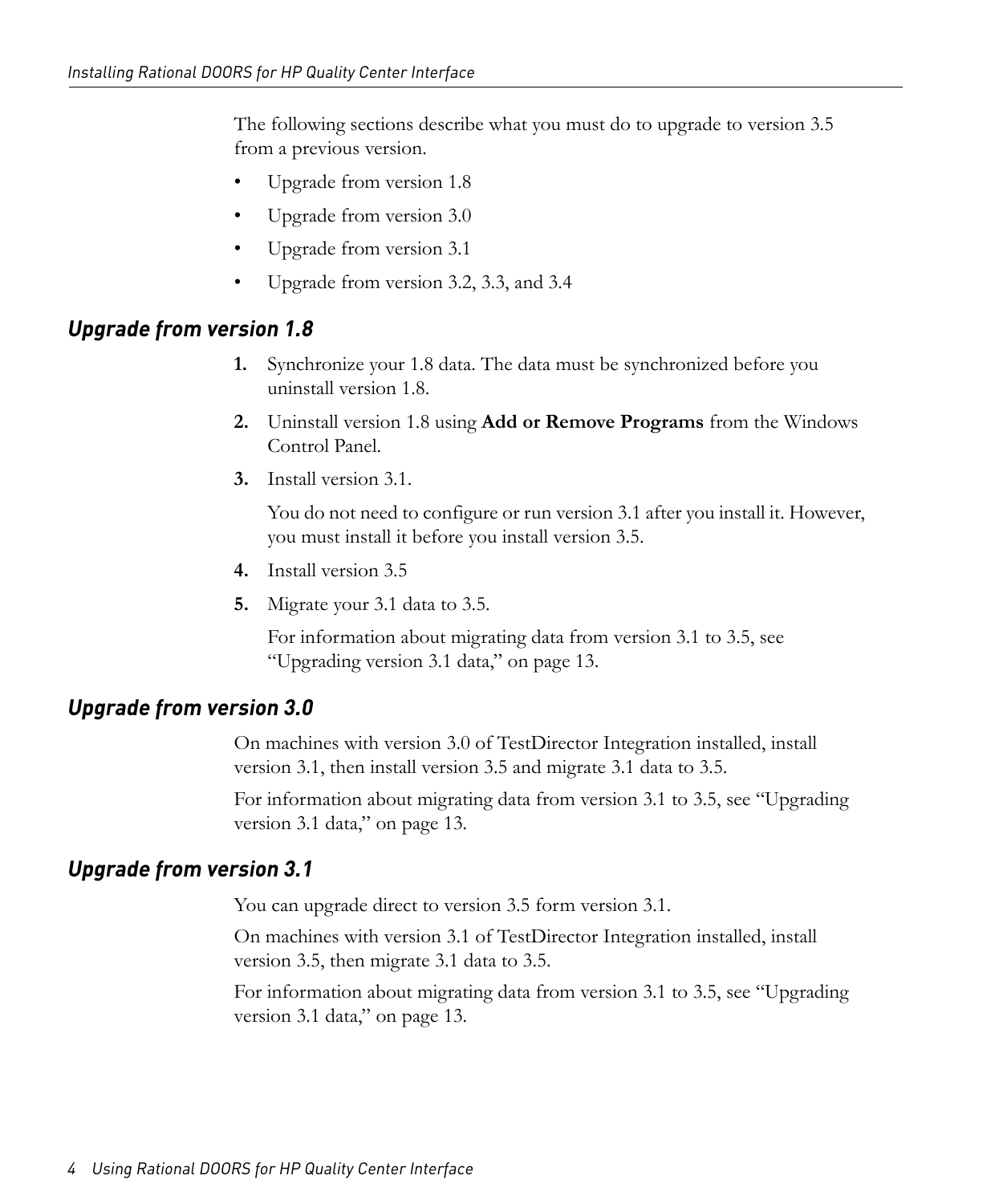### <span id="page-12-0"></span>*Upgrade from version 3.2, 3.3, and 3.4*

The integration automatically migrates your version 3.2, 3.3, and 3.4 data to version 3.5.

## <span id="page-12-4"></span><span id="page-12-1"></span>**Installing the integration server**

If you are upgrading the integration server, see ["Upgrading from previous](#page-10-2)  [versions of the integration," on page 3](#page-10-2) for information about how to upgrade to 3.5.

Installing the integration server also automatically installs the integration client. Installing the integration server is a two-step procedure. First, you run the installer, and then you run the configuration tool.

### <span id="page-12-2"></span>*Before you start*

<span id="page-12-5"></span>If you are installing the integration server on **Windows Server 2008**, you need to set IIS7 to use IIS6 compatibility mode.

#### **To set IIS7 to use IIS6 compatibility mode:**

- **1.** Click **Start > Administrative Tools > Server Manager**.
- **2.** In the navigation pane, expand **Roles**, right-click **Web Server (IIS)**, and then click **Add Role Services**.
- **3.** In the **Select Role Services** pane, scroll down to **IIS 6 Management Compatibility**.
- **4.** Select **IIS 6 Metabase Compatibility** and **IIS 6 Management Console**.
- **5.** In the **Select Role Services** pane, click **Next**.
- **6.** In the **Confirm Installations Selections** pane, click **Install**.
- **7.** Click **Close**.

#### <span id="page-12-3"></span>*Run the installer*

#### **To install the integration server:**

- **1.** Check that you meet the system requirements. Open the Rational DOORS for HP Quality Center Interface readme file, which is available from the Rational DOORS information center:
	- **a.** Open the Rational DOORS information center, which is available at http://publib.boulder.ibm.com/infocenter/doorshlp/v9/index.jsp.
	- **b.** Click **Integrating > Rational DOORS for HP Quality Center Interface**.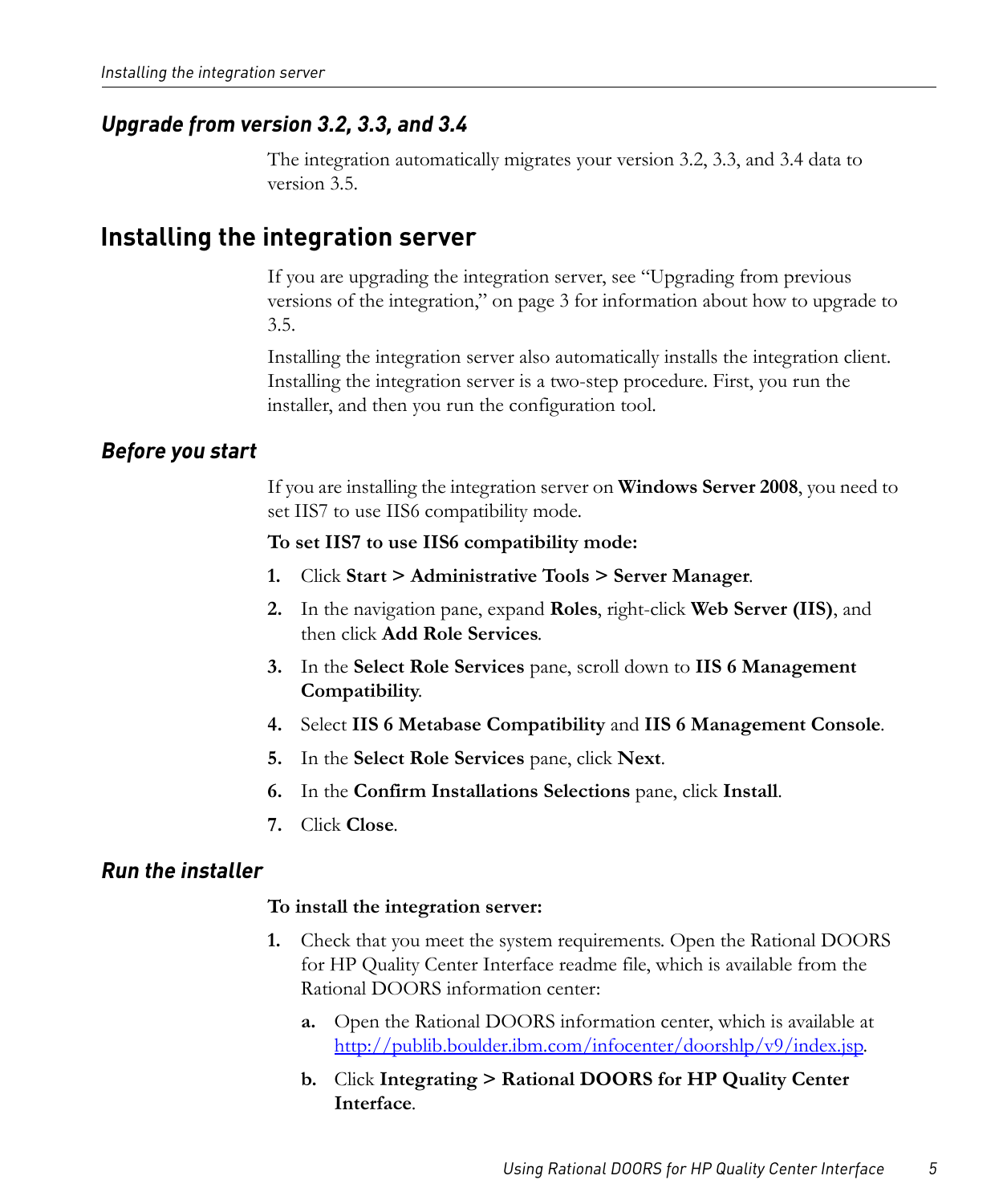- **c.** Click the link to the readme file.
- **2.** If the .NET Framework v3.5 is not already installed on your machine, install it. If you proceed with the installation, and the .NET Framework is not detected by the installer, a browser window is opened at Microsoft's .NET Framework download page before you can proceed beyond [Step 7](#page-13-0).
- **3.** If you are already running version 3.2 or 3.3, uninstall it.
- **4.** Make sure that you are logged on to your computer as a user with Administrator privileges.
- **5.** Shut down all other applications. In particular, shut down Microsoft Office applications, including the Microsoft Office toolbar.
- **6.** Check that the default website in the Internet Information Services Manager is started. If it is not, right-click and select **Start**.
- <span id="page-13-0"></span>**7.** Using Windows Explorer, double-click **setup.exe**.

The **Welcome** screen is displayed.

If the **Modify/Repair/Remove** dialog box is displayed, exit the installer and modify the installation using **Add or Remove Programs** in the Windows Control Panel.

**8.** Click **Next**.

The **License Agreement** screen is displayed.

**9.** Select the **I accept** option and click **Next**.

The **Choose Destination Location** screen is displayed.

**10.** Enter the path to the folder to install to, or leave the default.

**Note** The DOORSTDIServices file and the

DOORSTDIntegrationWebServices file are always installed in the C: drive. If there is already a ...\inetpub\wwwroot folder in the C: drive, the files are installed in that folder. If the ...\inetpub\wwwroot folder has been moved to a new location, the files are installed in the root of C:.

**11.** Click **Next**.

The **Setup Type** screen is displayed.

**12.** Select **Server** and click **Next**.

**Note** This option installs both the integration client and the integration server.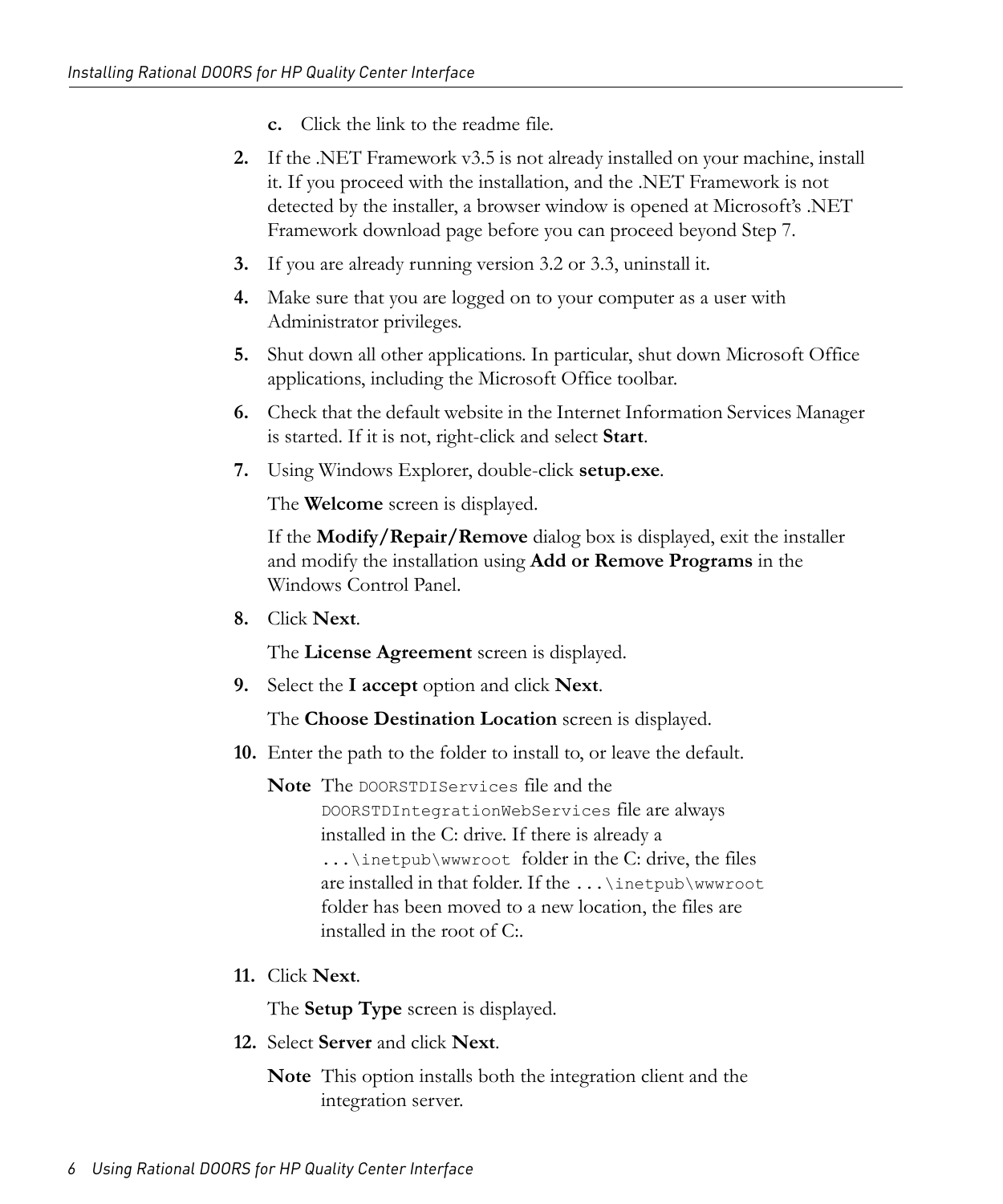The **Integration Server TCP Port** screen is displayed.

<span id="page-14-1"></span>**13.** Enter the TCP port on which the Internet Information Service (IIS) is serving the default website.

To find out the port number:

**a.** On the desktop, right-click on **My Computer** and select **Manage**.

The **Computer Management** window is displayed.

- **b.** Navigate **Services and Applications > Internet Information Service (IIS) Manager > Web Sites**.
- **c.** Right-click **Default Web Site** and select **Properties**.

The TCP Port is displayed in the Web Site Identification panel.

**14.** Click **Next**.

The **Domain and Groupname** screen is displayed.

<span id="page-14-0"></span>**15.** Enter the fully qualified group name that is authorized to access the administration console. In **Domain Name**, enter the name of the machine you are installing the integration server on and in **Group Name**, enter the name of a group with the necessary privileges.

If you need to create the group, use the **Computer Management** window.

**16.** Click **Next**.

The **Ready to Install the Program** screen is displayed.

**17.** Click **Install**.

The necessary files are installed on the machine, and the **Wizard Completed** window is displayed.

**18.** To complete the installation, you must run the configuration tool.

You can run the configuration automatically or manually:

• To run the configuration tool automatically, select **Launch the configuration tool**, and click **Finish**. The install wizard closes, and the **Rational DOORS for HP Quality Center Interface Configuration Tool** dialog box is displayed.

Go to [step 3](#page-15-1) of ["Run the configuration tool," on page 8](#page-15-0).

• To run the configuration tool manually, clear **Launch the configuration tool**, and click **Finish**. The install wizard closes.

Follow the steps in [Run the configuration tool.](#page-15-0)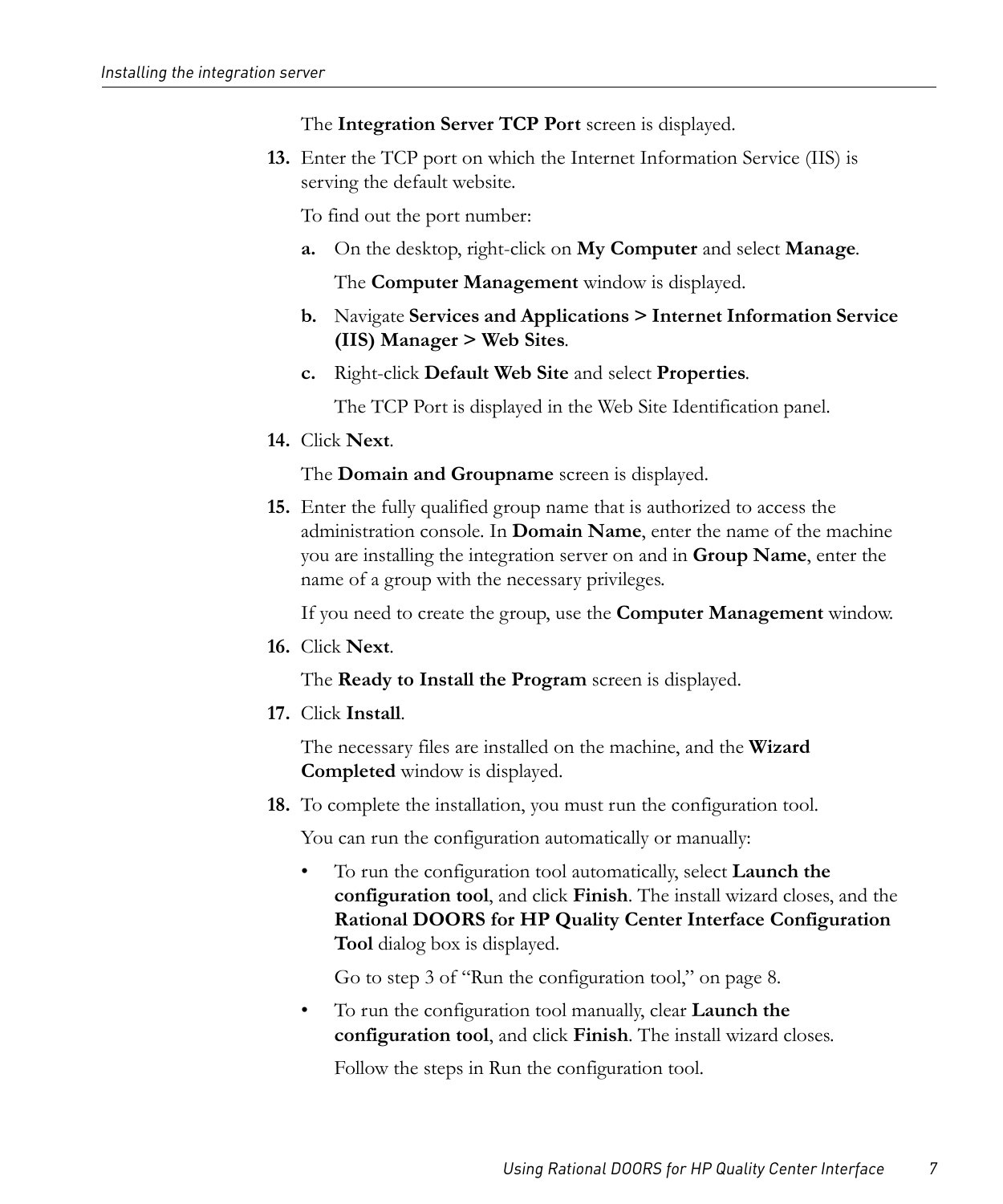### <span id="page-15-0"></span>*Run the configuration tool*

Before you proceed, you need to configure the integration server.

#### **To configure the integration server:**

- **1.** If it is still open, shut down the Computer Manager.
- **2.** From the Start menu click **IBM Rational > IBM Rational Tools > IBM Rational DOORS for HP Quality Center Interface 3.5 Tools > Set Access Permissions**.

The **Rational DOORS for HP Quality Center Interface Configuration Tool** dialog box is displayed.

<span id="page-15-1"></span>**3.** In **Username** enter a user.

By default, a local machine user called IWSUSER is used in this tool. However, you can specify a domain user instead. The tool cannot create a domain user, but if one exists it can be used.

- To specify or create IWSUSER, enter **<machinename>\IWSUSER**.
	- If a user named IWSUSER already exists, leave the check box clear.
	- If a user named IWSUSER does not exist, select the check box.
- To specify a domain user, enter **<domainname>** $\langle$  **<user name>**, and leave the check box clear.
- **4.** Enter a password in the **Password** and **Confirm Password** boxes.
	- If IWSUSER exists, enter the user's existing password.
	- If IWSUSER does not exist, enter a new password.

This password uses the Windows 2003 password rules that are in force on your system.

**5.** Click **Next**.

The **Gathering the virtual folder structure** dialog box is displayed.

- **6.** Enter the name of the website that is hosting the services, or leave the default.
- **7.** Enter the path to the location of the virtual folder for Tivoli® Directory Integrator Services and the Statement of Quality (SoQ) Services, or leave the defaults.
- **8.** Click **Next**.

The **Applying configuration** dialog box is displayed.

A warning dialog box is also displayed.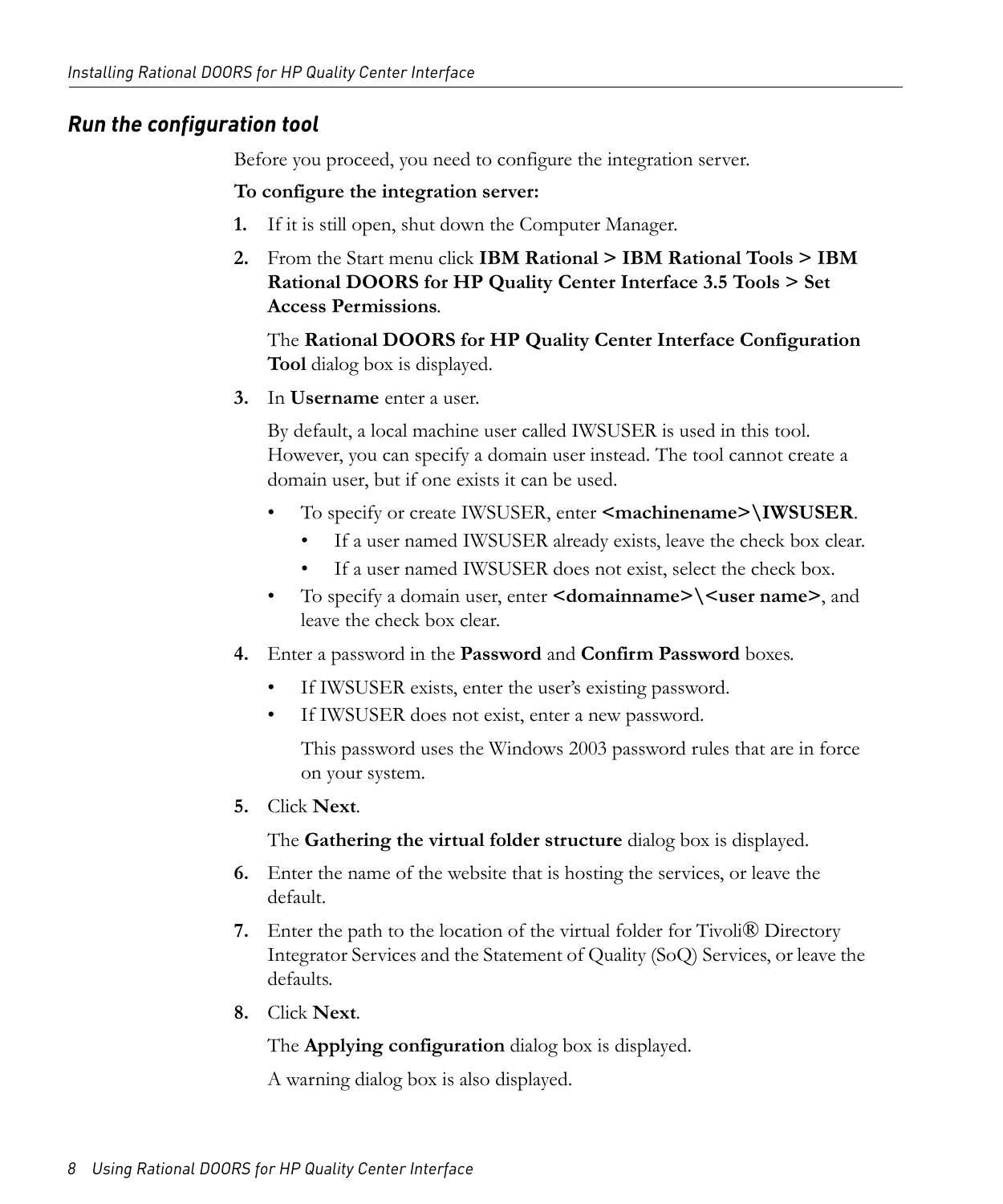**9.** Click **Yes**. When all the categories have been successfully configured, click **Next**.

A summary screen is displayed.

You can use the **Copy** button to copy the summary text.

**10.** Click **Next**.

The **Testing Services** dialog box is displayed.

You can use the **Copy** button to copy the results text.

- **11.** Select **Run Tests** to test the availability of the services.
- **12.** If necessary, add the IWSUSER to the group you created in [step 15](#page-14-0) of ["Run](#page-12-3)  [the installer," on page 5](#page-12-3).
- **13.** Navigate to HP Quality Center and log in to download ActiveX components.
- <span id="page-16-1"></span>**14.** Click **Finish**.

#### <span id="page-16-0"></span>*Optional configuration settings for the integration server*

You can edit the integration server configuration file to change the way it runs in your environment.

The integration server is configured by the web.config file in the Inetpub\wwwroot\DOORSTDIServices folder.

You can:

- Insert the prefix and absolute number of the Rational DOORS object into the Quality Center requirement name.
- Change the number of tasks that can be run in parallel.
- Define a location to store the last run reports.

**Note** The web.config file contains entries that you must not modify unless you receive the guidance of Rational support.

#### **To change the configuration settings:**

- **1.** Open the Inetpub\wwwroot\DOORSTDIServices\web.config file.
- **2.** To insert the prefix and absolute number of the Rational DOORS object into the Quality Center requirement name, type a new line in the following format:

<add key="NameFormat" value="ID"/>

Permitted values are: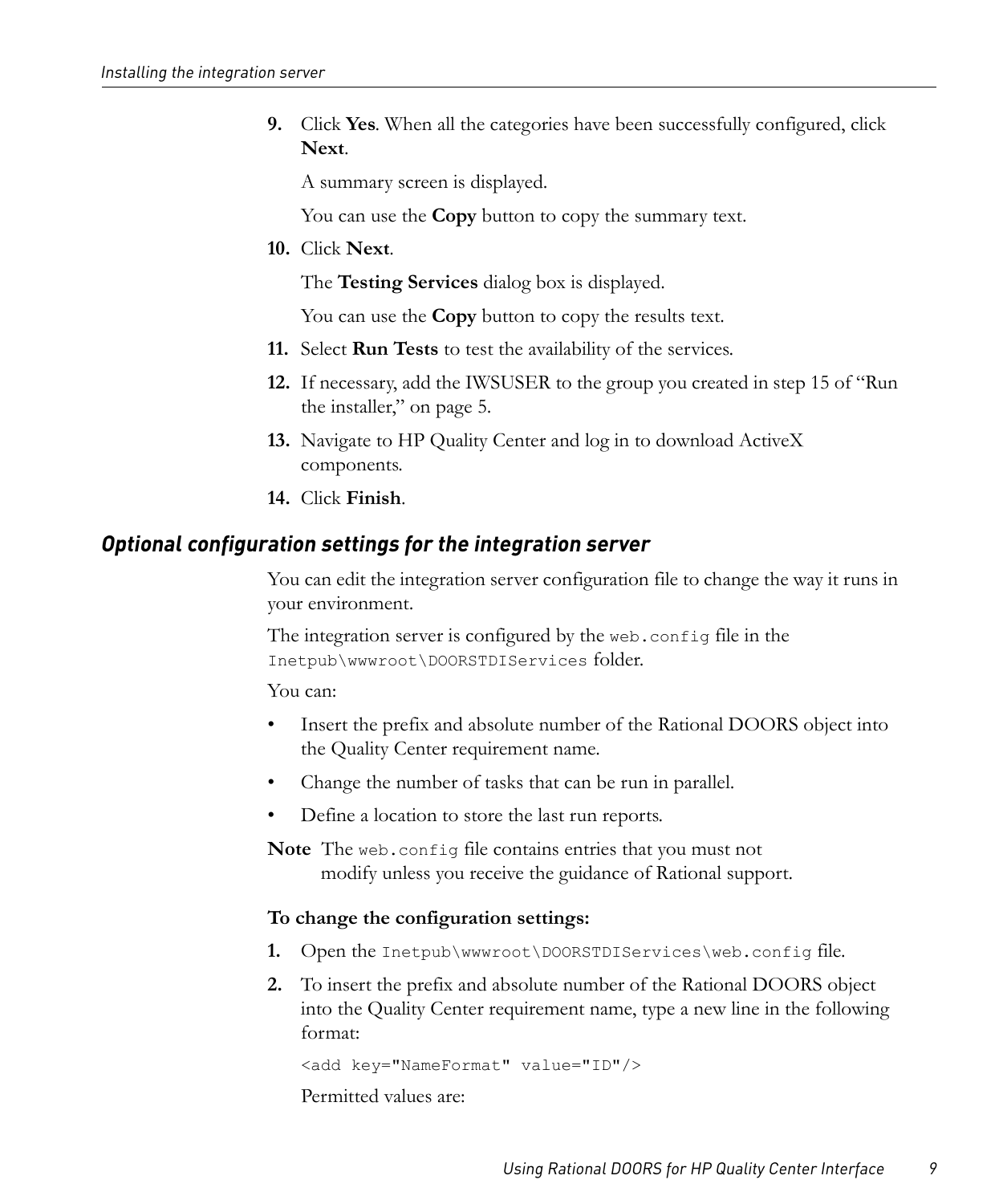- "D" (or ""), which is the description only (the current format).
- "I", which is the absolute number only.
- "ID", which is the prefix and absolute number.
- **3.** To change the number of tasks that can be run in parallel, type a new line in the following format:

```
<add key="syncSetting_maxTaskCount" value="8"/>
```
The maximum is 64, the minimum is 1, and the default is 4.

**4.** To define a location to store the **last run** reports, type a new line in the following format:

```
<"ReportsPath" value="C:\Quality_center\QCHome\Report"/>
```
This folder **must** exist. If necessary, create the folder.

**5.** Close and save the file.

## <span id="page-17-1"></span><span id="page-17-0"></span>**Installing an integration client**

After the integration server has been installed on the server machine, you can install the integration client on the Rational DOORS and HP Quality Center client machines that you want to access the integration.

#### **To install the integration client:**

- **1.** Check that you meet the system requirements. Details of system requirements can be found in the Rational DOORS for HP Quality Center Interface readme file, which is available from the Rational DOORS information center:
	- **a.** Open the Rational DOORS information center, which is available at http://publib.boulder.ibm.com/infocenter/doorshlp/v9/index.jsp.
	- **b.** Click **Integrating > Rational DOORS for HP Quality Center Interface**.
	- **c.** Click the link to the readme file.
- **2.** Make sure that you are logged on to your computer as a user with Administrator privileges.
- **3.** Shut down all other applications. In particular, shut down Microsoft Office applications.
- **4.** Using Windows Explorer, double-click **setup.exe**.

The **Welcome** screen is displayed.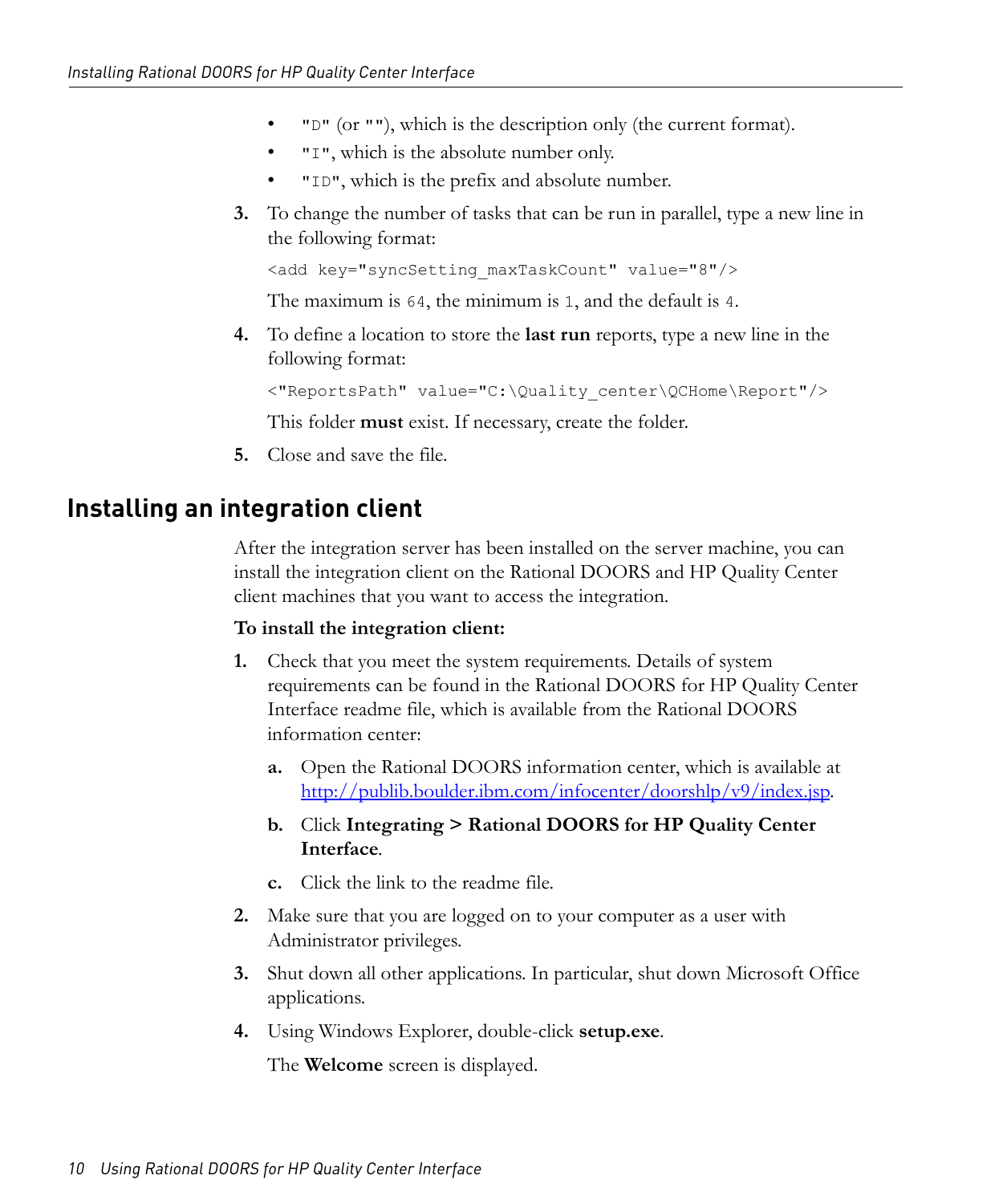If the **Modify/Repair/Remove** dialog box is displayed, exit the installer and modify the installation using **Add or Remove Programs** in the Windows Control Panel.

**5.** Click **Next**.

The **License Agreement** screen is displayed.

**6.** Select the **I accept** option and click **Next**.

The **Choose Destination Location** screen is displayed.

- **7.** Enter the path to the folder to install to, or leave the default and click **Next**. The **Setup Type** screen is displayed.
- **8.** Select **Client** and click **Next**.

The **Specify the Location of Integration Server** screen is displayed.

- **9.** In **Webserver**, enter the fully qualified domain name or IP address of the machine on which the integration server is installed.
- **10.** In **Port**, enter the TCP Port on which the Integration Administration Service is serving the default website on the integration server machine. This TCP Port was entered in [Step 13](#page-14-1) of ["Installing the integration server," on](#page-12-1)  [page 5.](#page-12-1)
- **11.** Click **Next**.

The **Ready to Install the Program** screen is displayed.

**12.** Click **Install**.

A progress bar is displayed as the files are installed.

- **Note** If you do not have the Internet Information Service (IIS) installed, an error is displayed. Click **Ignore**, and continue with the installation. You can run the integration client without IIS.
- <span id="page-18-1"></span>**13.** Click **Finish**.

## <span id="page-18-2"></span><span id="page-18-0"></span>**Installing the administration console**

You use the Rational DOORS for HP Quality Center Interface administration console to define synchronization tasks that exchange data between Rational DOORS and HP Quality Center. If you install the administration console, you are can create tasks, map attributes, and create new attributes in Rational DOORS and entities in HP Quality Center.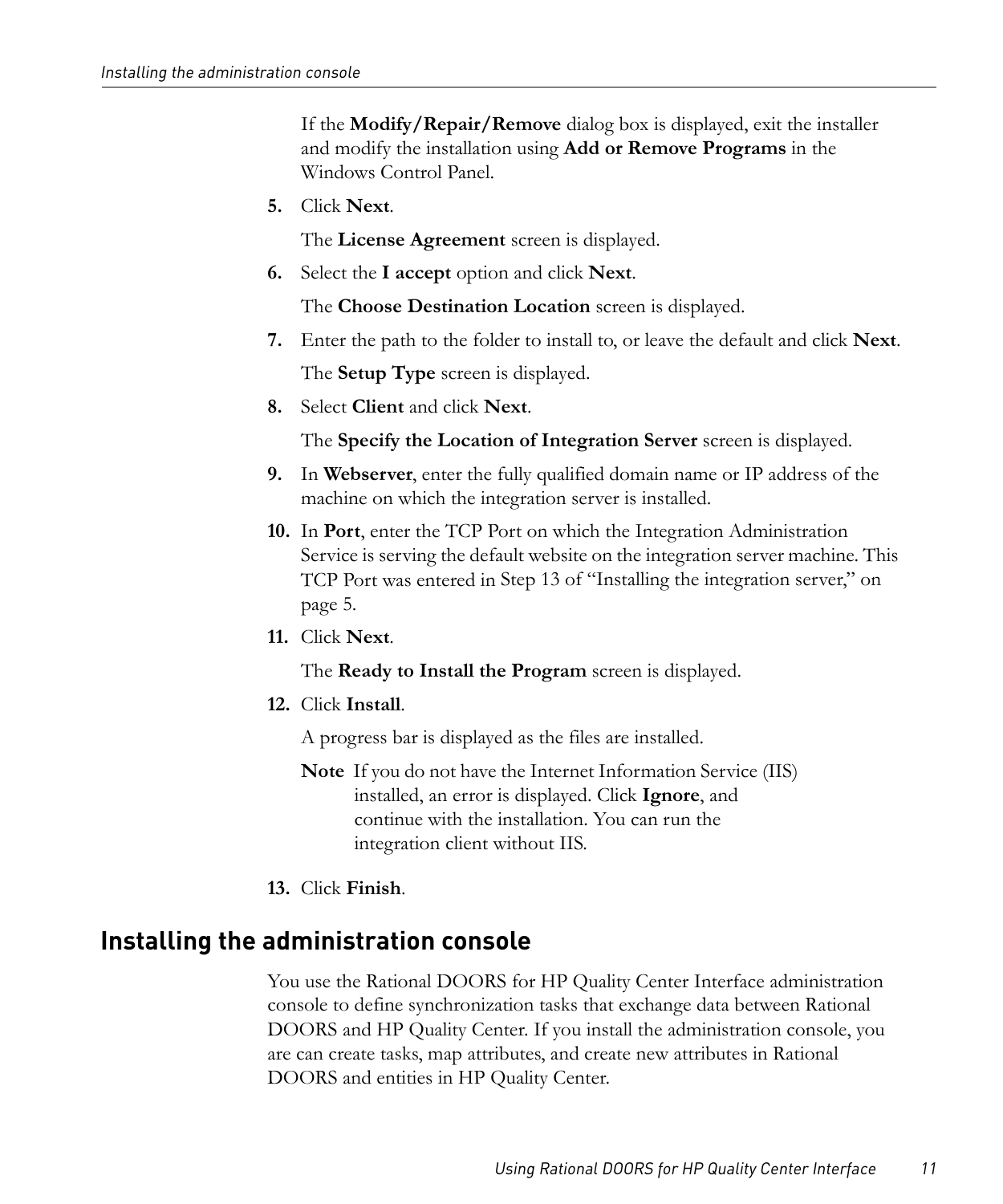**Note** If you are upgrading the administration console from v3.4 to v3.5, see ["Upgrading the administration console from v3.4](#page-20-0)  [and v3.4.0.2 to v3.5," on page 13.](#page-20-0)

#### **To install the administration console:**

- **1.** Make sure that you have the .NET Framework v3.5 installed.
- **2.** Open your Internet browser and type http://<*qciserver*:*port*>/AdminToolInstall/index.htm.

The administration console installation welcome page is displayed.

**3.** If you need to install the .NET Framework, do so now.

**Note** The .NET Framework is installed in the background. Make sure that it is installed before you proceed. The .NET icon is displayed in the notification area on the taskbar.

**4.** Run the administration console installer.

Click **setup**.

**5.** To install the administration console from the local machine, select **Save**, and then double-click the **setup.exe** file. To install the administration console from the network, select **Run**.

The **Welcome** screen is displayed.

**6.** Click **Next**.

The **License Agreement** screen is displayed.

**7.** Accept the terms of the agreement and click **Yes**.

The **Choose Destination Location** screen is displayed.

- **8.** Enter the path to the folder to install to, or leave the default and click **Next**. The **Ready to Install the Program** screen is displayed.
- **9.** Click **Install**.

A progress bar is displayed as the files are installed.

- **10.** Click **Finish**.
- **11.** Start the administration console.

From the Start menu click **IBM Rational > IBM Rational Tools > IBM Rational DOORS for HP Quality Center Interface 3.5 Tools > Administration Tool**.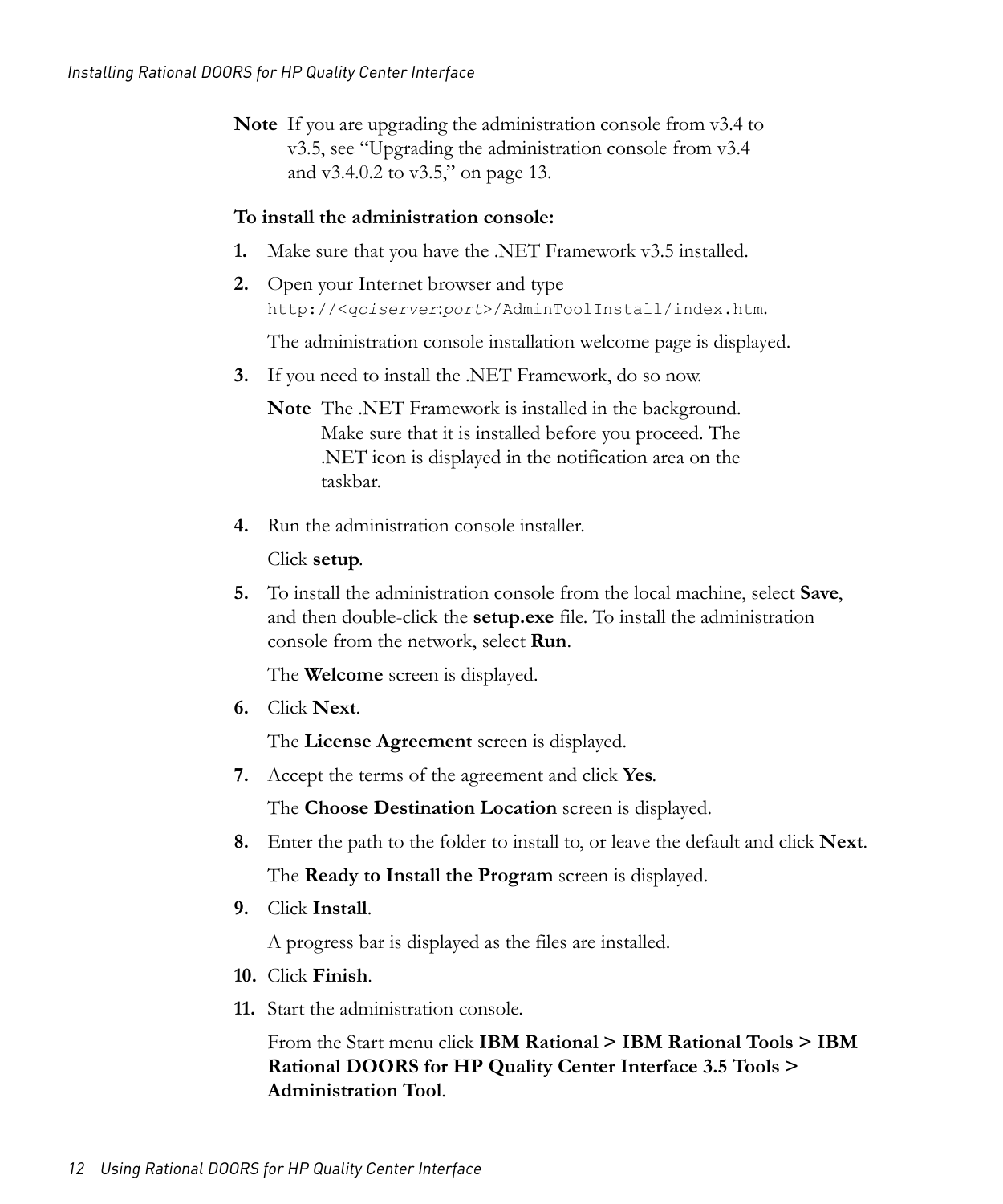# <span id="page-20-0"></span>**Upgrading the administration console from v3.4 and v3.4.0.2 to v3.5**

<span id="page-20-3"></span>If you are upgrading the administration console from v3.4 or v3.4.0.2 to v3.5, you must uninstall the integration server and the administration console, and then install the integration server and the administration console.

#### **To upgrade the administration console from v3.4 or v3.4.0.2 to v3.5:**

- **1.** Uninstall the v3.4 or v3.4.0.2 integration server.
- **2.** Uninstall the v3.4 or v3.4.0.2 administration console.
- **3.** Install the v3.5 integration server.
- **4.** Install the v3.5 administration console.
- **Note** Make sure you uninstall and then install the components in the order indicated in this procedure.

# <span id="page-20-4"></span><span id="page-20-1"></span>**Upgrading version 3.1 data**

#### **To upgrade version 3.1 data to version 3.5:**

- **1.** Shut down web services.
- **2.** Run the Migration tool.

From the Start menu click **IBM Rational > IBM Rational Lifecycle Solution Tools > IBM Rational DOORS for HP Quality Center Interface 3.5 Tools > Migrate 3.1 Data to 3.5**.

**3.** Select the 3.1 folder.

Enter the location of the 3.1 data. By default this data is in c:\inetpub\wwwroot\doorstdintegrationwebservices.

**4.** Select the 3.5 folder.

Enter the location of the 3.5 data. By default this data is in c:\inetpub\wwwroot\DOORSTDIServices\.

**5.** Click **Perform Migration**.

The migration is performed.

**6.** Restart web services to pick up the migrated data.

# <span id="page-20-5"></span><span id="page-20-2"></span>**Uninstalling the integration**

Use **Add or Remove Programs** in the Windows Control Panel to remove version 3.5 of Rational DOORS for HP Quality Center Interface and the administration console.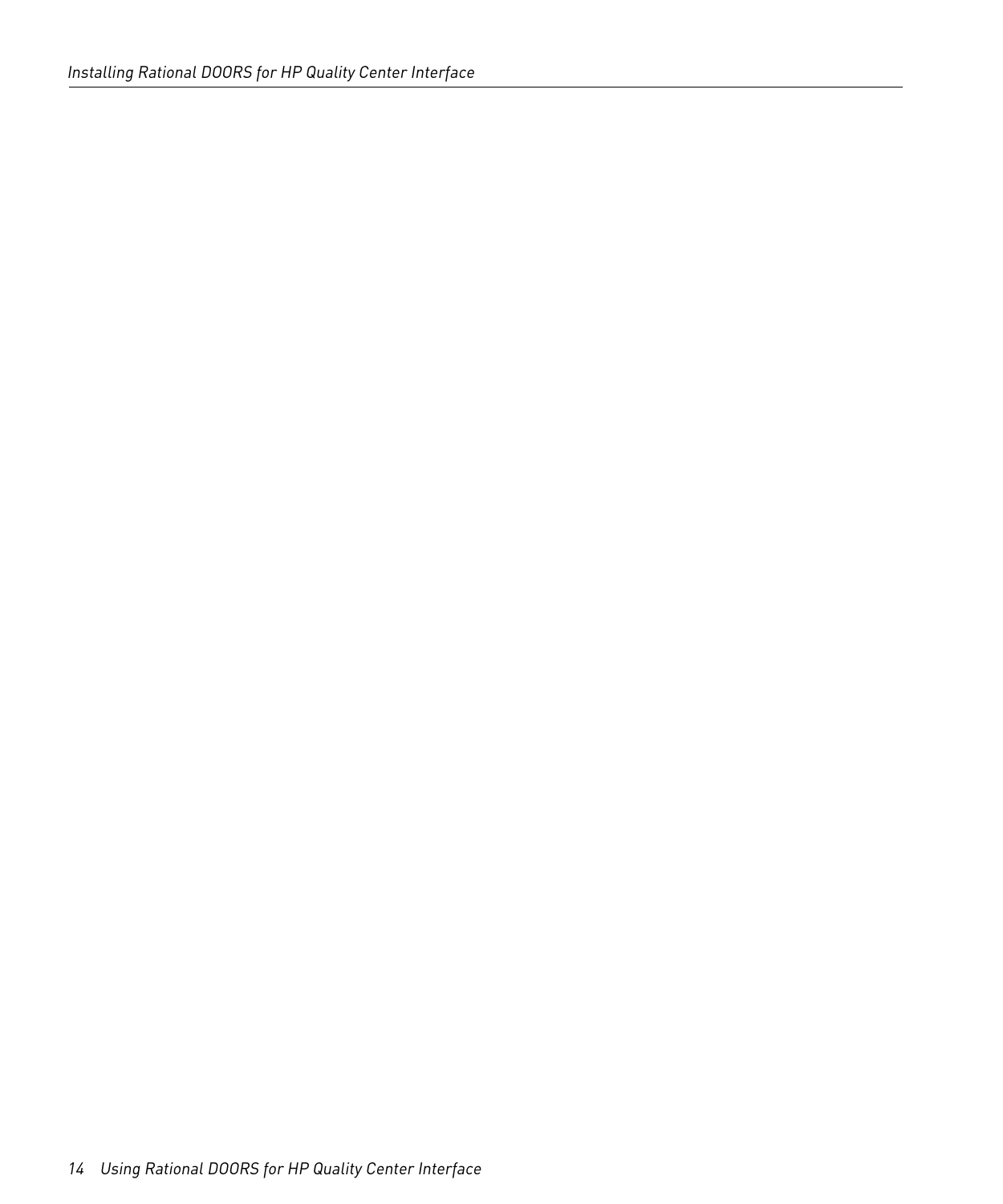# <span id="page-22-5"></span>*3 Analyzing your data*

- <span id="page-22-0"></span>• [User roles](#page-22-1)
- [Data architecture](#page-23-1)
- [Common attribute maps](#page-24-0)
- [Working with synchronization tasks](#page-24-1)
- [SoQ attributes](#page-27-1)

## <span id="page-22-7"></span><span id="page-22-1"></span>**User roles**

Rational DOORS for HP Quality Center Interface provides a unique, role-based approach to systems integration. The roles addressed include the Analyst, the QA/Tester, and the Analyst Manager.

#### <span id="page-22-2"></span>*Analysts*

<span id="page-22-6"></span>Analysts working in Rational DOORS are interested in developing requirements that can be satisfied by both development and test. If requirements need to be verified through testing, the Analyst creates **qualification criteria**, which detail the testing that is required. By using the integration, the Analyst can monitor that test planning covers all of the original requirements and can interrogate the test plan to check that it meets the qualification criteria. Once testing begins, the Analyst can monitor the requirements for associated defects that have been raised against tests that have failed. The analyst can identify full business impact for defect resolution against the original customer demand.

### <span id="page-22-3"></span>*QA/Testers*

QA/Testers working in HP Quality Center are interested in test development and test execution. QA/Testers take the qualification criteria as their requirements and develop tests to meet them. Tests are associated back to the requirements so that a review can take place to make sure that all of the defined objectives have been met.

#### <span id="page-22-4"></span>*Analyst Managers*

Analyst Managers working in Rational DOORS are interested in finding if tests have been successfully developed and then executed against the original requirements. Initially managers are only interested in a true or false answer to distinguish if a requirement can be considered qualified. As a manager needs to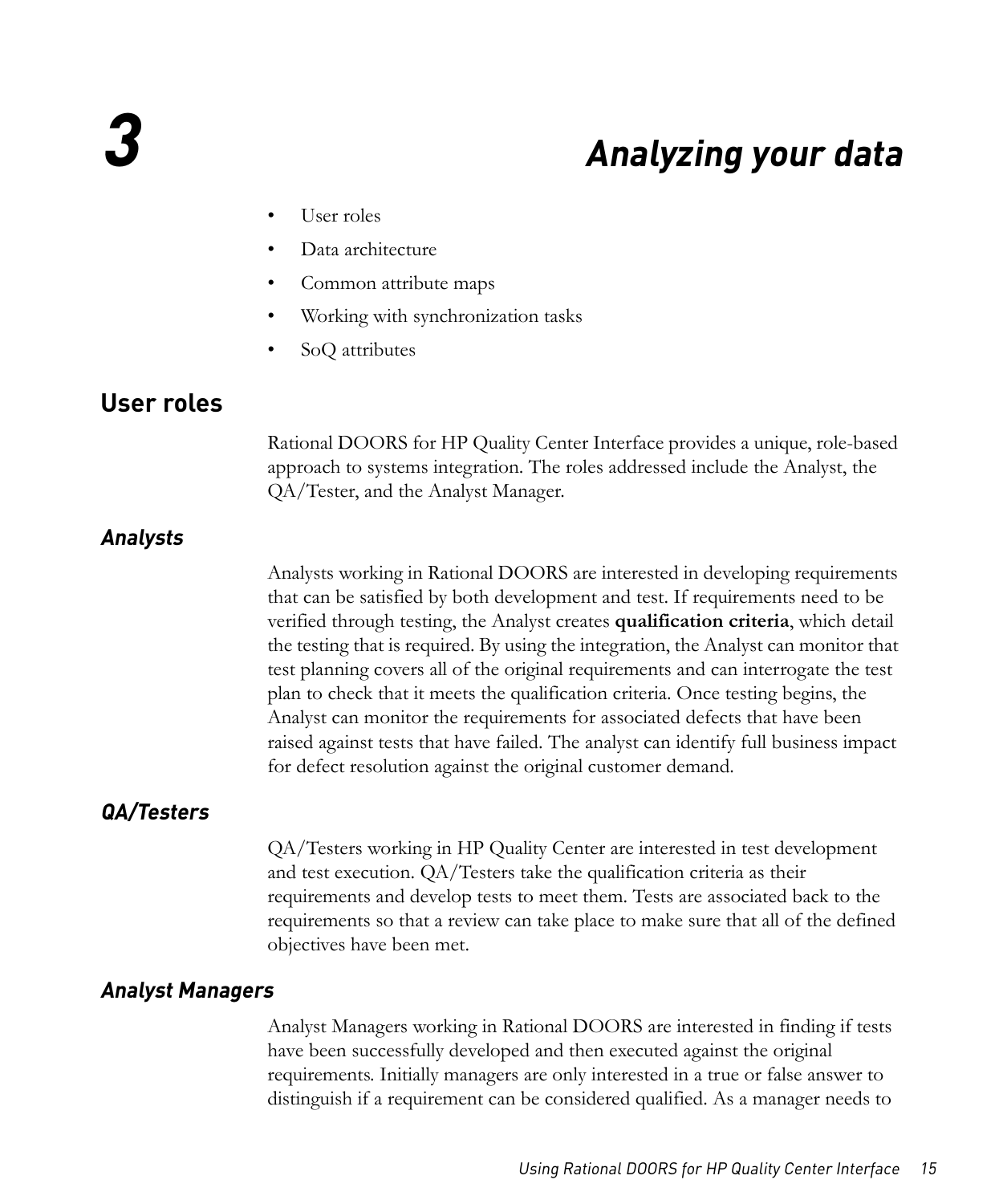perform analysis on why a requirements has not been successfully tested, more detail is needed. This detail is provided by the Statement of Quality (SoQ) reports that are generated using Rational DOORS for HP Quality Center Interface.

#### <span id="page-23-0"></span>*Overall benefits*

The Analyst Manager understands the full business impact of releasing a system.

The Analyst can focus on providing testable requirements, and can be involved in prioritization of defects dependent on business impact.

The QA/Tester can test against a defined set of requirements instead of testing what is built.

## <span id="page-23-2"></span><span id="page-23-1"></span>**Data architecture**

Traditional integrations between two products often make the assumption that a subset of information can be synchronized and replicated into two different databases. While this integration is intended to be used on enterprise scale data, it cannot do this by simply scaling the amount of information that is replicated; there is no magic solution on how to duplicate gigabytes of information. Rather than take this normal approach of data duplication, the integration requires the organization to perform some analysis on their data architectures in order to identify one or more subsets of information that need to be available in both Rational DOORS and HP Quality Center.

Data analysis starts with questions:

- **1.** What information in Rational DOORS makes up the qualification criteria that should be displayed in the requirements pane in HP Quality Center? How does the tester know what to test and when to consider that a test needs to pass?
- **2.** What information in HP Quality Center should be displayed in modules in Rational DOORS? Each different type of information seen in HP Quality Center will be transferred into one or more Rational DOORS modules.

The answers to these questions are not as obvious as it appears. The fact that the integration can synchronize a certain type of information does not mean that it should. Consideration of the other aspects of the integration should be taken into account before data analysis can be considered as complete. For instance, SoQ attributes are designed to reduce the amount of information that needs to be explicitly synchronized.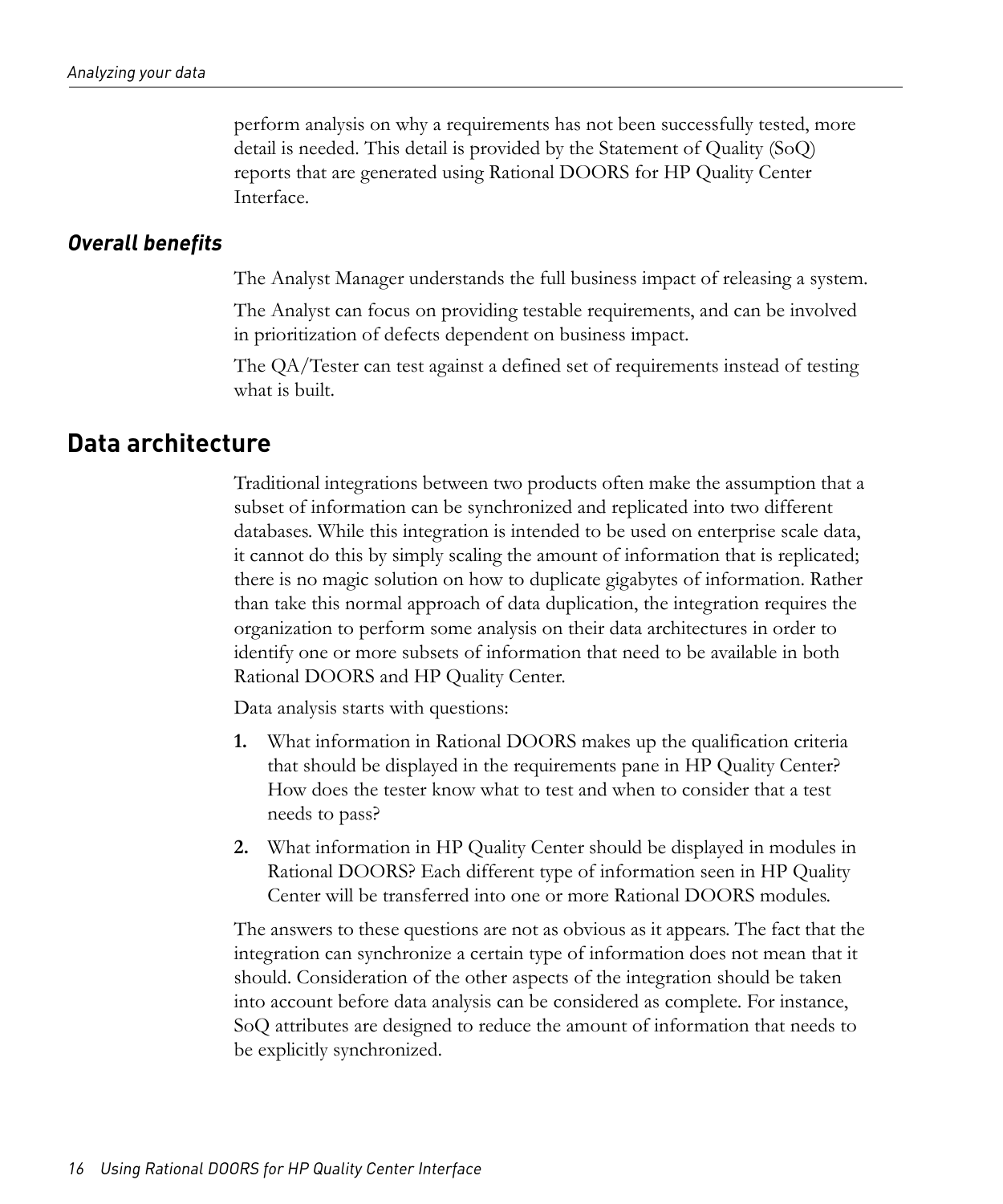## <span id="page-24-0"></span>**Common attribute maps**

<span id="page-24-2"></span>Rational DOORS for HP Quality Center Interface uses the concept of **attribute maps** as the basis for synchronizing Rational DOORS and HP Quality Center. Attribute maps are the relationships between Rational DOORS attribute types and HP Quality Center field types.

Data is transferred between the attributes and fields that are mapped. When you map attributes, you must make sure that the attribute type in Rational DOORS is compatible with the field type in HP Quality Center. For example, you might set up a relationship between a string attribute type in Rational DOORS and a string field type in HP Quality Center. This mapping would allow the data to be shared between the two.

When you begin to plan the mappings between different modules in Rational DOORS and HP Quality Center, you quickly realize that many of the mappings are similar. For example, the attribute types in a Rational DOORS module that map to the field types in an HP Quality Center entity are similar, if not the same, as those between other modules and entities.

To take advantage of this fact, Rational DOORS for HP Quality Center Interface uses **common attribute maps** to allow you to set up the relationships between Rational DOORS and HP Quality Center quickly and easily.

When you set up your common attribute maps, they are used to organize your synchronization tasks. For example, if you have four synchronization tasks that use the same common attribute map, they are displayed under it (almost as if the common attribute map were a folder).

For more information about synchronization tasks, see the administration console's online help.

## <span id="page-24-3"></span><span id="page-24-1"></span>**Working with synchronization tasks**

Before you start to use Rational DOORS for HP Quality Center Interface, you must spend some time analyzing what information needs to be visible in both Rational DOORS and HP Quality Center. Once you have done this, care is needed to break this information down and develop a synchronization strategy.

To do this effectively, you need to understand the scope of information. Scope can be understood to be the combination of three elements:

Information category

You may want to integrate requirements, tests or defects.

• Volume of information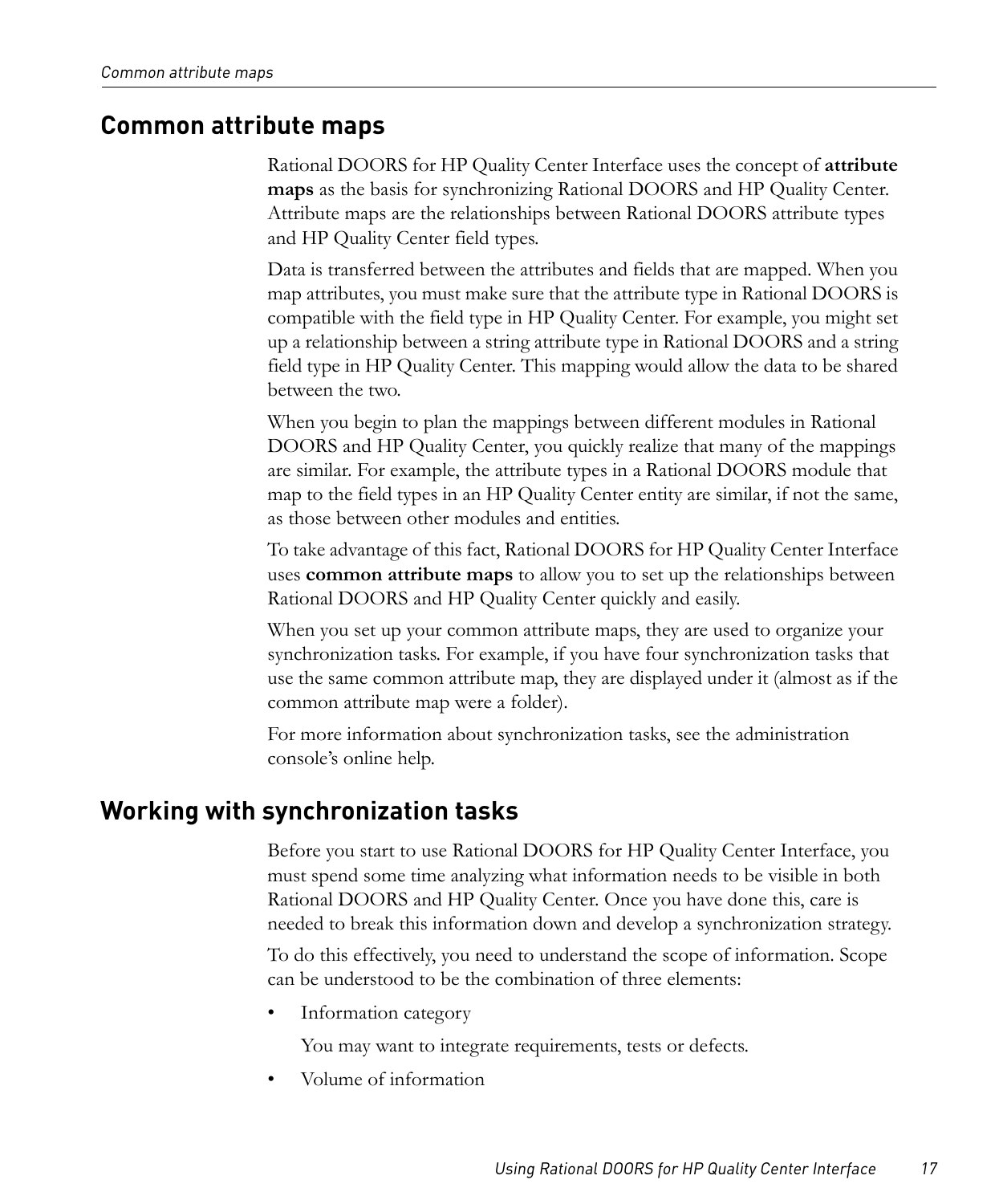How much of the information in a category needs to be seen in both Rational DOORS and HP Quality Center.

• Attribute ownership and mapping

Which tool can modify data and how this information is seen by the secondary tool.

You need to understand the scope of information before you define it with one or more synchronization tasks. Synchronization task definitions establish rules by which the integration will function. It is not necessarily the case that only one synchronization task should be used to describe the complete scope of information.

Performance of the integration is governed by the overall size of a synchronization task and the amount of data that has been modified since the last synchronization. Where possible, task definition should restrict the overall volume of data by constraining both the filter used and the number of attributes considered. A second strategy for task definition is to consider the amount of data that is being modified. If it is known that an area of information is infrequently subject to change and a different area of data is far more volatile, split the task definition into two, with one task being synchronized less frequently than the other.

#### <span id="page-25-0"></span>*Improving performance of synchronization tasks*

<span id="page-25-2"></span>Rational DOORS for HP Quality Center Interface gives you a number of different ways to improve the performance of synchronization tasks. You can set up your system so that it performs the following tasks:

- Running synchronization tasks in chunks
- Running synchronization tasks in parallel
- Running synchronization tasks in parts
- <span id="page-25-1"></span>• Running synchronization tasks at specific times

#### **Running synchronization tasks in chunks**

If you have a synchronization task that contains a large number of objects to be processed, you can break it down into "chunks", and run each chunk in parallel. There are settings that allow you to determine the maximum number of chunks that can run in parallel and the maximum number of objects in each chunk. For example, if you have a synchronization task that processes 5,000 objects, you can set your system to run a maximum of five chunks in parallel, with each chunk containing a maximum of 1,024 objects. When the synchronization task is run, five separate processes of 1,024 objects are run in parallel. Instead of carrying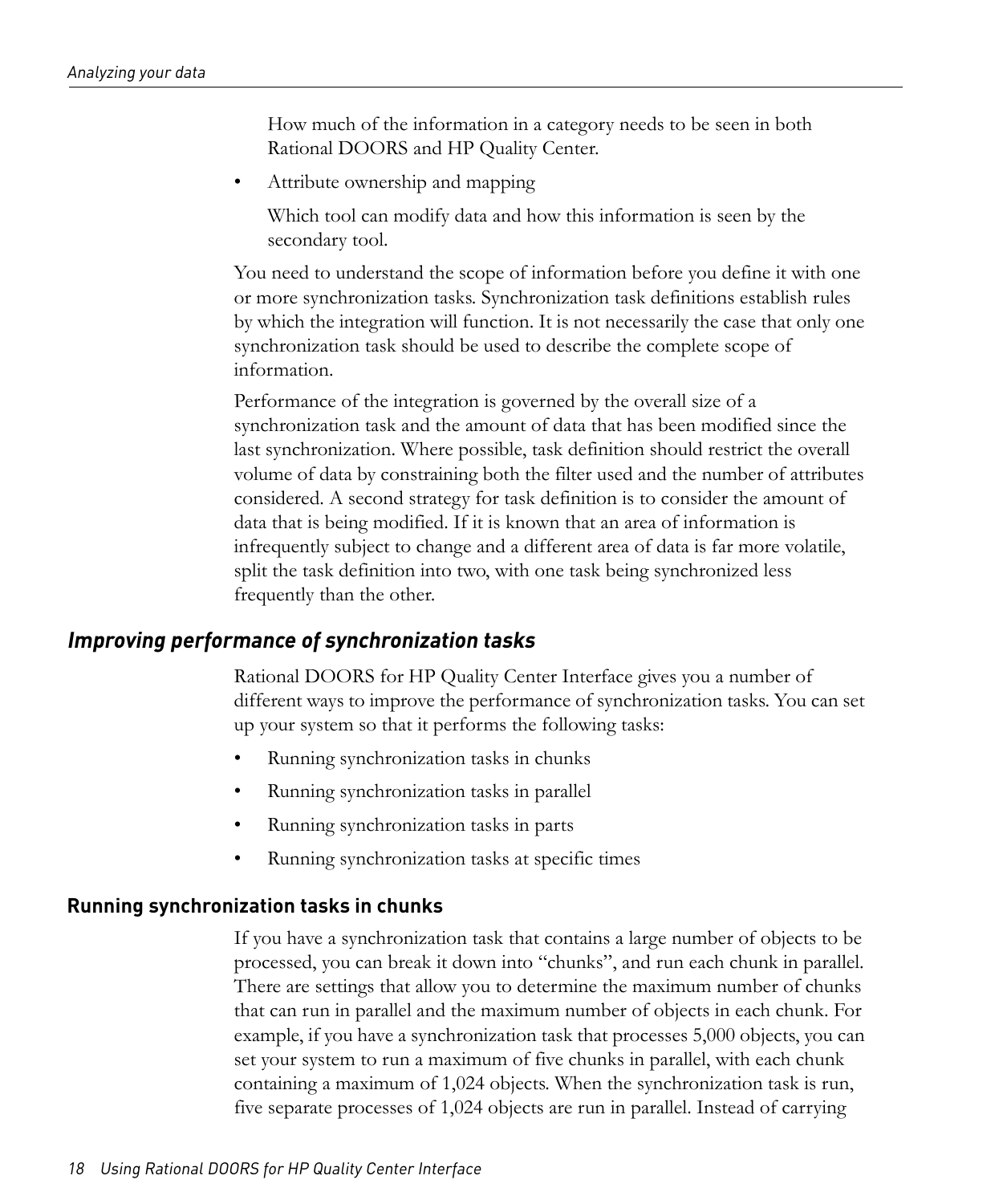<span id="page-26-1"></span>out 5,000 processes one after the other, your system can carry out the 5,000 processes in a much shorter time.

#### **Running synchronization tasks in parallel**

As well as being able to break down synchronization tasks into different chunks that can then be run in parallel, you can also set up your system to run the synchronization tasks themselves in parallel. The number of synchronization tasks that you can run simultaneously is determined only by your hardware.

You can also prioritize your tasks, making sure that the most important tasks are always run first.

#### **Running synchronization tasks in parts**

<span id="page-26-2"></span>As well as being able to break down synchronization tasks into chunks and then running the synchronization tasks themselves in parallel, you can also select to run only parts of a synchronization task.

Each task is now broken down into three separate parts:

• Content

The content part of the synchronization task refers to changes to the data that need to be synchronized, for example straightforward changes to the text in a requirement.

**Structure** 

The structure part of the synchronization task refers to changes to the hierarchy of the objects in the task, for example when objects are created, moved, or deleted.

• Links

The links part of the synchronization task refers to changes to the links in and out of the objects in the task.

For example, if you know that a synchronization task very rarely contains changes to the structure or to links, you can split it into two tasks: one task that processes only changes to the content, and a separate task that processes the changes to the content, the structure, and the links. You can then run the first task every night, and run the second task every week.

#### **Running synchronization tasks at specific times**

<span id="page-26-0"></span>Finally, there is a setting that allows you to set up a specific time during which a synchronization task is run. By entering a start time and end time, you can make sure tasks are not run when you need to have access to your databases to carry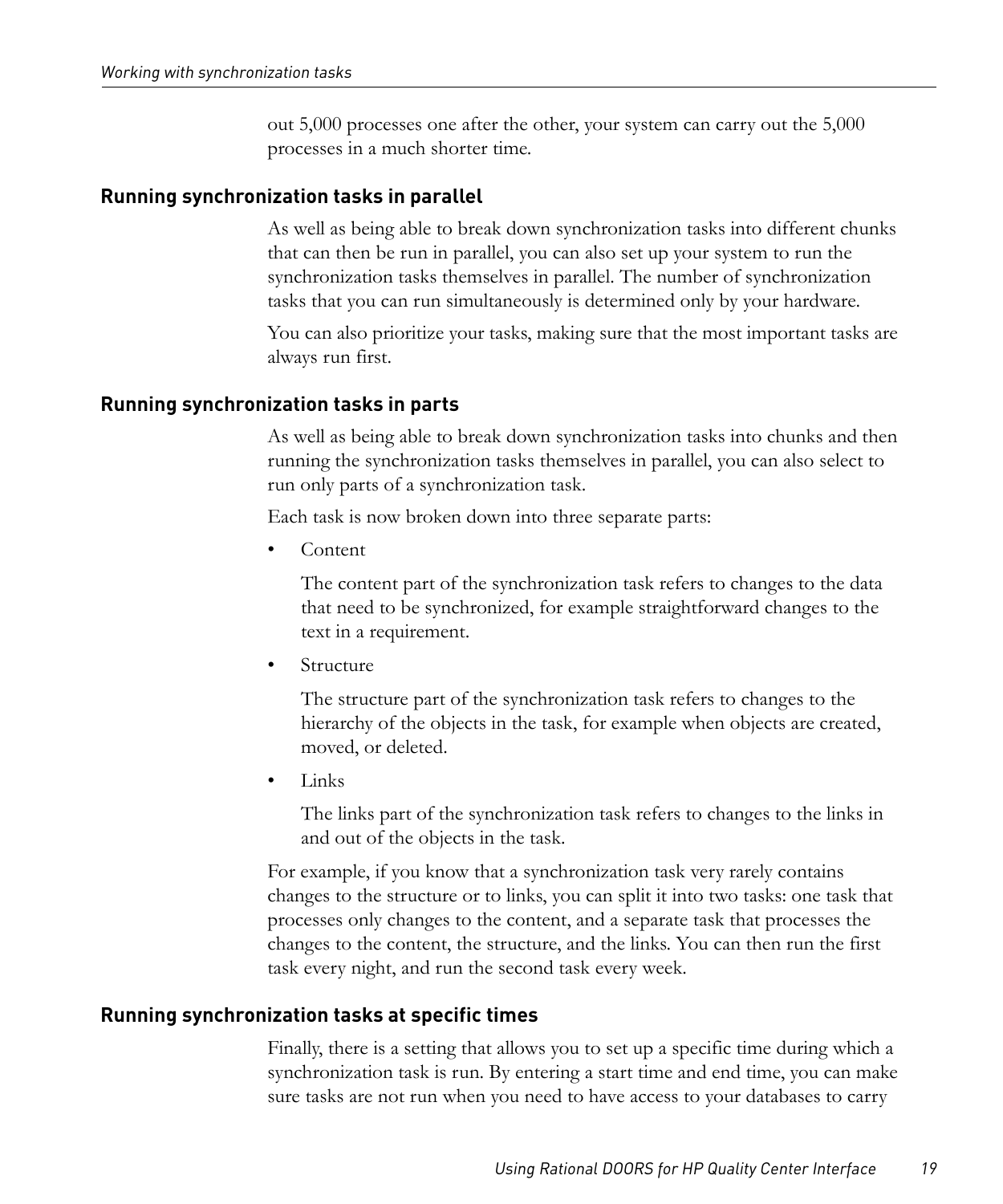out other tasks. Typically, synchronization tasks are run overnight; you can use the start time and end time to make overnight runs the only time when synchronization tasks can be run.

<span id="page-27-3"></span>This time is set per database.

#### <span id="page-27-0"></span>*Determining the best strategy for your synchronization tasks*

The decisions about running synchronization tasks in chunks, in parallel, in parts, and at specific times, are determined by your specific set up, and the number and size of your synchronization tasks. If you only run a small number of tasks that process a small number of objects, it might make sense for you to simply set up the synchronization tasks to run sequentially. If, on the other hand, you have a large number of tasks that process a large number of objects, investing the time in determining the best way to organize the running of your tasks is time well spent.

<span id="page-27-2"></span>For more information about synchronization tasks themselves, see ["Understanding synchronization tasks," on page 23.](#page-30-2)

## <span id="page-27-1"></span>**SoQ attributes**

Task synchronization is not the only way to retrieve HP Quality Center information into Rational DOORS and display it alongside the requirements. SoQ attributes have been defined to provide three levels of reporting against the original qualification criteria. SoQ attributes are produced as a report with the assumption that this reporting is only done at milestones in a project and not more frequently. If a report needs updating, it must be recreated.

The three levels of report include:

• SoQ Value

A single statement against each requirement describing if the requirement and its children can be considered as qualified or not. As the report is produced a defined test set within HP Quality Center is used to interrogate the state of testing at a particular time.

• SoQ Defect

A slightly more verbose version of SoQ Value. Where a non-qualified requirement has associated defects within HP Quality Center, information about the defect is reported alongside the requirement itself. The Analyst can now determine if the priority of the defect has been set to indicate the business impact on the defect if it is not resolved at time of release.

• SoQ Report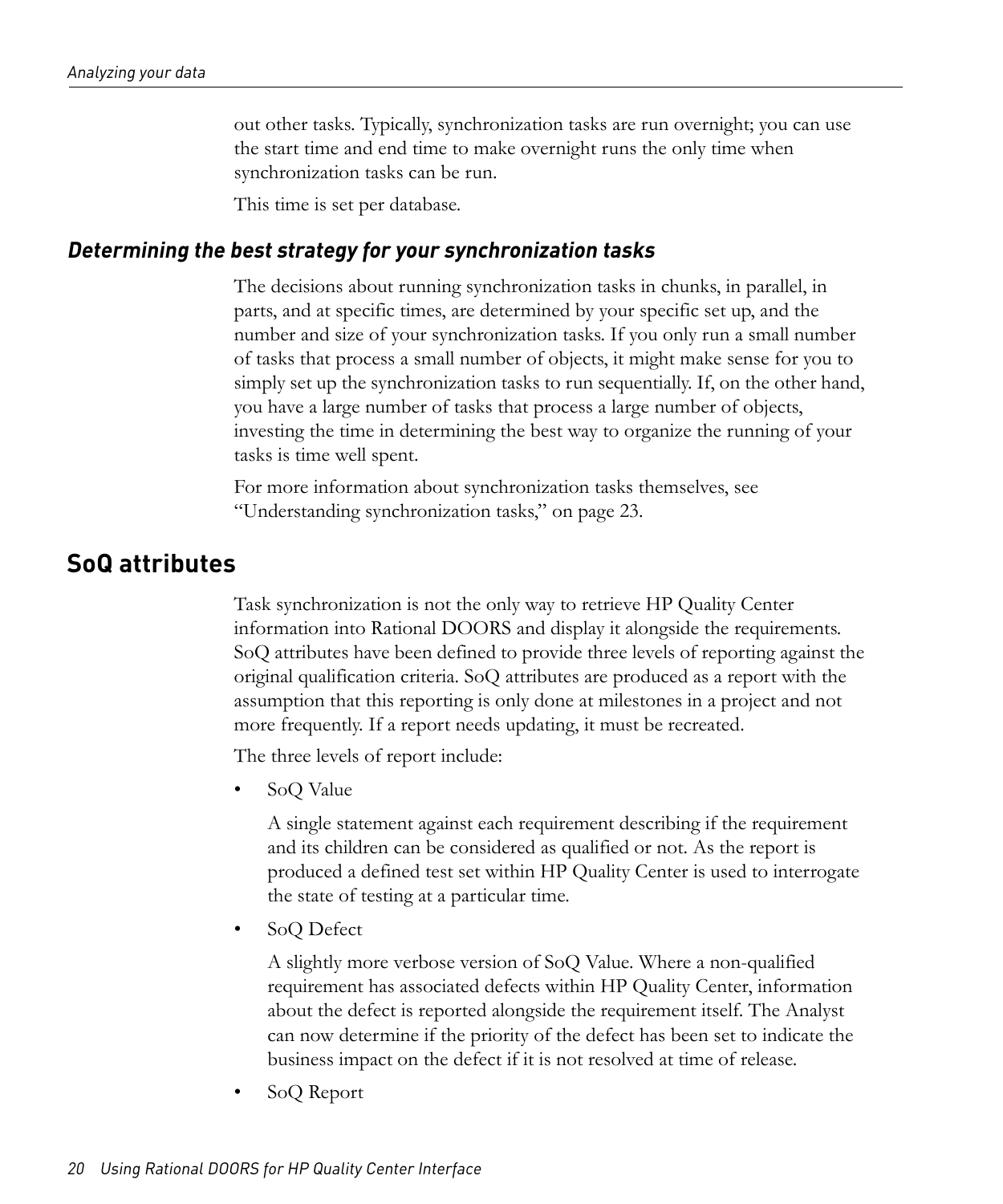An extension to SoQ Defect providing a mini-report on TestRuns run against each requirement in the module. This report provides a summary of testing and the level of defects that have been raised against a requirement.

For more information about SoQ attributes, see ["Creating SoQ Attributes," on](#page-46-3)  [page 39.](#page-46-3)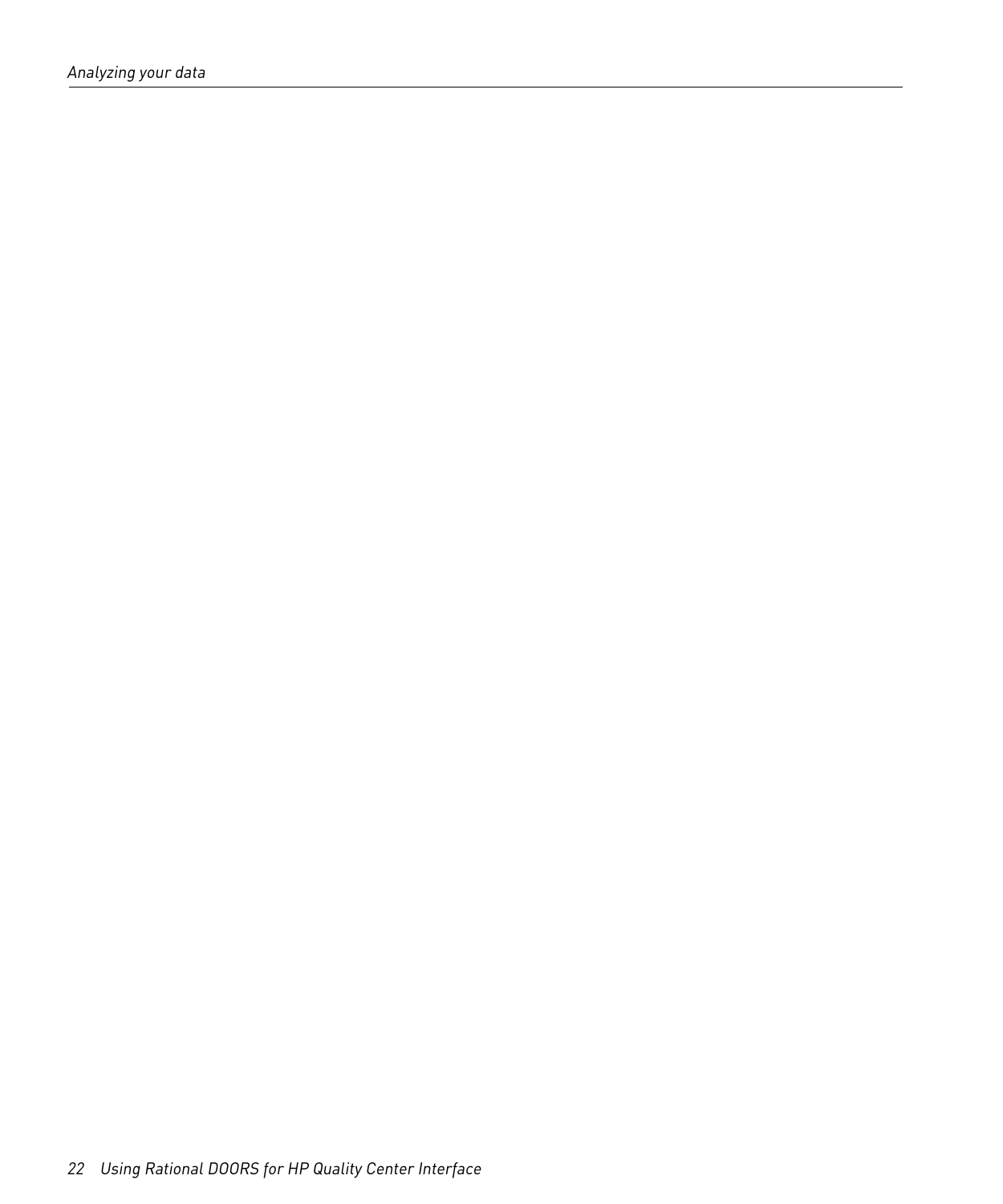# <span id="page-30-0"></span>*4 Understanding synchronization tasks*

- <span id="page-30-2"></span>• [About synchronization tasks](#page-30-1)
- [What information can be transferred?](#page-31-0)
- [About synchronization task components](#page-32-0)
- [REQUIREMENTS entities and synchronization tasks](#page-34-0)
- [TEST entities and synchronization tasks](#page-35-0)
- [DEFECT entities and synchronization tasks](#page-35-1)
- [Naming synchronization tasks](#page-36-0)
- [About mapping attributes and fields](#page-36-1)

# <span id="page-30-1"></span>**About synchronization tasks**

Before you start creating synchronization tasks it is important that you analyze the data that needs to be available in both Rational DOORS and HP Quality Center. You should be aware that the amount of information that is transferred by a synchronization task and the frequency with which that data is modified will impact on the decision you take about how to set up your synchronization tasks. For more information about what you should consider before creating your synchronization tasks, see ["Analyzing your data," on page 15.](#page-22-5)

Each subset of data that you want to transfer should be defined by either a module filter that is saved as part of a view, or as an HP Quality Center favorite. These views and favorites can be selected when you create the synchronization tasks and this is how you define the data that is to be transferred. The Rational DOORS view must also have any attributes that you want to be available to the integration displayed in columns.

For each view or favorite that you have created, you must create a synchronization task. A synchronization task comprises mappings between the attributes in a Rational DOORS module and fields in an HP Quality Center entity. The synchronization task binds a Rational DOORS module to an HP Quality Center entity and defines the rules that will govern the transfer of the data between the databases.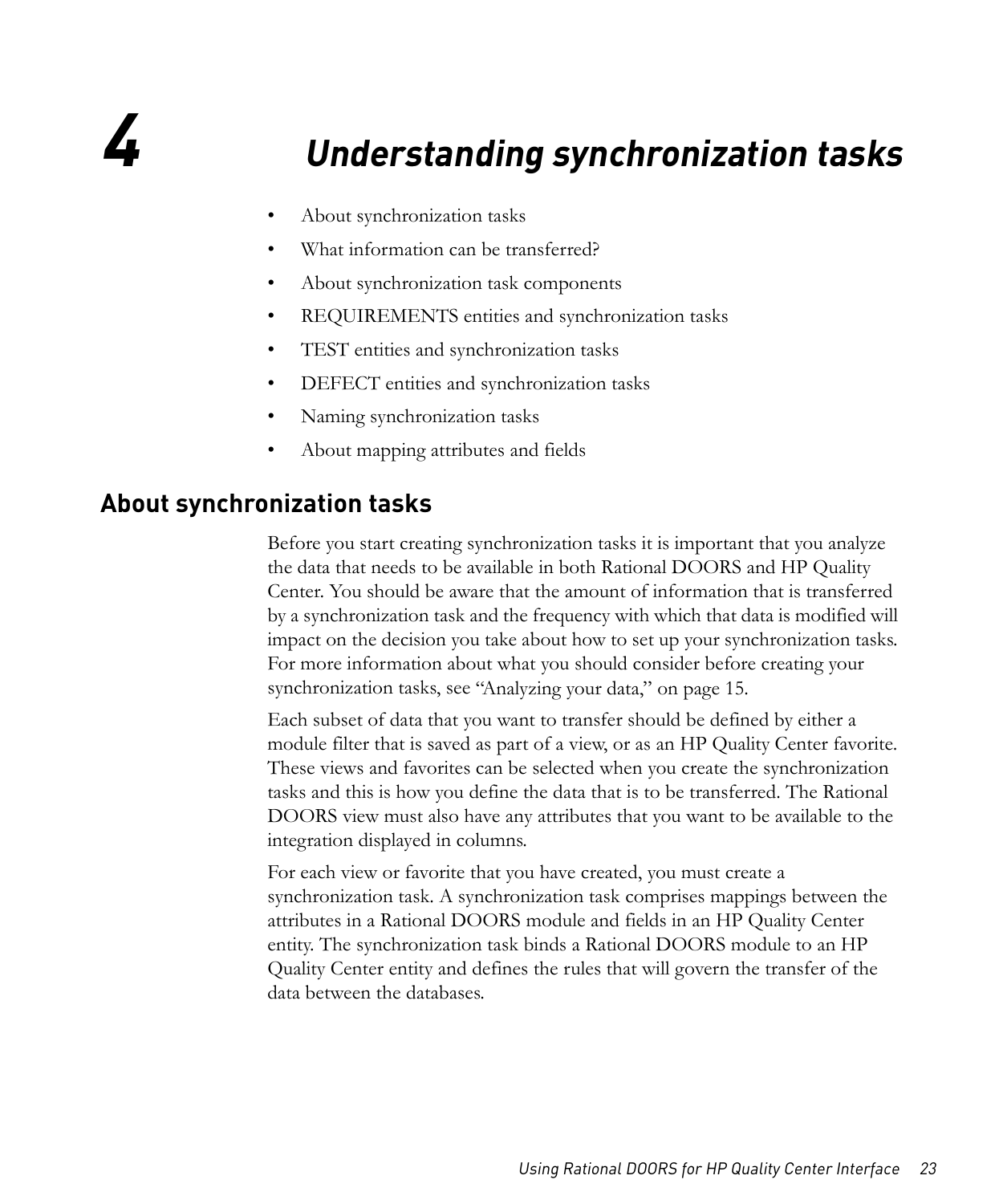# <span id="page-31-0"></span>**What information can be transferred?**

The integration can move data between the REQUIREMENTS, TESTS and DEFECTS entities in HP Quality Center and any number of Rational DOORS modules.

For each entity, one or other application must be the controlling application. The controlling application is the application that controls the creation and deletion of objects. So, if you have five synchronization tasks that define information that is to be transferred between the TESTS entity and Rational DOORS, all five must specify the same application as the controlling application.

Rational DOORS must be the controlling application for the REQUIREMENTS entity and typically HP Quality Center will be the controlling application for the TEST and DEFECTS entities. Using Rational DOORS and HP Quality Center in this way enables the Analyst to use SoQ attributes to interrogate the HP Quality Center database from Rational DOORS and retrieve varying levels of information about the state of testing for the project.

For Rational DOORS to be able to retrieve this information, you must create synchronization tasks for both the REQUIREMENTS entity and the TEST entity. The synchronization tasks for the REQUIREMENTS entity should define the qualification criteria for the project. Once the qualification criteria have been transferred to HP Quality Center as requirements, the QA/Tester can begin creating tests and associating the tests with the requirements that they verify.

HP Quality Center provides a function by which tests can be created automatically from requirements. This has two main advantages for the integration:

- If you have created the qualification criteria in Rational DOORS in a hierarchical structure, that structure is copied when the tests are created. Non-leaf objects are created as folders in the TEST entity and leaf objects are created as tests. When the analyst in Rational DOORS creates SoQ attributes to determine the status of the project, the values for the leaf objects are propagated up through the hierarchy, so the analyst can get a high level statement of quality for the project as a whole. More detailed information can be viewed by navigating down through the hierarchy in Rational DOORS.
- Associations are created automatically from the tests to the requirements when the tests are created. The integration relies upon the creation of associations to retrieve and present testing information to the Analyst using the SoQ attributes.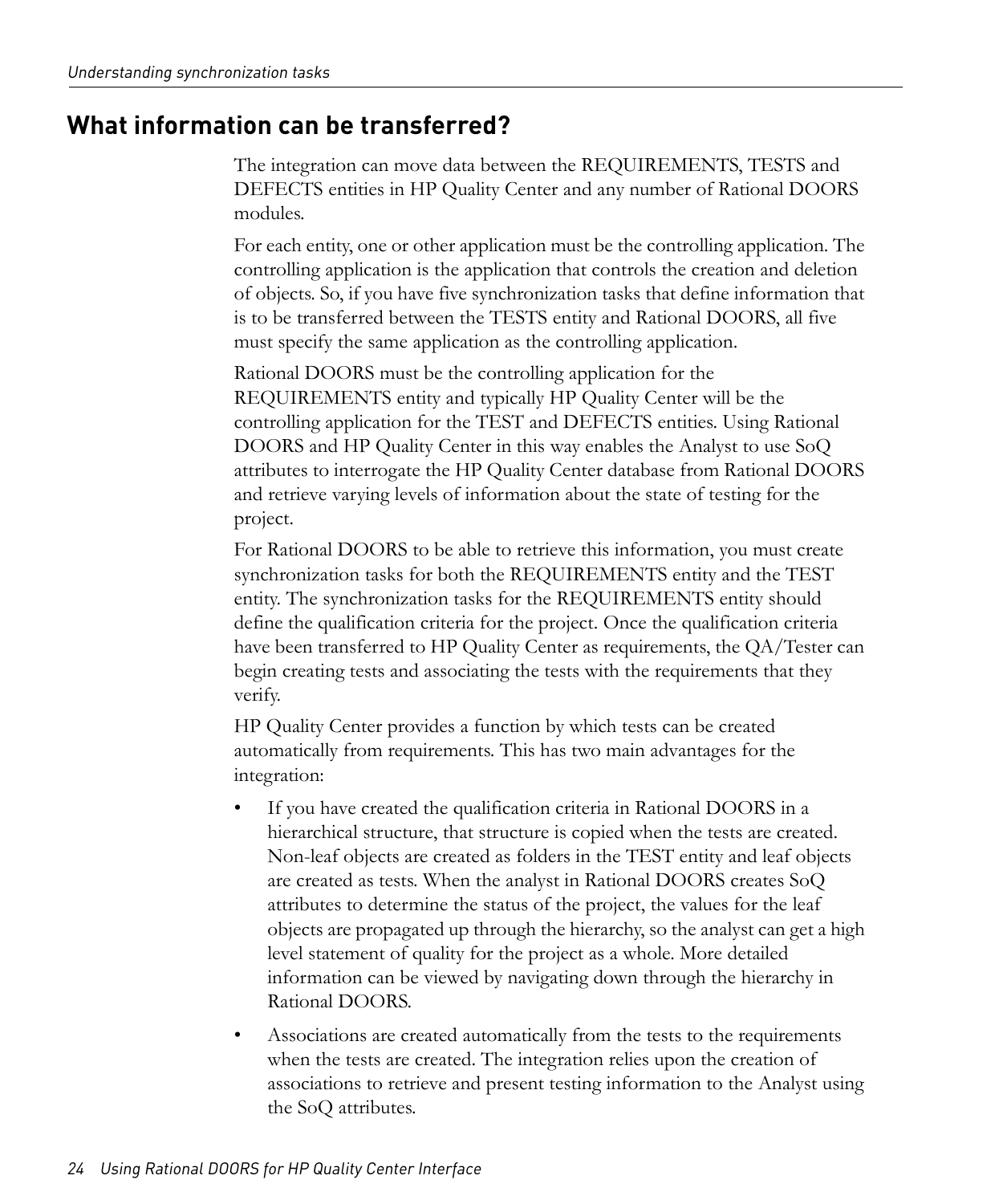If you want Analysts to see data from the DEFECTS entity in Rational DOORS, you can create synchronization tasks to transfer this information. Again care should be taken when analyzing what information needs to be transferred so that you can maximize the performance of the integration. Remember that the analyst can retrieve information about the defects that impact the project using SoQ attributes, so it may not be necessary to create synchronization tasks for the DEFECTS entity.

## <span id="page-32-0"></span>**About synchronization task components**

For each subset of information you want to transfer between Rational DOORS and HP Quality Center you must create a synchronization task comprising mappings between the attributes in a Rational DOORS module and fields in an HP Quality Center entity. You map attributes in Rational DOORS to fields in HP Quality Center. Data is transferred between the mapped attributes when the synchronization task is run.

### <span id="page-32-1"></span>*Rational DOORS*

To set up a Rational DOORS module for synchronization, create the Rational DOORS view. The view should contain columns for each of the attributes you want to make available for mapping. If Rational DOORS is to be the controlling application for the entity, for example if you want to copy data from the selected Rational DOORS module to HP Quality Center, a filter that displays the objects you want to copy should be saved with the view.

**Note** If you are synchronizing a view that contains Object Text requirements that are children of objects that contain Object Heading values, then the parent objects are synchronized along with their Object Heading values even if your view does not contain a mapping to include Object Heading values.

### <span id="page-32-2"></span>*HP Quality Center*

To set up an HP Quality Center entity for synchronization, select the HP Quality Center Domain, Project and Entity along with Attributes you want to make available for mapping. If HP Quality Center is to be the controlling application for the entity, i.e. if you want to copy data from the entity to Rational DOORS, you also select the favorite that displays the elements you want to copy to Rational DOORS.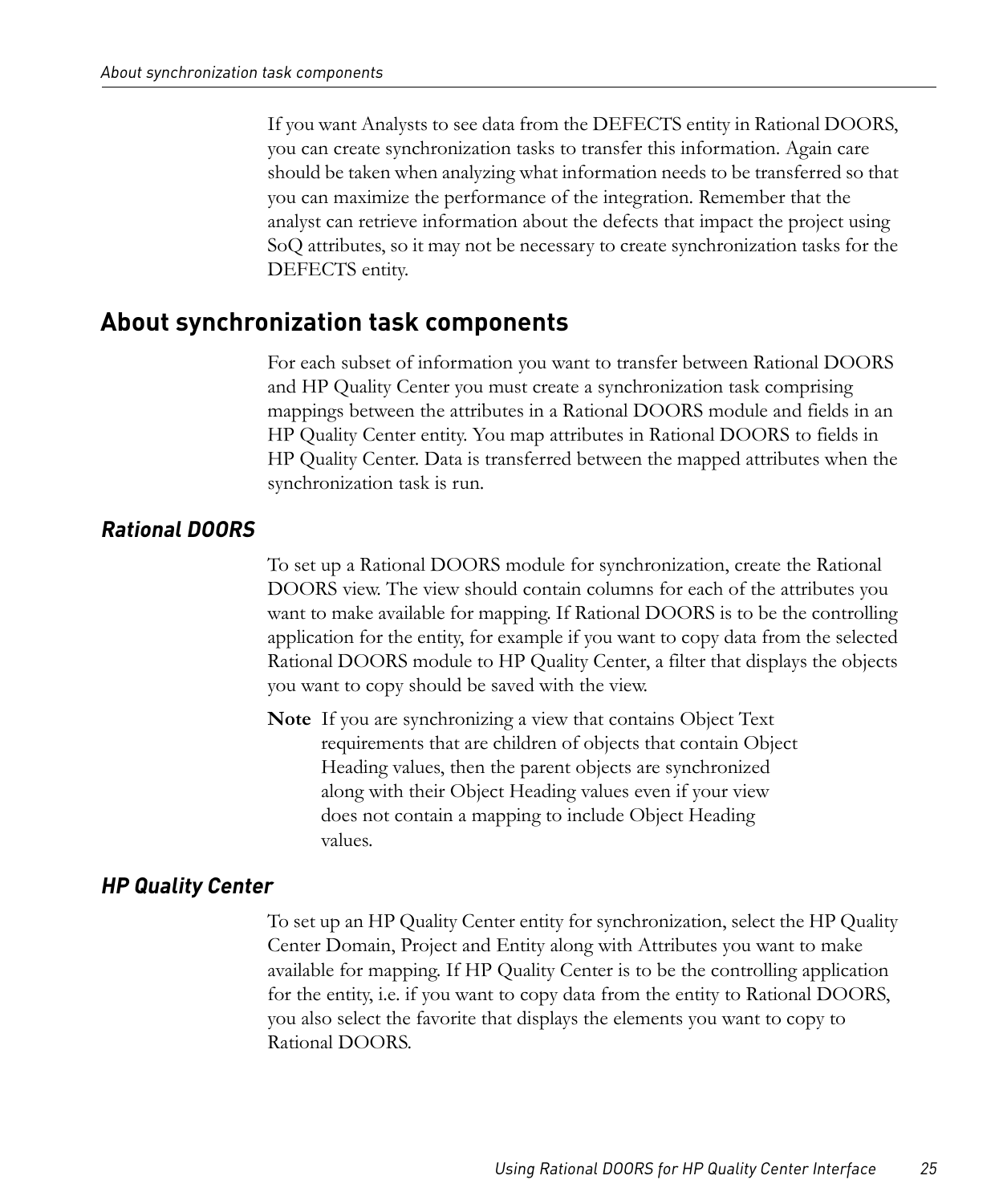### <span id="page-33-0"></span>*Synchronization task*

The synchronization task defines the rules by which data is transferred between the databases. The synchronization task defines the controlling application, attribute mappings and a synchronization schedule.

#### **Controlling application**

The controlling application is the application that controls the creation and deletion of objects. Rational DOORS must be the controlling application for the REQUIREMENTS entity, and typically HP Quality Center is the controlling application for the TEST and DEFECT entities.

For example, if Rational DOORS is the controlling application for an entity and a Rational DOORS user deletes an object that has been synchronized with HP Quality Center, the corresponding object is deleted in HP Quality Center the next time the synchronization task is run. If an HP Quality Center user deletes elements that have been created as the result of a synchronization and the corresponding objects still exist in Rational DOORS, those elements are recreated when the synchronization task is run.

**Note** Only elements and objects that have been created by a synchronize are deleted if they are removed from the controlling database.

### **Attribute mappings**

Each Rational DOORS attribute that is included in a synchronization task must be mapped to a compatible field in HP Quality Center. Data in attributes that are not mapped, or that are mapped to incompatible fields, cannot be transferred when the synchronization task is run. For information about the attribute and field types that are compatible, see ["About mapping attributes and fields," on](#page-36-1)  [page 29.](#page-36-1)

When you map attributes, you also define which application is the owner of the attribute. The attribute owner is the application that controls the content of the individual fields or attributes, and can be either Rational DOORS or HP Quality Center. So, although one application controls the creation and deletion of objects, you can specify which application can edit the attributes that are mapped.

## **Synchronization**

You set a synchronization schedule for each synchronization task. The frequency with which a synchronization task should be run will depend on the information it contains and how often that information is modified.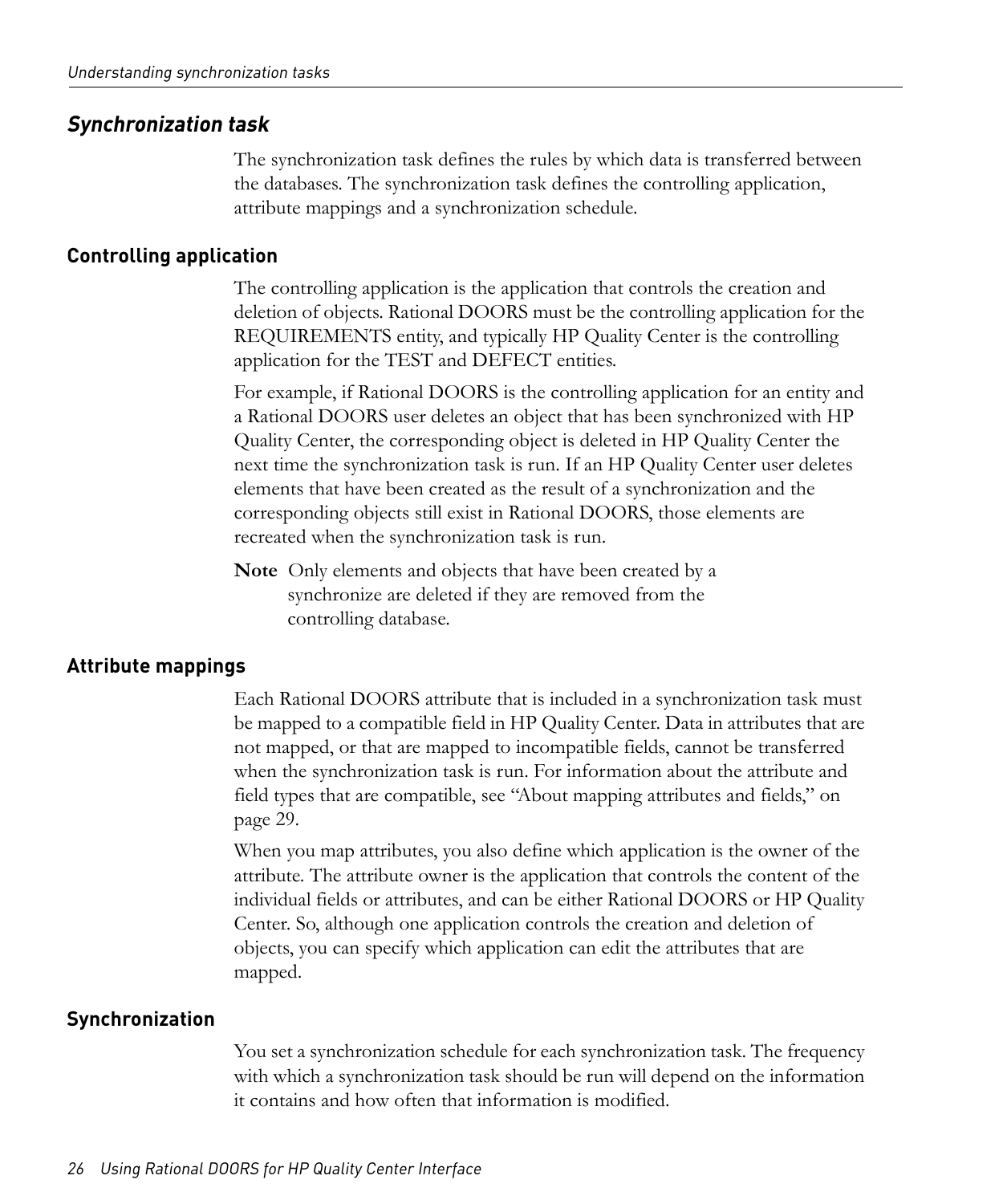The synchronization task is run automatically according to the schedule that is set. However, synchronization tasks can also be run manually from Rational DOORS, and the administration console.

## <span id="page-34-0"></span>**REQUIREMENTS entities and synchronization tasks**

Once you have identified the requirements and attributes that make up the qualification criteria for the project, you need to create synchronization tasks to copy that information to the REQUIREMENTS entity in HP Quality Center. You set up a Rational DOORS module for each subset of data you want to copy to HP Quality Center. You must also create one or more HP Quality Center entities.

The attributes you included in each Rational DOORS module must be mapped to compatible HP Quality Center fields so that the data can be synchronized successfully.

The HP Quality Center entities define the Domain, Project, Entity and Attributes for the qualification criteria to be copied to. As all of the qualification criteria will be copied to the REQUIREMENTS entity, the number of HP Quality Center entities you have to create depends on whether all the Rational DOORS modules include the same attributes, or different attributes. If they all include the same attributes, you can create one HP Quality Center REQUIREMENTS entity and map all of the Rational DOORS attributes to it. If the Rational DOORS modules contain different attributes, you will have to create an HP Quality Center mapping for each Rational DOORS module that contains a different set of attributes.

You can create the HP Quality Center fields for mapping manually, or you can let the integration do this for you. This function is available when you create the synchronization task. Instead of creating and selecting the HP Quality Center fields to which you want to map the Rational DOORS attributes, you can create it from the Rational DOORS attributes. This will create compatible fields in the REQUIREMENTS entity for all the attributes that are included in the Rational DOORS module you select, and will include those fields in the HP Quality Center mapping that it creates.

Once the HP Quality Center entity has been created, you can select it when you create subsequent synchronization tasks, or you can use the function again to create new HP Quality Center mappings to other Rational DOORS modules.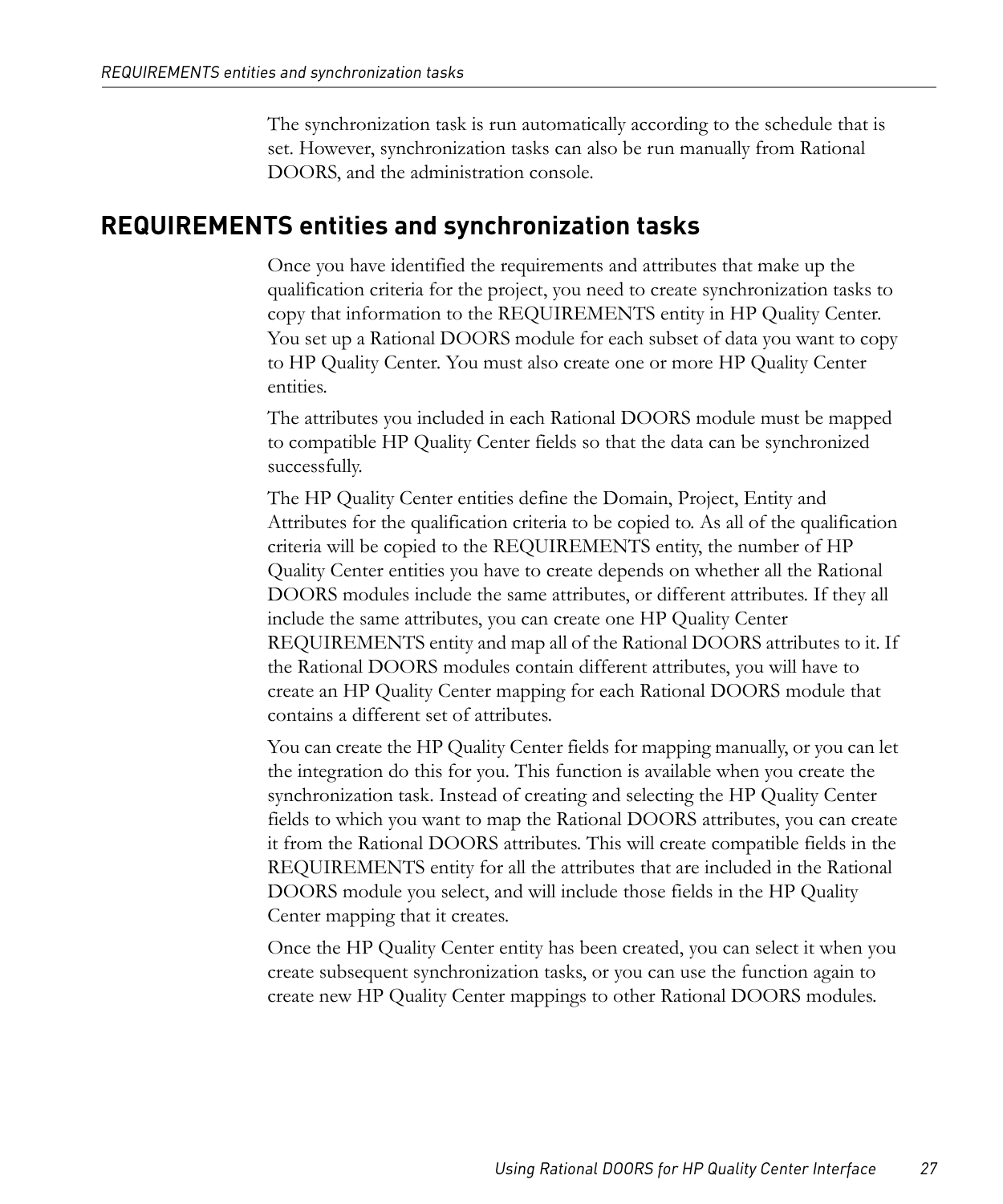# <span id="page-35-0"></span>**TEST entities and synchronization tasks**

When tests have been created to verify the qualification criteria in the REQUIREMENTS entity and the tests have been associated with the requirements they verify, you create synchronization tasks to copy the test data to Rational DOORS. You create an HP Quality Center entity for each subset of information you want to copy to Rational DOORS. You can copy all of the test information to a single Rational DOORS module through one or more synchronization tasks, or you can copy subsets of information to different modules.

You must also create one or more Rational DOORS modules to which the HP Quality Center entities can be mapped.

As with the mappings for the REQUIREMENTS entity, the number of Rational DOORS modules you require for mapping is determined by the attributes that are included in each HP Quality Center mapping, and whether you want to copy the data to one or more Rational DOORS modules. You must create a Rational DOORS mapping for each Rational DOORS module you want to copy data to. If you want to map more than one HP Quality Center entity to a single Rational DOORS module, and the entities contain different attributes for mapping, you will have to create views in the Rational DOORS module that displays compatible attributes for the fields in each HP Quality Center entity. You must then create a Rational DOORS module for each view.

You can create the Rational DOORS modules for mapping manually, or you can let the integration do this for you. This function is available when you create the synchronization task. Instead of creating and selecting the Rational DOORS module to which you want to map the HP Quality Center entity, you can create it from the HP Quality Center entity. You select the HP Quality Center entity to create the Rational DOORS module from, and the module you want to copy the HP Quality Center data to. The integration then creates compatible attributes in the module for all the fields that are included in the selected HP Quality Center entity, and includes those attributes in the Rational DOORS module it creates.

Once the Rational DOORS module has been created, you can select it when you create subsequent synchronization tasks, or you can use the function again to create different Rational DOORS modules for mapping to other HP Quality Center entities.

# <span id="page-35-1"></span>**DEFECT entities and synchronization tasks**

You create mappings for the DEFECTS entity in the same way as for the TEST entity.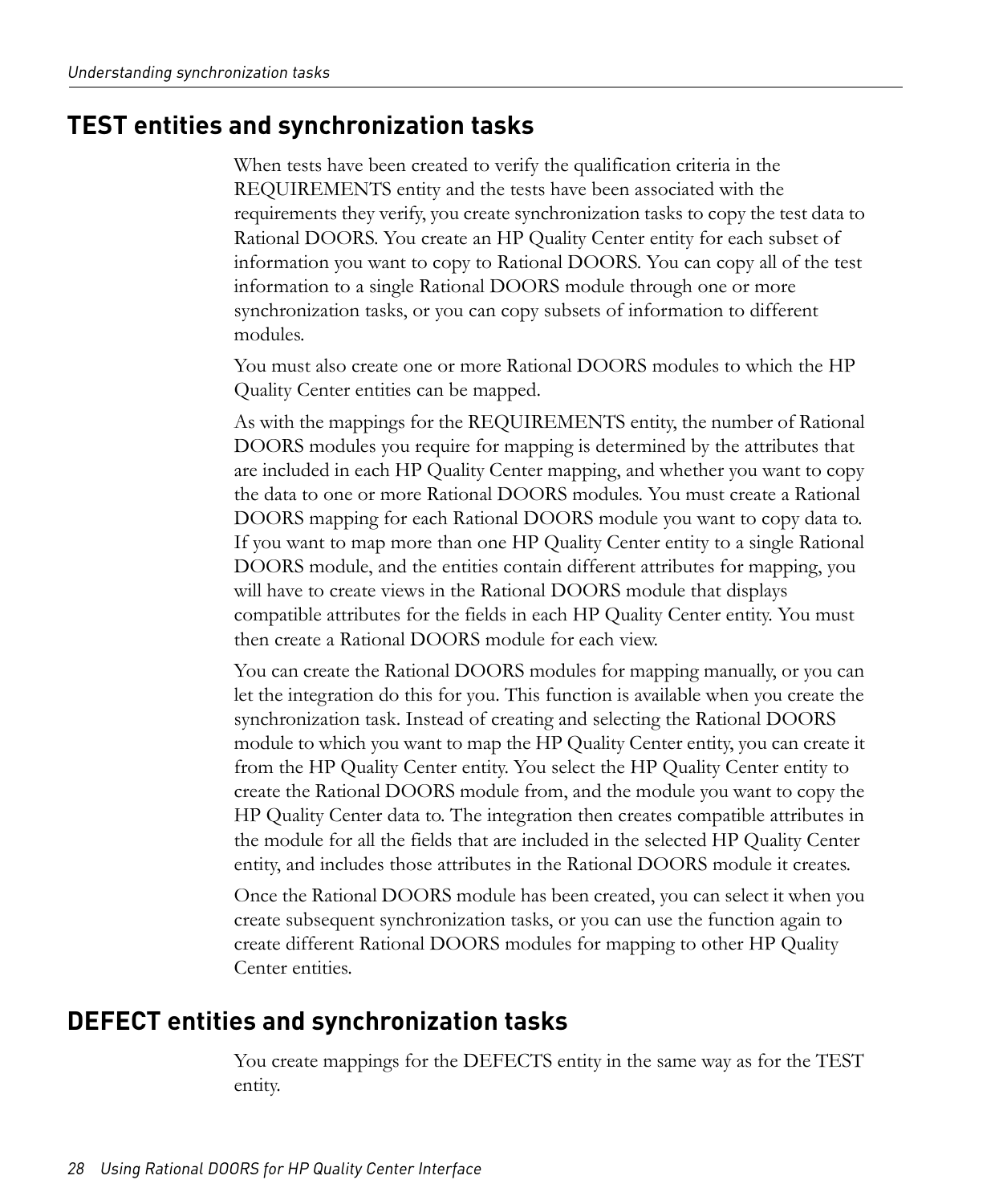Remember that analysts can retrieve information about defects that impact the project by creating SoQ attributes in the requirements modules, so it may not be necessary to create synchronization tasks for the DEFECTS entity.

## <span id="page-36-2"></span><span id="page-36-0"></span>**Naming synchronization tasks**

It is worthwhile spending some time before you start using the integration setting up naming conventions for synchronization tasks. This means that it will be easier to identify the synchronization tasks and the information that is being transferred by them.

You may also want to consider creating a file containing the names and descriptions of synchronization tasks, which can be stored in a central location and accessed by users of the integration.

## <span id="page-36-1"></span>**About mapping attributes and fields**

When you create a synchronization task, you have to map attributes in Rational DOORS to fields in HP Quality Center. Data is transferred between the attributes and fields that are mapped, so when you map attributes, you must make sure that the attribute type in Rational DOORS is compatible with the field type in HP Quality Center. The following table shows the types that are compatible in Rational DOORS and HP Quality Center.

| <b>Rational DOORS attribute type</b>                         | <b>HP Quality Center field type</b>                                                                     |
|--------------------------------------------------------------|---------------------------------------------------------------------------------------------------------|
| Date                                                         | Date                                                                                                    |
| DXL Attribute<br>Rational DOORS must be the owner.           | String                                                                                                  |
| Integer                                                      | Number                                                                                                  |
| Multi-valued attributes<br>Rational DOORS must be the owner. | String<br>Multi-valued attributes are represented in<br>HP Quality Center as a comma separated<br>list. |
| Real                                                         | String                                                                                                  |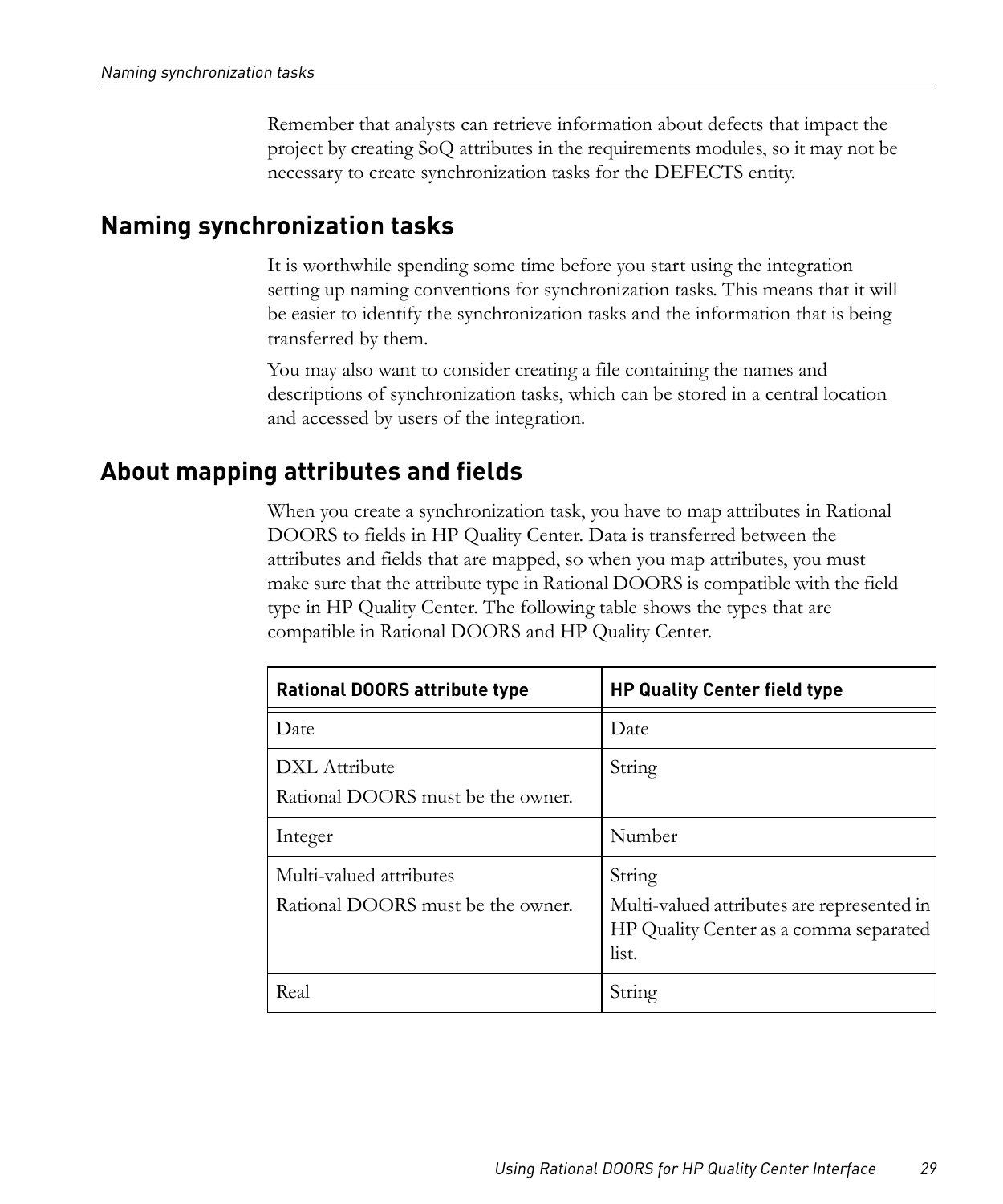| <b>Rational DOORS attribute type</b>                                                                                                                                                                                                                                                                                                                                                                                                                                                              | <b>HP Quality Center field type</b>                                                                                                                                                                                                                                                                                                                                                                                                                                                                                                                                                                                                |
|---------------------------------------------------------------------------------------------------------------------------------------------------------------------------------------------------------------------------------------------------------------------------------------------------------------------------------------------------------------------------------------------------------------------------------------------------------------------------------------------------|------------------------------------------------------------------------------------------------------------------------------------------------------------------------------------------------------------------------------------------------------------------------------------------------------------------------------------------------------------------------------------------------------------------------------------------------------------------------------------------------------------------------------------------------------------------------------------------------------------------------------------|
| Single-value enumeration<br>The name of the lookup list to which you<br>are mapping the enumeration must be<br>added to the enumeration as a value.                                                                                                                                                                                                                                                                                                                                               | Lookup list<br>The Verify value check box must be<br>selected.<br>You can also map to a string or a memo<br>type.<br>Note When you map a lookup list, make<br>sure that the choices in the lookup<br>list are equal to, or a subset of, the<br>choices available in the single-value<br>enumeration.                                                                                                                                                                                                                                                                                                                               |
| String<br>If Rational DOORS is the owner, rich<br>text markup and OLE objects are not<br>copied to HP Quality Center. The<br>attribute may be truncated in HP Quality<br>Center.                                                                                                                                                                                                                                                                                                                  | String or memo<br>If HP Quality Center is the owner, the<br>attribute value is displayed in Rational<br>DOORS in plain text.                                                                                                                                                                                                                                                                                                                                                                                                                                                                                                       |
| Text<br>If Rational DOORS is the owner, rich<br>text markup and OLE objects are not<br>copied to HP Quality Center. The<br>attribute may be truncated in HP Quality<br>Center.<br>The Rational DOORS Object text<br>attribute cannot be mapped to the HP<br>Quality Center string attribute. Object<br>text can only be mapped to the HP<br>Quality Center memo attribute type.<br>If Rational DOORS is the owner, OLE<br>objects are not copied to the HP Quality<br>Center memo attribute type. | String or memo<br>If HP Quality Center is the owner, the<br>attribute value of string type is displayed<br>in Rational DOORS in plain text.<br>Note You may have to increase the<br>default size of string fields in HP<br>Quality Center from 40 to 255<br>characters.<br>If HP Quality Center is the owner, text<br>color in a memo type is not copied to<br>Rational DOORS. Attribute values of<br>memo type are stored and displayed as<br>HTML.<br>Note HP Quality Center only allows five<br>user-defined memo fields in each<br>entity. If you want to map more<br>than five text attributes, map to<br>string field types. |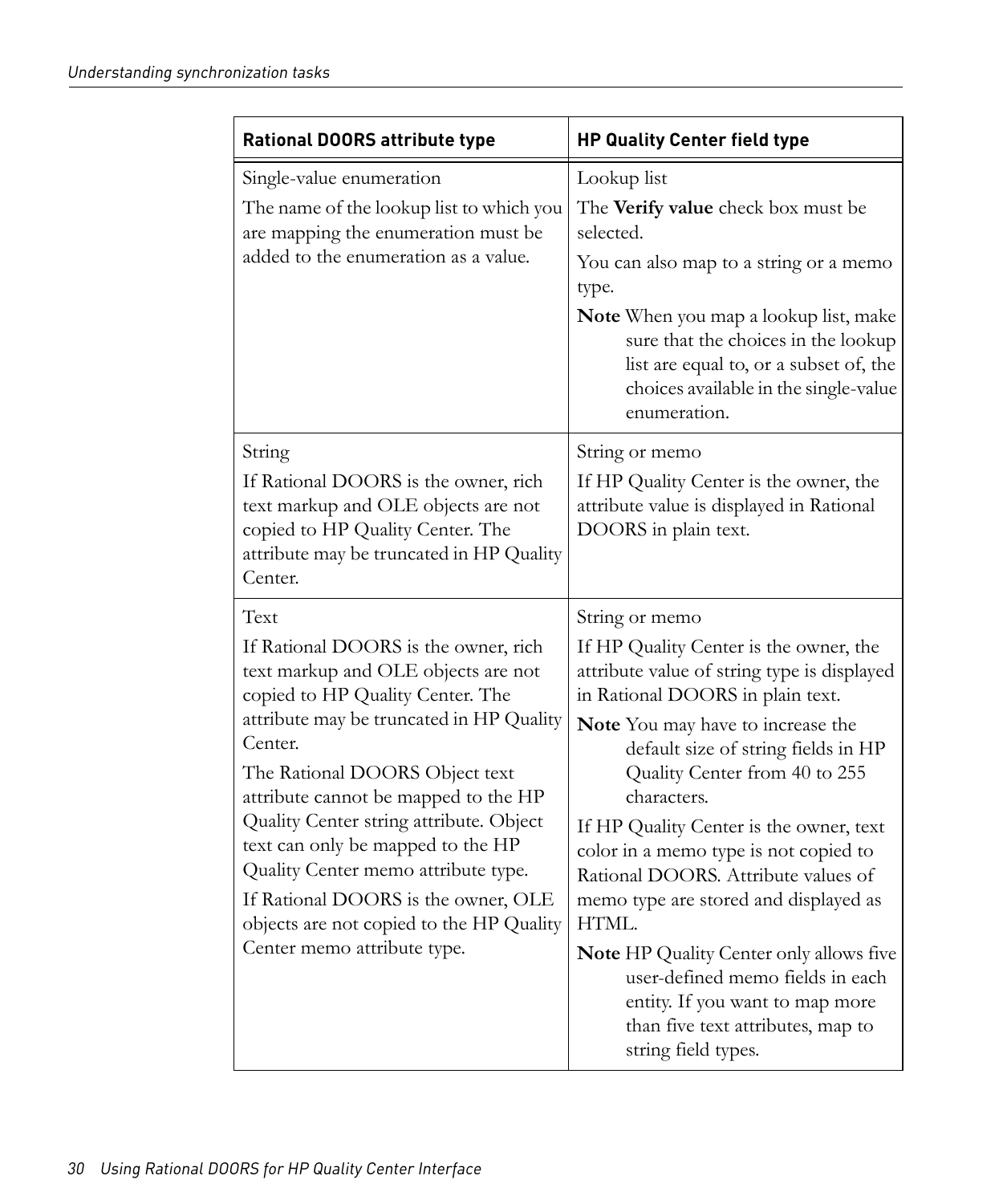The **Test name** field in the TEST entity in HP Quality Center cannot be empty and cannot contain any of the following characters:

- Quotation marks  $($ "  $'$ " $)$
- Angle brackets  $\langle \cdot \rangle$
- Colons  $(:)$
- Commas  $($ , $)$
- Forward slash (/)
- Back slash  $(\setminus)$
- Question mark (?)
- Bar  $(|)$
- Asterisk (\*)
- Percent sign  $(\%)$

If you map a Rational DOORS attribute to the **Test name** field and Rational DOORS is the owner of the attribute and the controlling application, you must ensure that the Rational DOORS attribute does not contain any of those characters.

If DOORS is the controlling application for the TEST entity, tests are not synchronized to a folder, and are only visible in grid view.

If you map a Rational DOORS attribute to an entity in HP Quality Center that was created during the mapping process, and then synchronize, the new entity is not displayed in HP Quality Center until you log out and log back into HP Quality Center.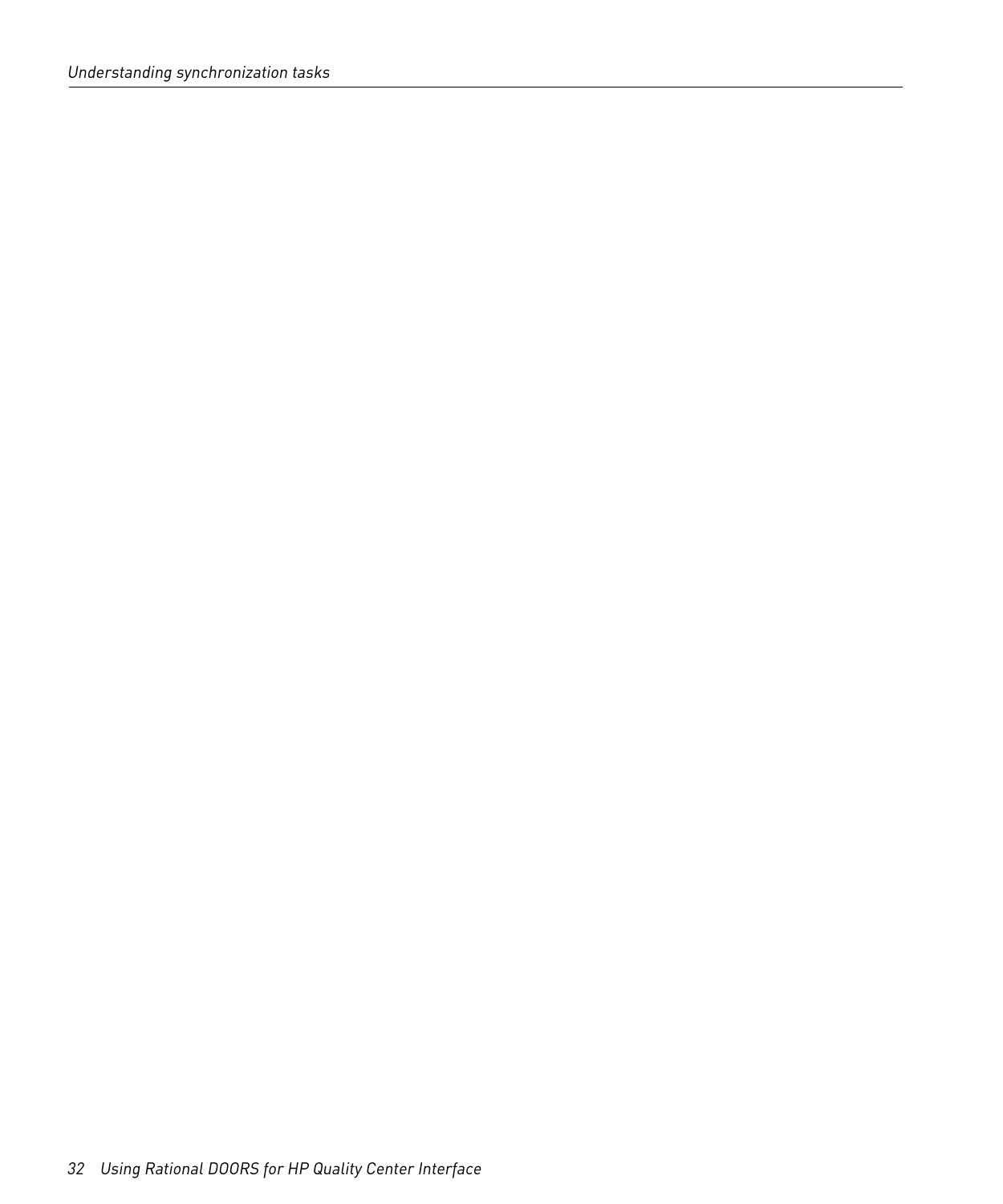# *5 Synchronizing data*

- <span id="page-40-0"></span>• [Understanding object synchronization](#page-40-1)
- [Understanding link synchronization](#page-41-0)
- [Synchronizing data from the administration console](#page-42-2)
- [Synchronizing data from Rational DOORS](#page-42-3)
- [Creating traceability columns](#page-44-0)

## <span id="page-40-1"></span>**Understanding object synchronization**

When you run a synchronization task, information is updated according to the rules defined in the task. So objects or elements are created and deleted to match the controlling application, and attribute values are updated to match the value for the owner of each attribute. Information in Rational DOORS tables is not included in a synchronization.

**Note** Read-only objects in Rational DOORS cannot be updated by a synchronization.

For example, if you have a synchronization task where Rational DOORS is the controlling application, and the owner of attributes A, B and C and HP Quality Center is the owner of attribute D, when you synchronize the task:

- Elements are created in HP Quality Center to match objects that have been created in Rational DOORS
- Elements are deleted from HP Quality Center if they were originally created in Rational DOORS and the corresponding object in Rational DOORS no longer exists
- The values stored in attributes A, B and C are copied from Rational DOORS to HP Quality Center
- The values stored in attribute D are copied from HP Quality Center to Rational DOORS
- **Note** If a parent object in the controlling application is deleted and the corresponding object in the receiving application has a child that is not part of the task you are synchronizing, the parent object is not deleted in the receiving application.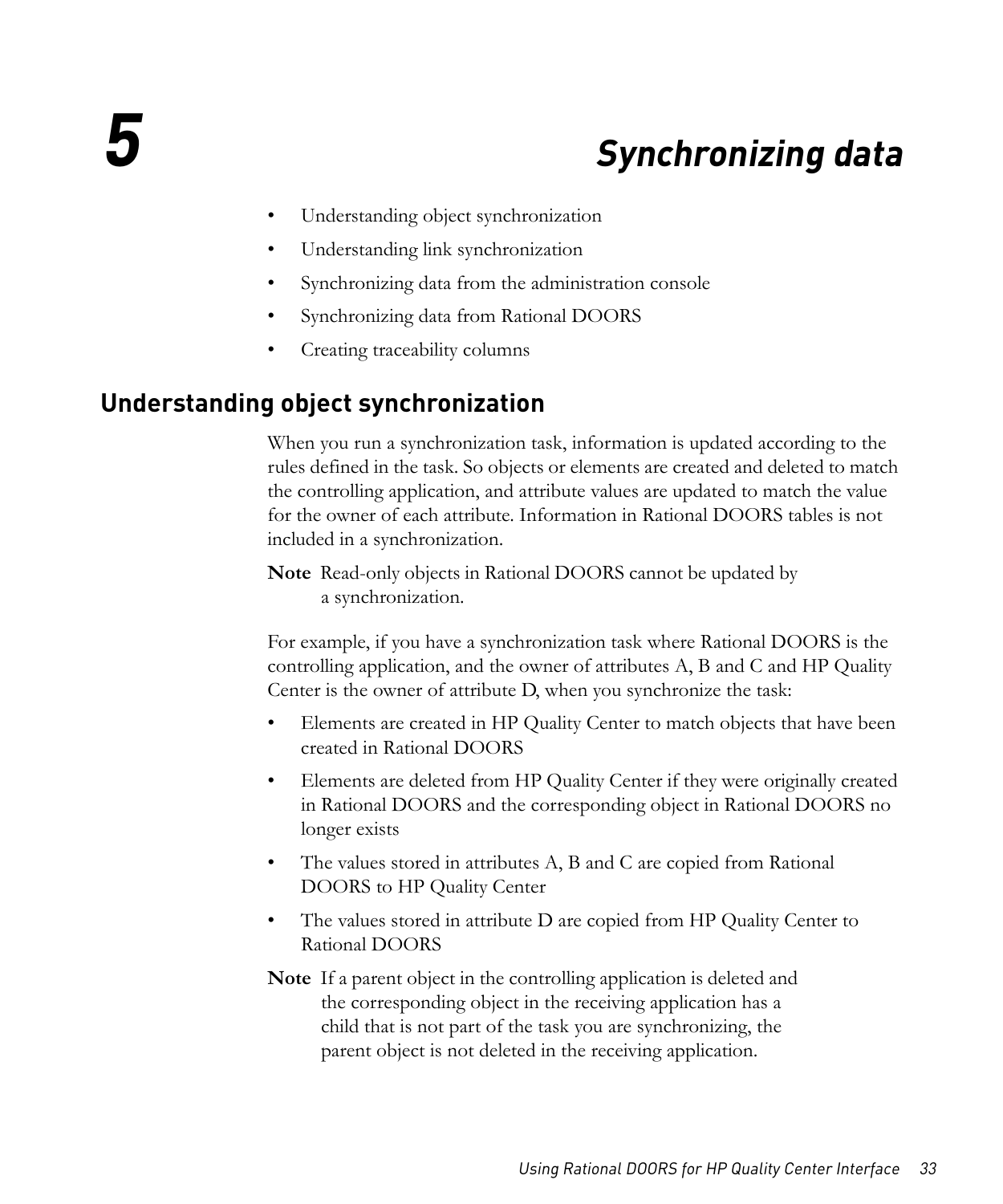If a synchronization task contains a Rational DOORS column displaying a DXL attribute, the data for the attribute will be synchronized to HP Quality Center the first time the synchronization task is run. Subsequent synchronizations will not update the attribute in HP Quality Center unless the objects have been modified in Rational DOORS since the last synchronization. This is because refreshing DXL attributes does not change the modified date of an object.

A synchronization schedule is defined for each synchronization task when it is created, and the synchronization task is automatically run according to that schedule. Tasks can also be synchronized manually from Rational DOORS or the administration console.

It is important that an appropriate synchronization schedule is defined, so that Analysts and QA/Testers can be confident that they are working with accurate and up-to-date information.

**Note** If you are going to synchronize large tasks, the HP Quality Center client timeout setting should be set to either a high value or -1 value. If a small value is used, the HP Quality Center client being used for the synchronization could timeout before it is finished.

## <span id="page-41-0"></span>**Understanding link synchronization**

When you run a TEST synchronization task, links from tests to requirements that are included in the synchronization task are also synchronized. This means that links between objects in Rational DOORS are replicated between the corresponding elements in HP Quality Center when a synchronization task that includes the source objects is run. Similarly, associations between elements in HP Quality Center are replicated between the corresponding objects in Rational DOORS when a synchronization task that includes the source elements is run.

Links are not copied during a synchronization if they:

- Go in the opposite direction than specified above, for example links from requirements to tests.
- Are between objects or elements in the same task, for example links between requirements in a task.
- Are between objects or elements other than those specified above, for example links between tests and test sets.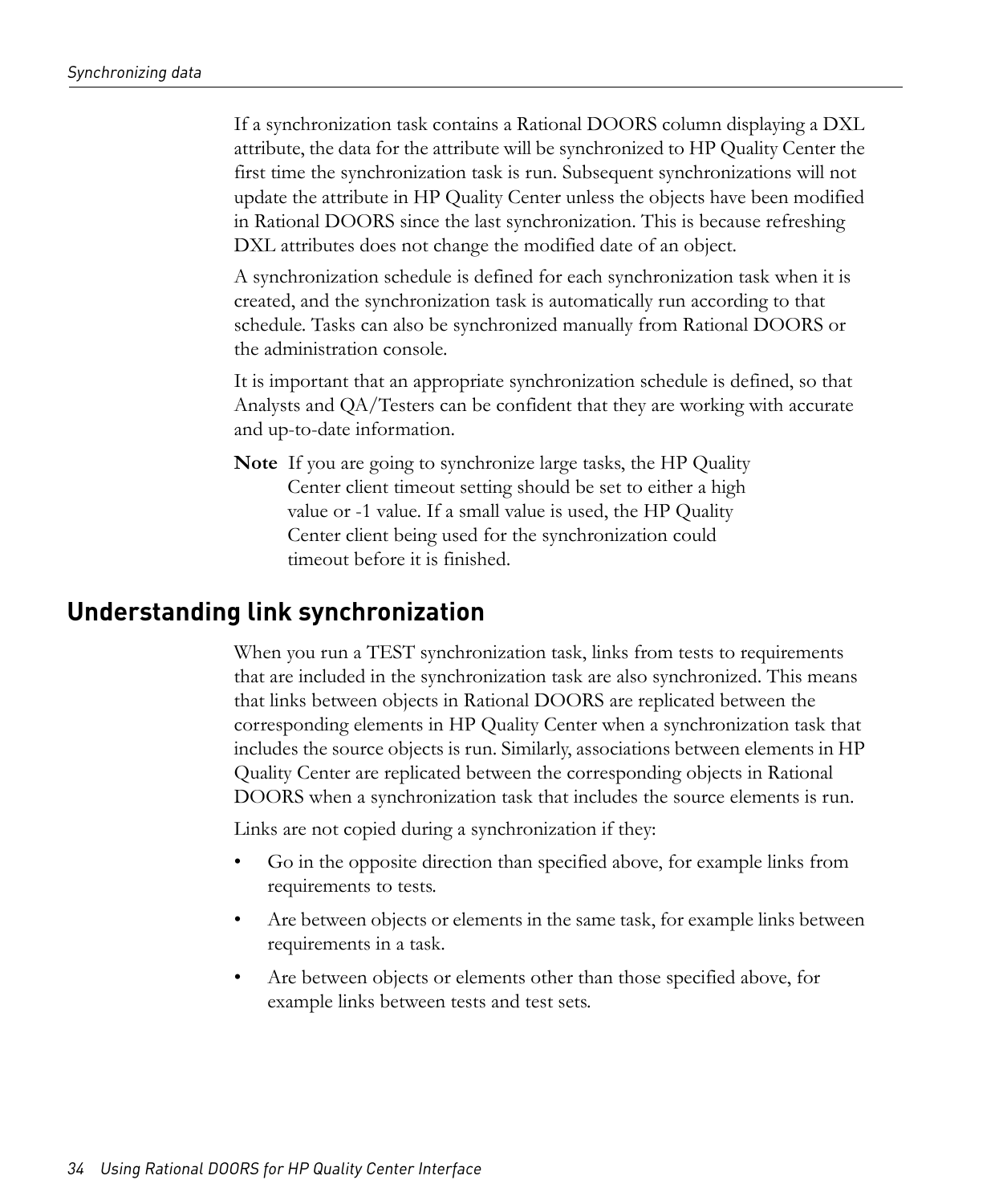### <span id="page-42-0"></span>*Which application controls the creation and deletion of links?*

There is no controlling application for the creation and deletion of links. As long as a link conforms to the rules for link synchronization it will be synchronized when the synchronization task is run:

- If a link or association is created in one database and the corresponding objects exist in the other database, the link will be created when the synchronization task is run.
- If a link or association that has been created as a result of a previous synchronization is deleted in either database, the corresponding link will be deleted when the synchronization task is run.
- If a synchronized link is independently deleted in both databases, and a new link is created in one database, that link will be deleted by a synchronization.

#### <span id="page-42-1"></span>*What happens when a linked object is deleted?*

If an object that has a synchronized link is deleted from the database of the controlling application for the entity, running the synchronization task has the following effect:

- The corresponding object in the other database is deleted.
- The previously synchronized link is deleted.

If an object that has a synchronized link is deleted from the database that is not the controlling application for the entity, the link is also deleted. However, because a synchronization recreates the object, this indirect link deletion is invalid, so the corresponding link in the controlling application is not deleted. When the synchronization task is run, the object that was deleted is recreated along with the link.

## <span id="page-42-4"></span><span id="page-42-2"></span>**Synchronizing data from the administration console**

The administration console is the recommended application to use when you want to synchronize data. Only use Rational DOORS to synchronize when you do not have access to the administration console.

For information about how to synchronize data using the administration console see the console's online help.

# <span id="page-42-5"></span><span id="page-42-3"></span>**Synchronizing data from Rational DOORS**

In a Rational DOORS module, you can run a single synchronization task, or all of the synchronization tasks that are associated with the module.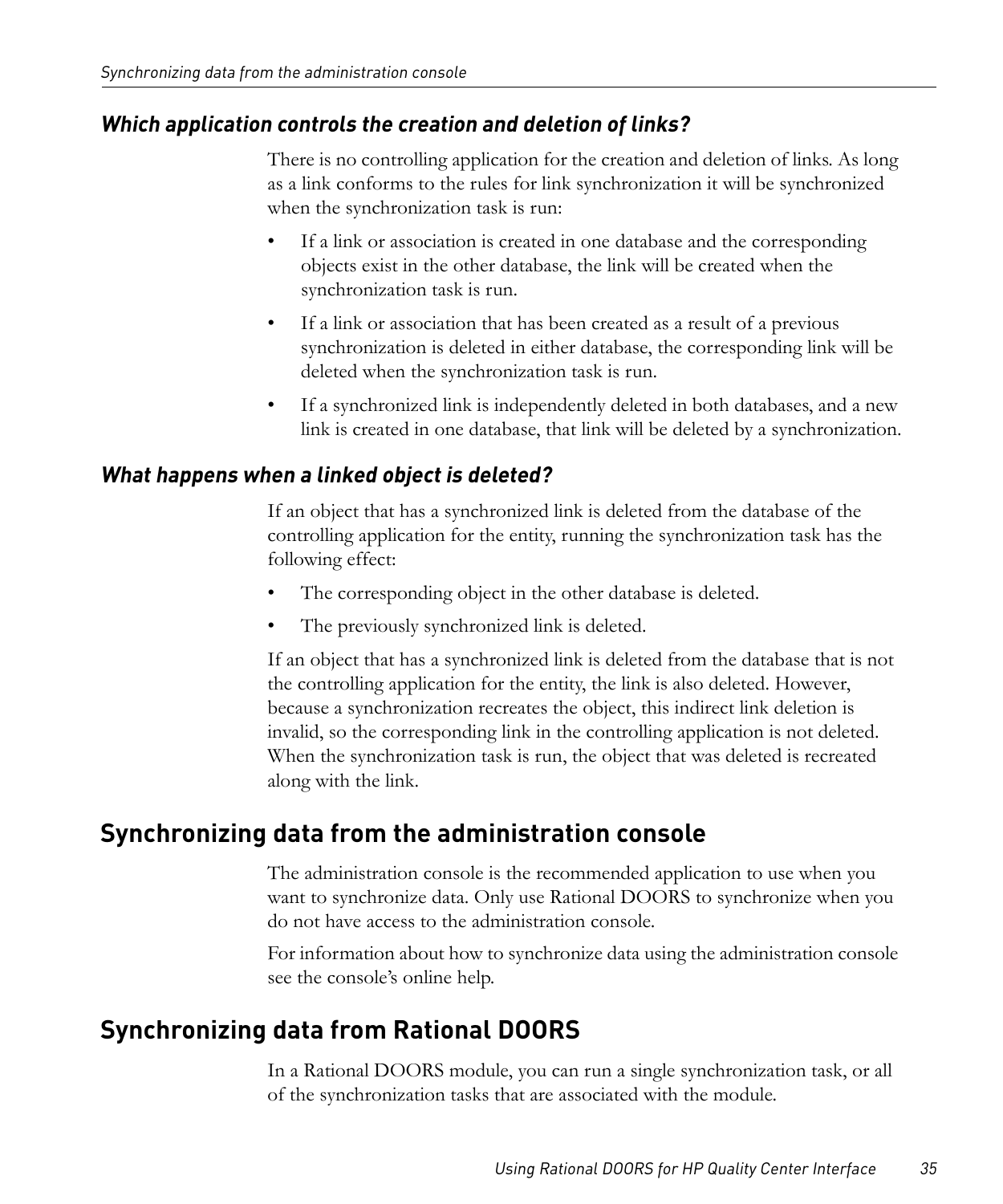**Note** Once the synchronization has been started, it cannot be cancelled. Clicking the **Cancel** button at any stage does not stop the synchronization.

#### **To run a single synchronization task:**

**1.** In the Rational DOORS module window, click **DOORSConnect > Quality Center > Synchronize > Synchronize Task**.

A dialog box containing a list of all the synchronization tasks associated with the current module is displayed.

**2.** Select the synchronization task, and click **Sync**.

A **Link Synchronization** dialog box is displayed.

**3.** Click **Objects and Links** or **Objects only**.

A message stating that the module's edit mode is being changed to read only is displayed.

**4.** Click **OK**.

Objects and optionally links in Rational DOORS and HP Quality Center are synchronized according to the synchronization task mapping information.

When the synchronization is complete, a report is generated. This contains details of:

- Objects and elements that have been created
- Objects and elements that have been deleted
- Objects and elements that have been modified
- Links that have been created
- Links that have been deleted
- Any errors or warnings that were generated
- **5.** Change back to exclusive edit mode to see any updates that have been made by the synchronization.

#### **To run all synchronization tasks:**

**1.** In the Rational DOORS module window, click **DOORSConnect > Quality Center > Synchronize > Synchronize All Tasks**.

A confirmation dialog box is displayed.

**2.** Click **Confirm** to run all the synchronization tasks associated with the module.

A **Link Synchronization** dialog box is displayed.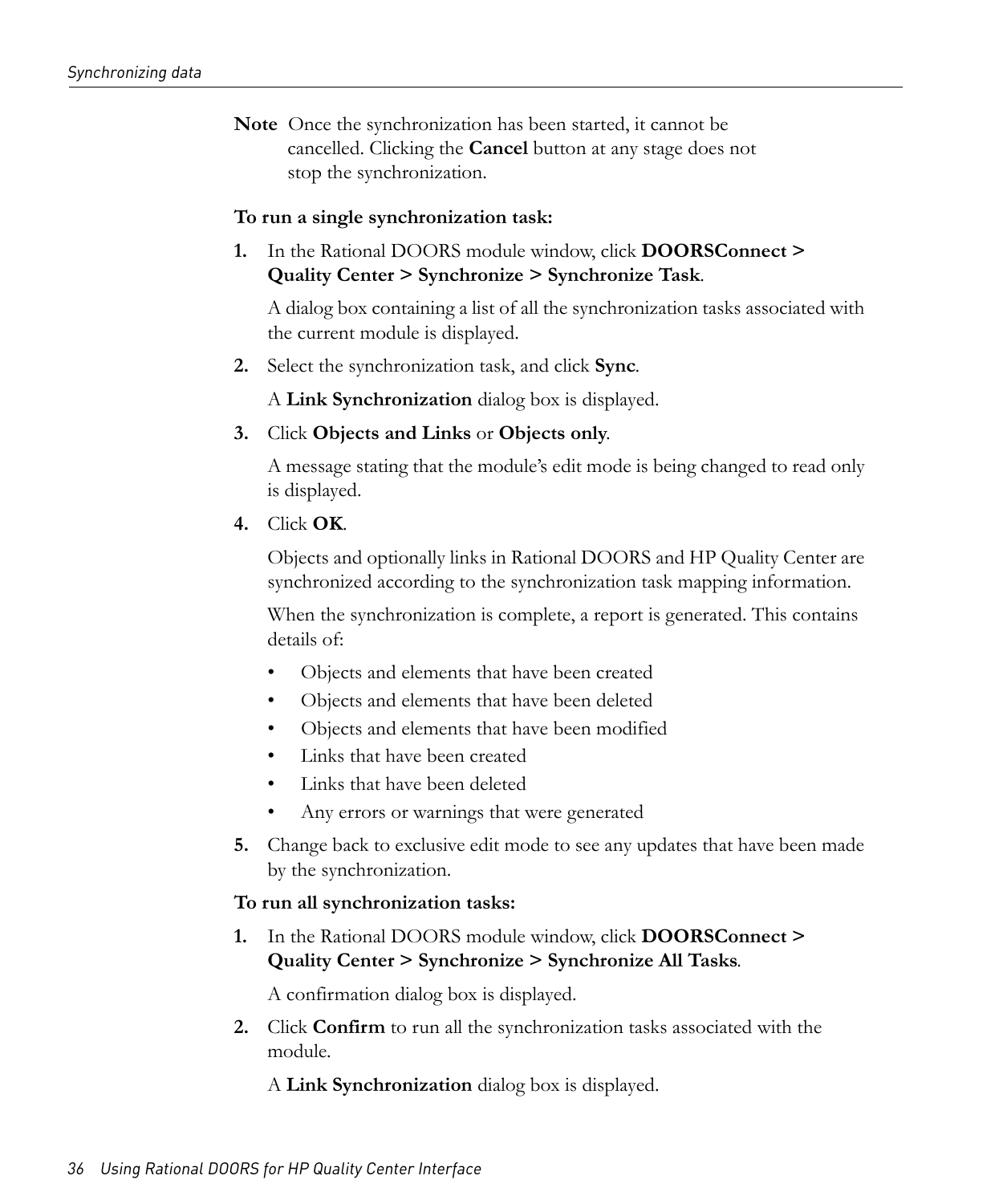#### **3.** Click **Objects and Links** or **Objects only**.

A message stating that the module's edit mode is being changed to read only is displayed.

**4.** Click **OK**.

Objects and optionally links in Rational DOORS and HP Quality Center are synchronized according to the synchronization task mapping information.

When the synchronization is complete, a report is generated. This contains details of:

- Objects and elements that have been created
- Objects and elements that have been deleted
- Objects and elements that have been modified
- Links that have been created
- Links that have been deleted
- Any errors or warnings that were generated
- **5.** Change back to exclusive edit mode to see any updates that have been made by the synchronization.

## <span id="page-44-0"></span>**Creating traceability columns**

You can create traceability columns that display information about links that have been synchronized as part of a synchronization task. Only links that satisfy the criteria for link synchronization can be analyzed in a traceability column. For more information see ["Understanding link synchronization," on page 34](#page-41-0).

#### **To create traceability columns**:

**1.** In the Rational DOORS module window, click **DOORSConnect > Quality Center > Create Traceability Column**.

This runs the **Task Traceability Analysis wizard.**

- **2.** Click **Next** on the Welcome screen.
- **3.** Select the tasks and the direction of the links you want to analyze.
- **4.** Click **Next**.
- **5.** Select the attributes you want to display in the traceability column for each selected task.

Click **Next** and repeat this step for each task selected in the previous step.

**6.** On the **Recursion Depth** screen, type the number of traceability columns you want to display.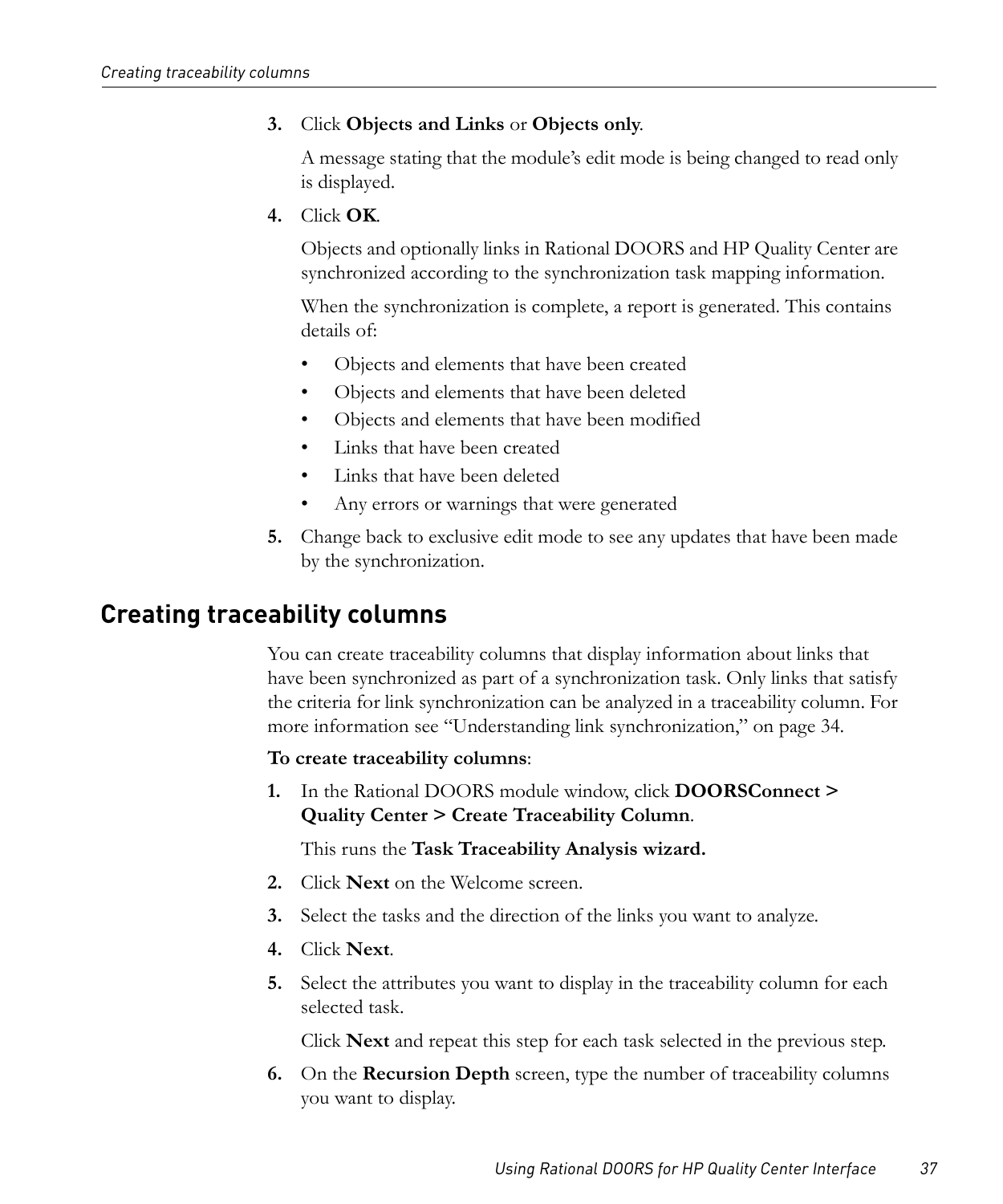- **7.** Click **Next**.
- **8.** Click **Finish**.

The traceability columns are added to your view.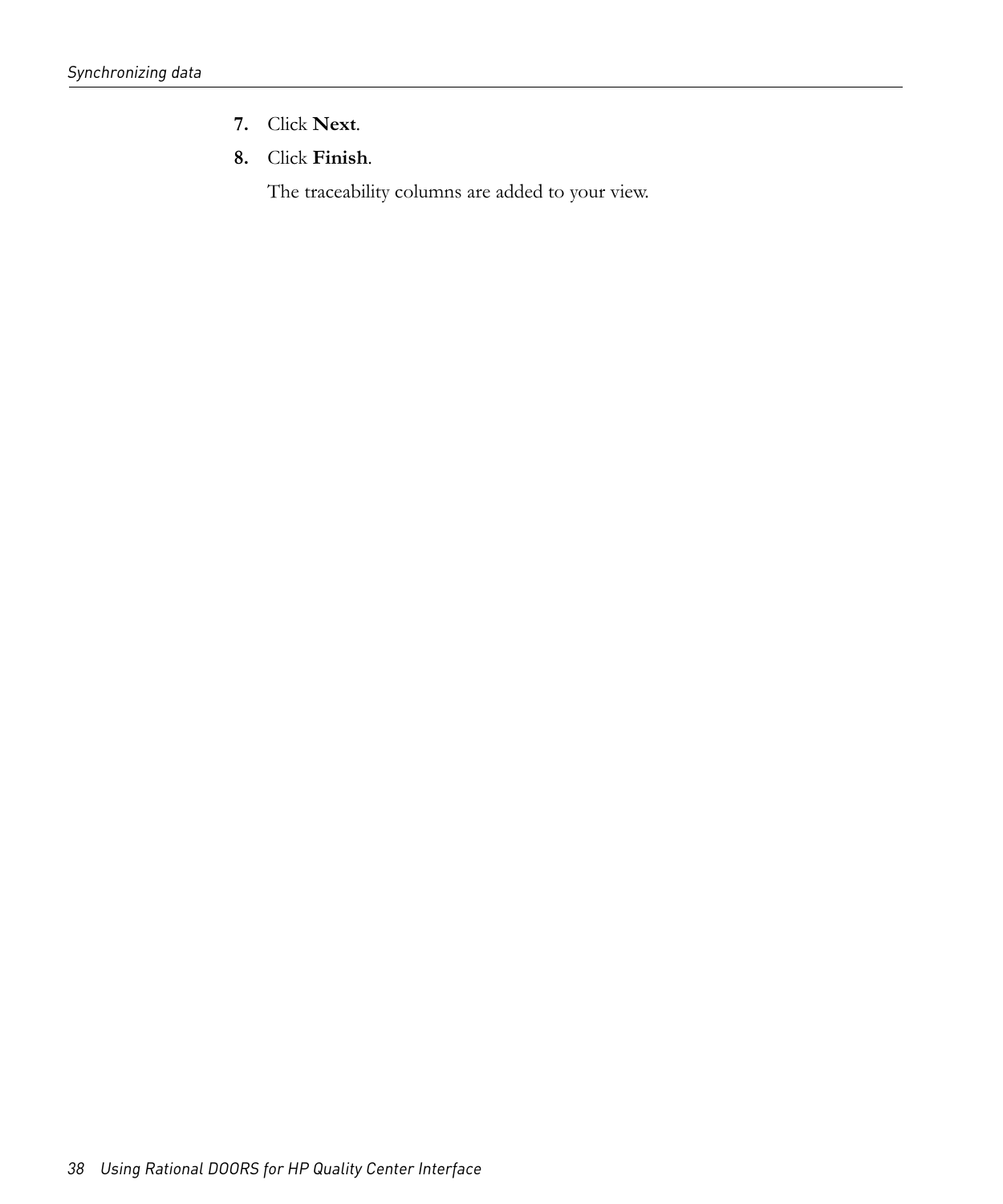# <span id="page-46-0"></span>*6 Creating SoQ Attributes*

- <span id="page-46-3"></span>• [Understanding SoQ Attributes](#page-46-1)
- [Creating the SoQ Value Attribute](#page-48-1)
- [Creating the SoQ Defect Attribute](#page-49-0)
- [Creating the SoQ Report Attribute](#page-50-0)

## <span id="page-46-4"></span><span id="page-46-1"></span>**Understanding SoQ Attributes**

Statement of Quality (SoQ) attributes provide three levels of reporting against qualification criteria that have been integrated with HP Quality Center through requirement and test tasks:

- SoQ Value
- SoQ Defect
- SoQ Report

They enable the analyst to see varying degrees of detail about the test status of the project at milestones in the project.

SoQ value attributes cannot be calculated unless the requirements and tests that verify them have been included in synchronization tasks, and those synchronization tasks have been run at least once. SoQ attributes will only display results for the tests that are associated with the requirements in the synchronization task.

You create the SoQ Value attribute in the Rational DOORS Requirements module.

**Note** The Qualification Attribute menu options are only displayed in modules that are mapped to the REQUIREMENTS entity in HP Quality Center through a synchronization task.

#### <span id="page-46-2"></span>*Understanding the SoQ Value attribute*

The SoQ Value attribute provides information about the status of the tests in HP Quality Center that are associated with requirements, and that are included in synchronization tasks that have been run by the integration. Each Rational DOORS requirement is checked for associated TESTS in HP Quality Center, and where associated tests are found, it displays results from the latest run of the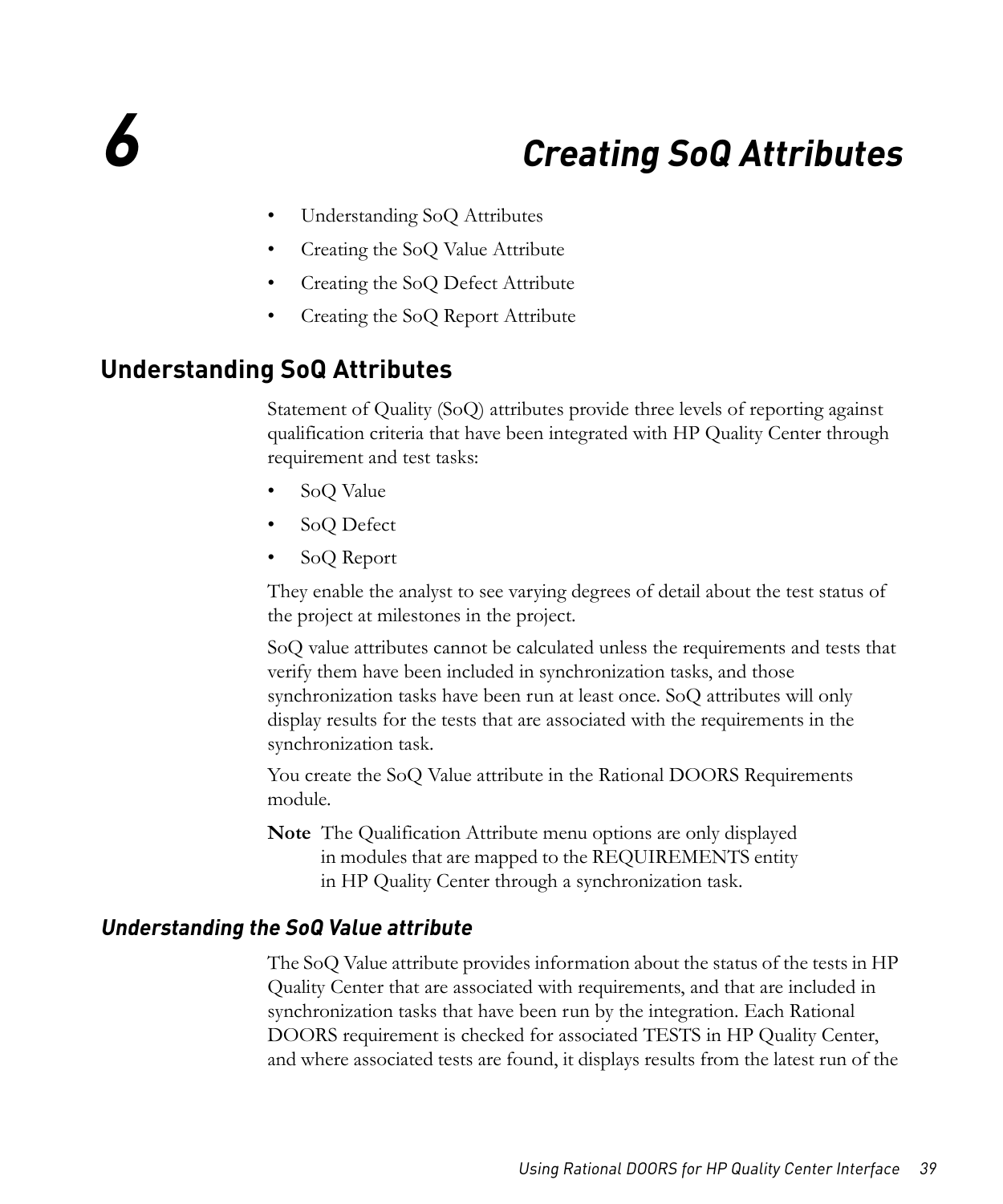test set you select. For each requirement one of the following values will be displayed in the SoQ Value attribute:

| SoQ Value of  | Means                                                                                                                                          |
|---------------|------------------------------------------------------------------------------------------------------------------------------------------------|
| No coverage   | There are no TEST elements associated with the Rational<br>DOORS requirements.                                                                 |
| Failed        | There is at least one TEST element associated with the<br>Rational DOORS requirement that has been run and has a<br>verdict of <b>Failed</b> . |
| Not-run       | Each TEST element associated with the Rational DOORS<br>requirement has a verdict of either <b>Not-run</b> , <b>Passed</b> or $N/A$ .          |
| Not-completed | At least one TEST element associated with the Rational<br>DOORS requirement has a verdict of <b>Not-completed</b> .                            |
| N/A           | All TEST elements associated with the Rational DOORS<br>requirement have a verdict of $N/A$ .                                                  |
| Qualified     | All of the TEST elements associated with the Rational<br>DOORS requirement have been run and have a verdict of<br>Passed or $N/A$ .            |

SoQ values are propagated up through the requirements hierarchy. So if a Rational DOORS object has children, the SoQ value of the child object is considered when the SoQ value of the parent is calculated. For example, if the SoQ value of a child object is **Not-completed**, the SoQ value that is reported to the analyst for the parent object is **Not-completed**. The analyst can navigate through the hierarchy to see which child object has the value **Not-completed**, and can determine the business impact of that result.

If any descendant of an object has an SoQ value of **No coverage**, the parent object will also have an SoQ value of **No Coverage**. If that object also has a descendant with an SoQ value of **Failed**, the SoQ value of the parent will be **Failed**, not **No Coverage**.

### <span id="page-47-0"></span>*Understanding the SoQ Defect attribute*

The SoQ Defects attribute displays the same information as the SoQ Value attribute for all attribute values except **Failed**. Where an SoQ Value is **Failed**, the integration will retrieve and display defects that have been raised against, or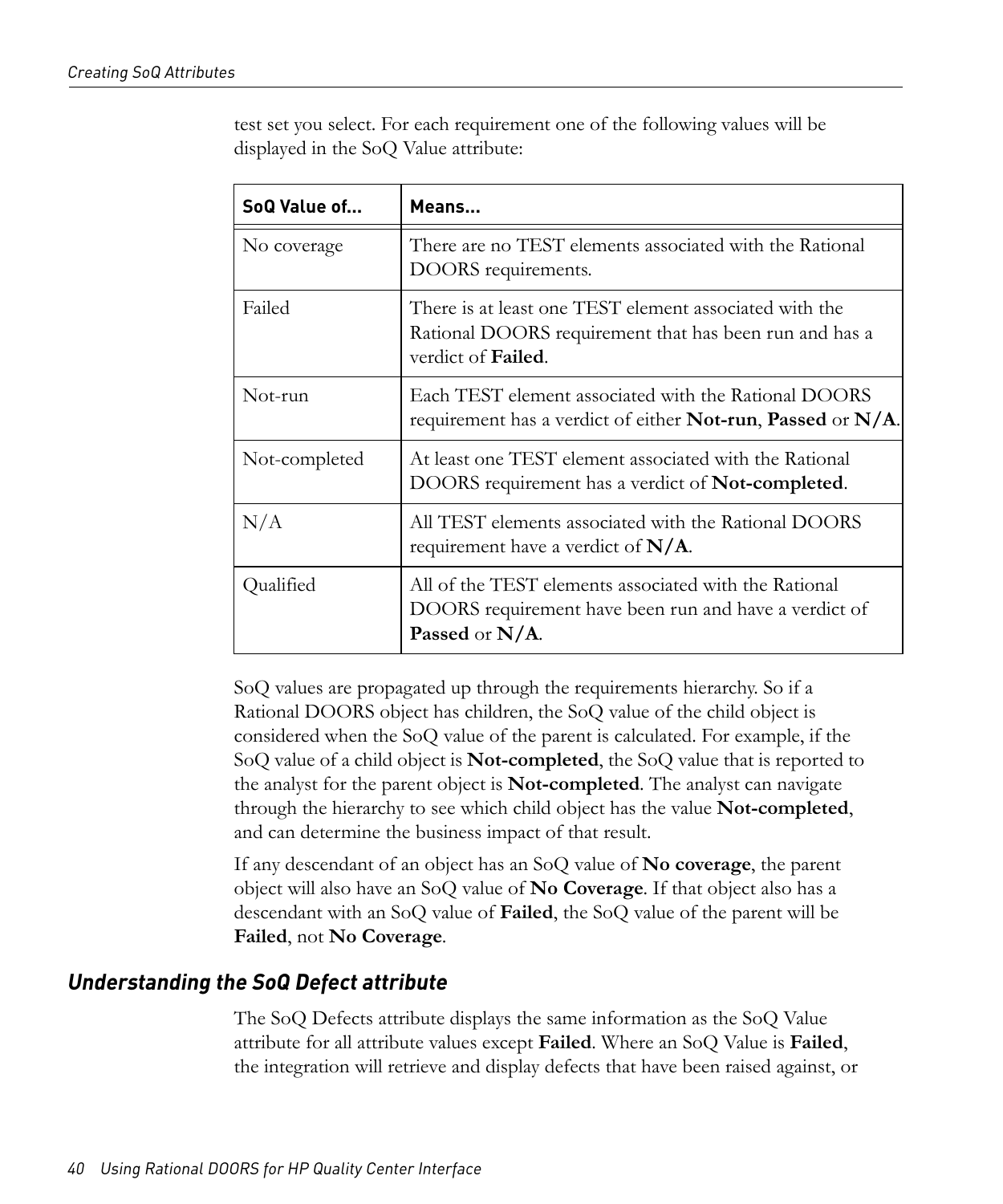associated with, tests that are associated with the Rational DOORS requirement and that have failed in the latest run of the test set you selected.

There are several ways to create associations between defects and runs in HP Quality Center. Defects that are associated in the ways described below are displayed when the SOQ Defect attribute is calculated.

Using HP Quality Center functionality, you can create an association between a defect and a run in one of two ways:

- When you run a test, and it fails, you raise a defect. HP Quality Center records the RUN in the DEFECT. As the defect is associated with a particular run, it cannot be associated with any other test. So, if a single defect is the reason why two different tests have failed, you have to raise two identical defects, one for each failed run. When you calculate the SoQ defect attribute, all of the defects that are associated with failed runs are displayed.
- Alternatively, some HP Quality Center users work around this limitation by customizing HP Quality Center. They create an attribute in the RUN entity, and use this customization to record the defect ID of the defect that has caused the test to fail. This means that one defect can be associated with numerous runs. If this is the way that you associate defects with runs in HP Quality Center, you must provide the name of the attribute that you use to record the defect ID when you create the SoQ Defect attribute, or those defects will not be displayed when the SoQ Defect attribute is calculated. You do this by selecting the attribute name from the **Attribute as Defect ID** list on the SoQ Defect dialog box.

#### <span id="page-48-0"></span>*Understanding the SoQ Report*

The SoQ Report displays the same information as the SoQ Defects attribute, along with a summary of how elements of type TEST are associated with the Rational DOORS requirement, and gives the verdicts from the SoQ Value that have resulted in the value that is reported.

## <span id="page-48-3"></span><span id="page-48-2"></span><span id="page-48-1"></span>**Creating the SoQ Value Attribute**

**1.** In the Rational DOORS module window, click **DOORSConnect > Quality Center> Qualification Attribute > SoQ Value**.

**Note** You need modify access to the module.

**2.** Type a name in **Attribute Name**.

The prefix SoQValue is automatically added to the name. For example, if you enter **Attribute**, the attribute will be named SoQValue\_Attribute.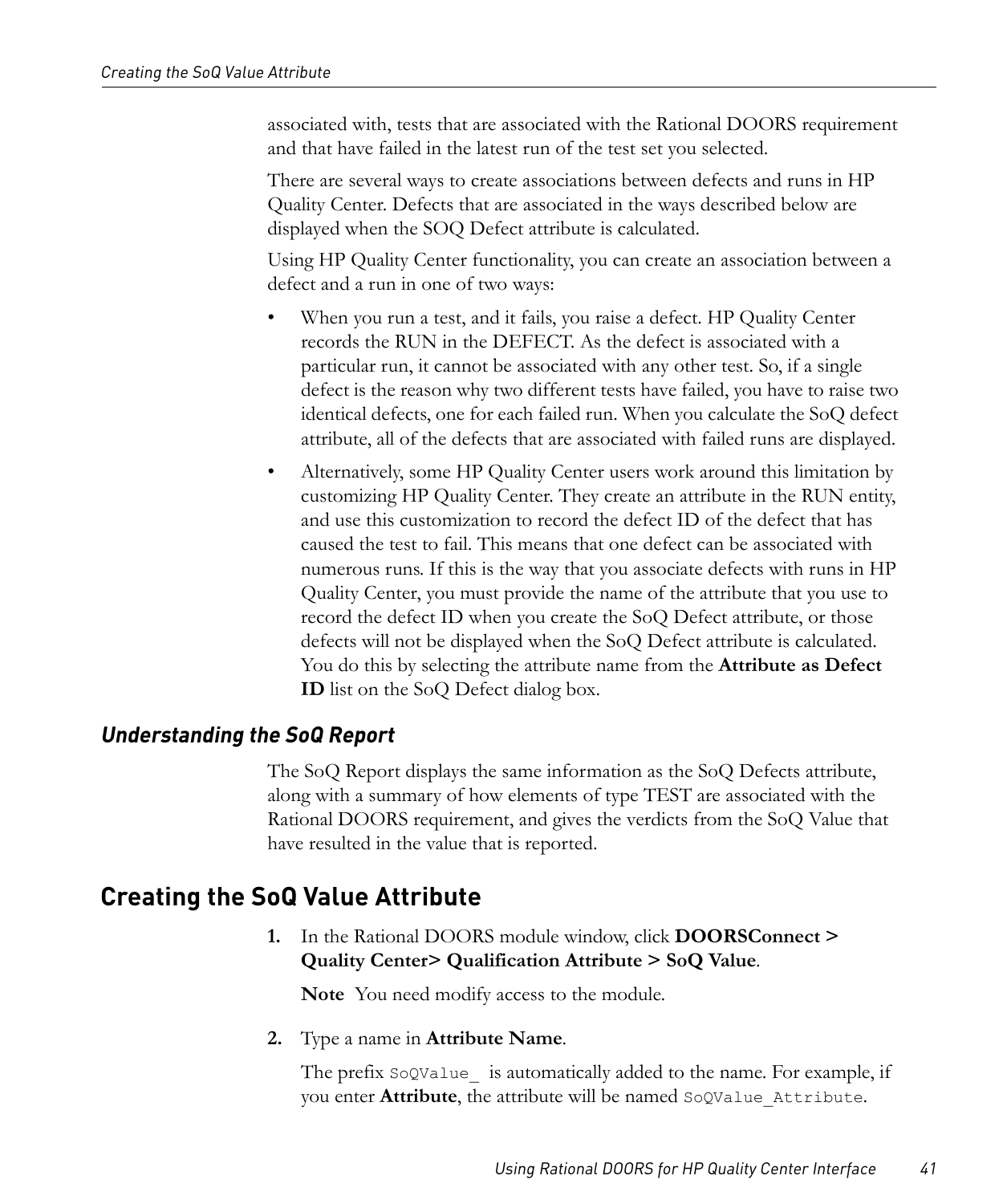- **3.** Select the synchronization task that defines the requirements for which you want to calculate SoQ attributes from the **Task** drop-down list.
- **4.** Select a Test Set from the **Test set** drop-down list.
- **5.** Click **Calculate**.

If the module is open in either read-only or shareable edit mode, it will be changed to exclusive edit mode before starting the calculation.

## <span id="page-49-2"></span><span id="page-49-0"></span>**Creating the SoQ Defect Attribute**

**1.** In the Rational DOORS module window, click **DOORSConnect > Quality Center > Qualification Attribute > SoQ Defects**.

**Note** You need modify access to the module.

**2.** Enter a name in **Attribute Name**.

The prefix Soqpefect is automatically added to the name. For example, if you enter **Attribute**, the attribute will be named SoQDefect\_Attribute.

- **3.** Select the synchronization task that defines the requirements for which you want to calculate SoQ attributes from the **Task** drop-down list.
- **4.** Select a Test Set from the **Test set** drop-down list.
- **5.** The **Attribute as Defect Id** list is populated with attributes from the RUN entity in HP Quality Center. If you have created an attribute in the RUN entity where you can enter the Defect ID of any associated defect manually, select that attribute from the list. Those defects will also be included in the SoQ Defect attribute. For more information about this option, see ["Understanding the SoQ Defect attribute," on page 40.](#page-47-0)
- <span id="page-49-1"></span>**6.** Select attributes to display in the SoQ Defect attribute from the **Defect Attributes** list.
	- To save the attribute configuration for use later, click **Save.** Browse to the folder, and click **Save**.
	- To load a configuration that you have saved previously, click **Load**. Browse to the folder that contains the configuration file, and click **Load**.
- **7.** Click **Calculate**.

The SoQ defect value for each object in the task is calculated.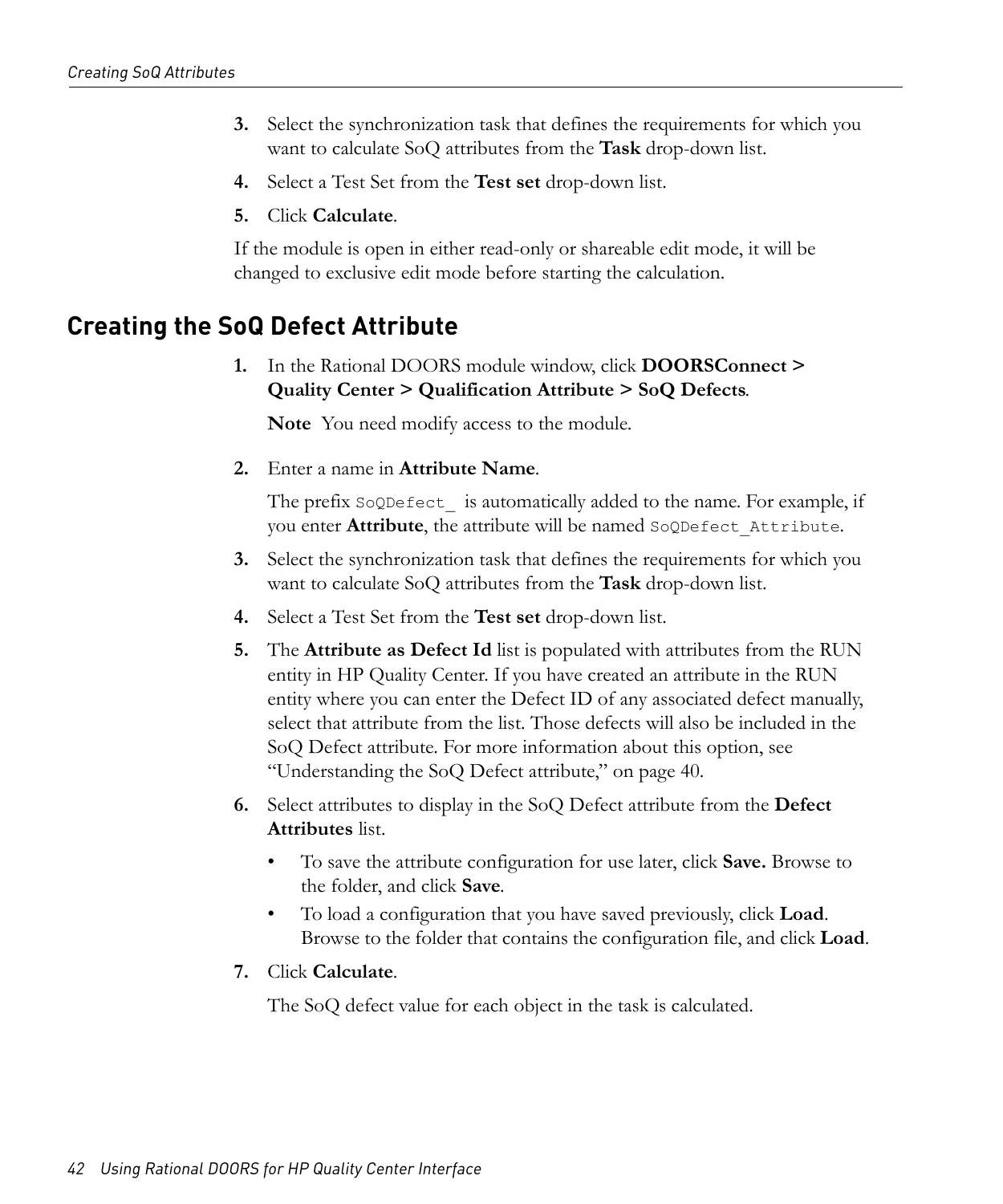# <span id="page-50-1"></span><span id="page-50-0"></span>**Creating the SoQ Report Attribute**

**1.** In the Rational DOORS module window, click **DOORSConnect > Quality Center > Qualification Attribute > SoQ Report**.

**Note** You need modify access to the module.

- **2.** Follow the instructions in ["Creating the SoQ Defect Attribute," on page 42](#page-49-0), [Step 2](#page-48-2) to [Step 6.](#page-49-1)
- **3.** Click **Calculate**.

The SoQ report value for each object in the task is calculated and displayed in table format. The table summarizes how elements of type TEST are associated with the Rational DOORS object.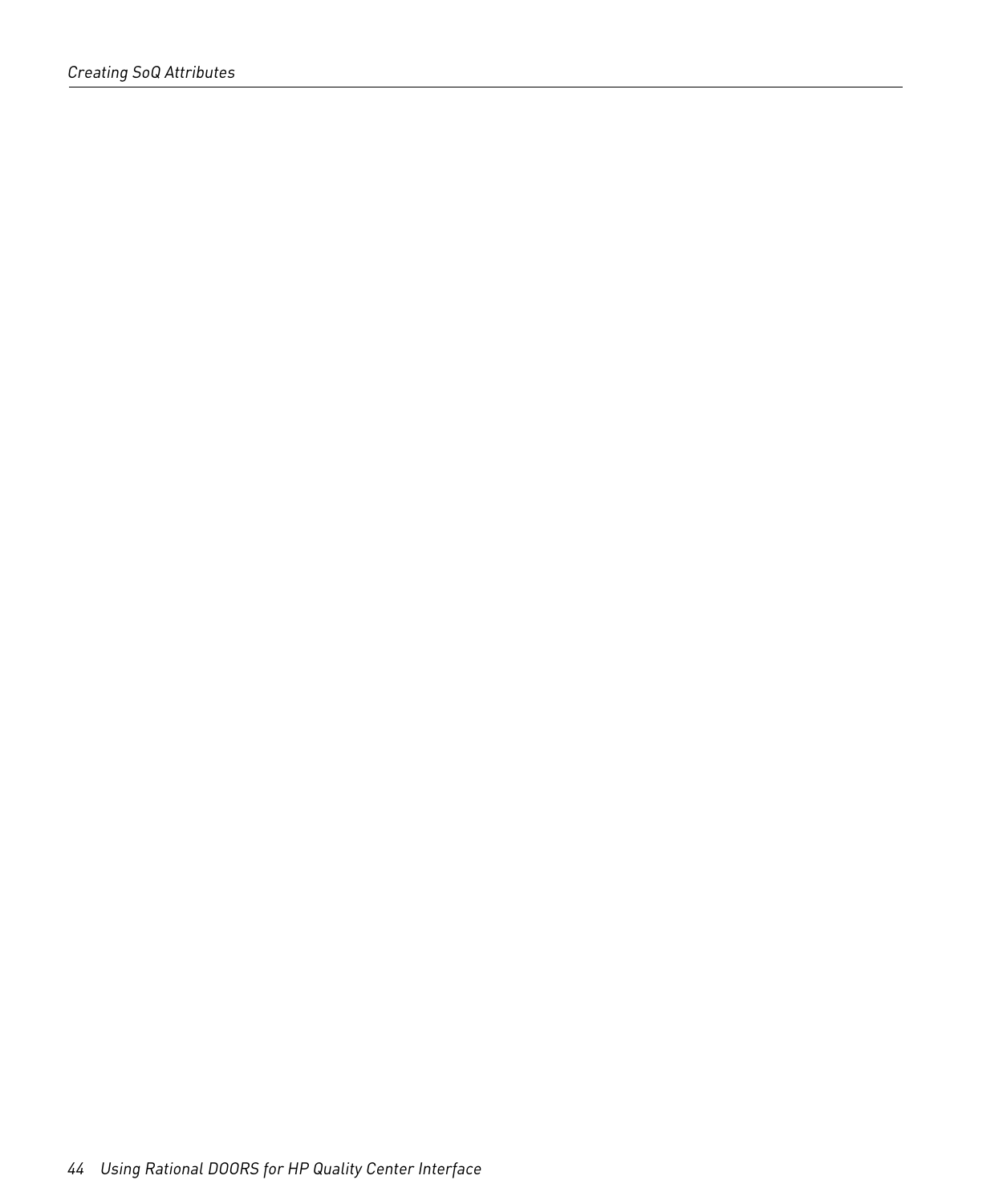# *7 Turning logging on and off*

<span id="page-52-0"></span>**Note** This section is for reference, and steps should only be performed when requested by Rational DOORS support.

Rational DOORS for HP Quality Center Interface is installed with logging turned off by default. To turn logging on, you need to open the registry for editing and then edit the following values in the registry:

• LogLevel

This value determines what actions are recorded in the log file.

• LogPath

This value determines the location of the log file.

## <span id="page-52-1"></span>**Turning on logging**

#### **To turn on logging:**

**1.** Open the Registry Editor.

Click **Start > Run,** type regedit, and click **OK**.

**Note** You must be logged on as an administrator or a member of the Administrators group in order to perform this procedure.

**2.** Navigate to the following registry subkey:

HKEY\_LOCAL\_MACHINE\SOFTWARE\Telelogic\TDIntegration\WebService\

**3.** Select the string value LogLevel, and double-click.

If the string value does not already exist, right-click **New > String Value** and enter LogLevel.

The **Edit String** window is opened.

- **4.** Enter the value provided by support in the **Data** field and click **OK**.
- **5.** Select the string value LogPath, and double-click.

If the string value does not already exist, right-click **New > String Value** and enter LogPath.

The **Edit String** window is opened.

**6.** Enter a location in the **Value data** field and click **OK**.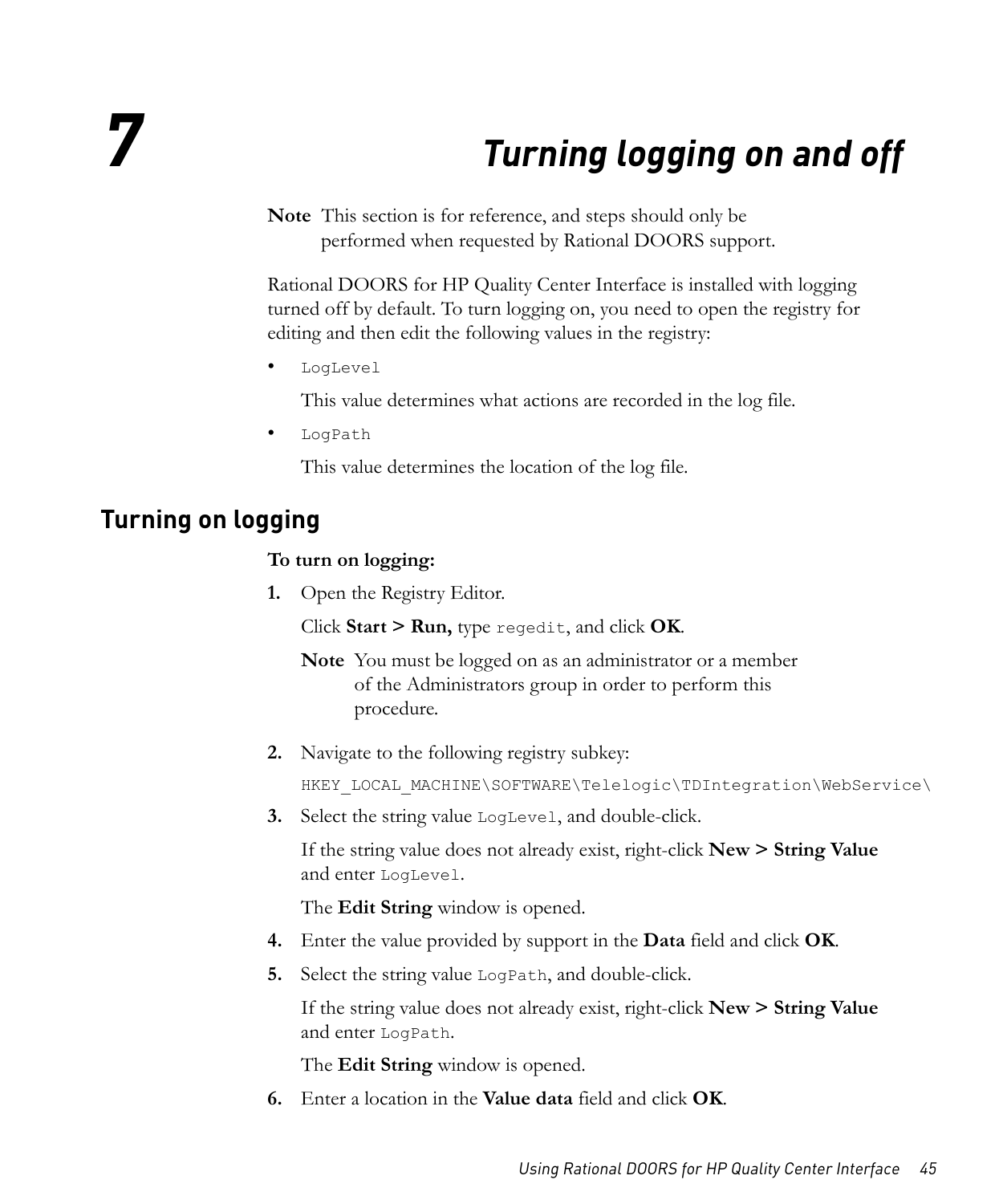The default location for LogPath is IWS Logs in the home directory of the web service. The log file is named IWS-<*timestamp*>.log, where <*timestamp*> is a UTC milliseconds timestamp.

**7.** Select **Registry > Exit** to close the registry.

Logging is switched on, and the location of the log file is set.

## <span id="page-53-0"></span>**Clearing old log files**

If you switch on logging, each time the aspnet\_wp.exe process restarts, a new log file is created. Clear out old log files regularly, otherwise the performance of your system may be adversely affected.

Navigate to the folder containing the log files, and delete any obsolete log files.

## <span id="page-53-1"></span>**Turning off logging**

#### **To turn off logging:**

**1.** Open the Registry Editor.

Click **Start > Run**, type regedit, and click **OK**.

**Note** You must be logged on as an administrator or a member of the Administrators group in order to perform this procedure.

- **2.** Navigate to the following registry subkey: HKEY\_LOCAL\_MACHINE\SOFTWARE\Telelogic\TDIntegration\WebService\
- **3.** Select the string value LogLevel, and double-click.

The **Edit String** window is opened.

**4.** Enter 0 in the **Value data** field and click **OK**.

Logging is switched off.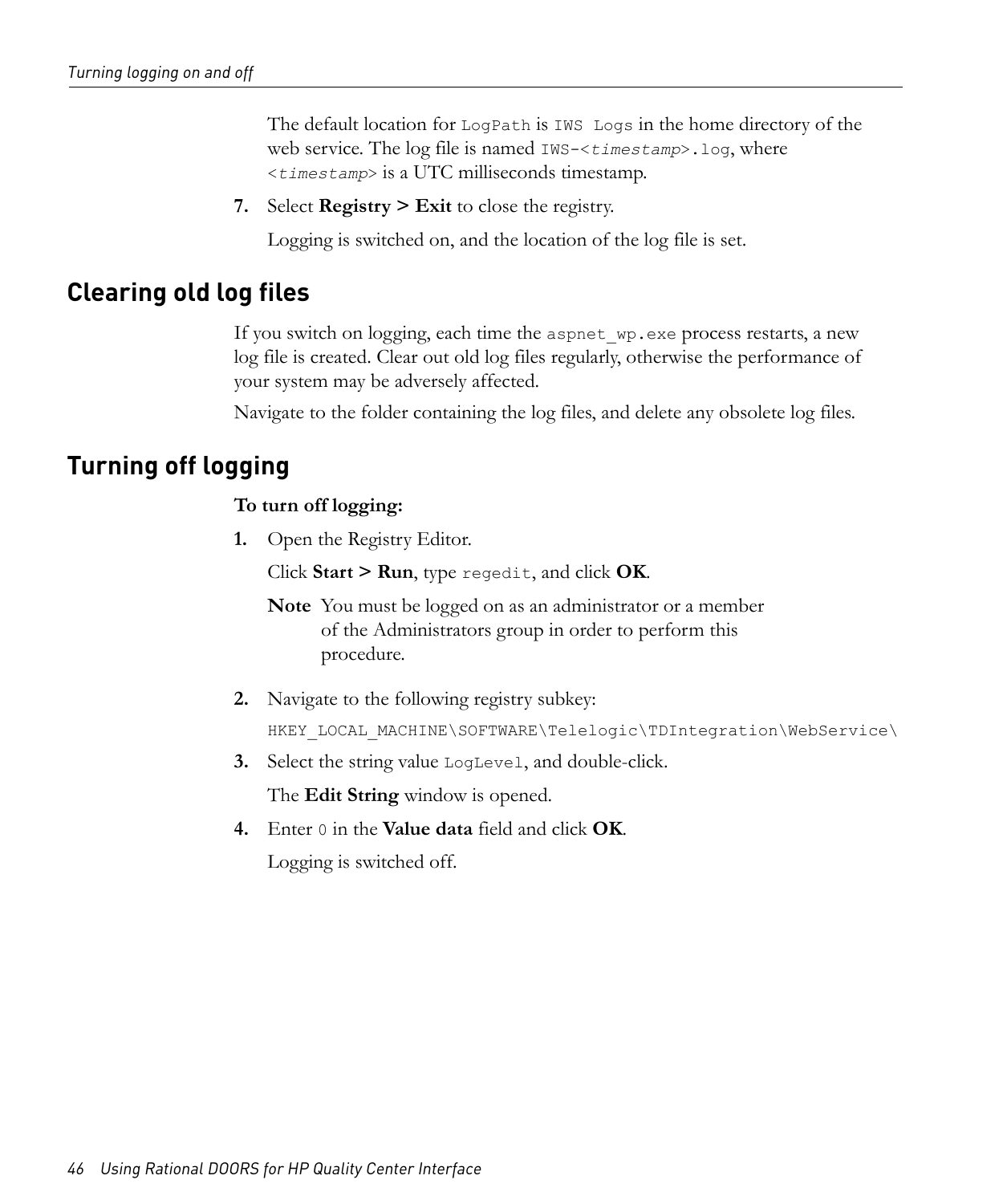# *8 Contacting support*

<span id="page-54-0"></span>This chapter contains the following topics:

- [Contacting IBM Rational Software Support](#page-54-1)
- **[Prerequisites](#page-54-2)**
- [Submitting problems](#page-55-0)
- <span id="page-54-3"></span>• [Other information](#page-57-0)

## <span id="page-54-1"></span>**Contacting IBM Rational Software Support**

If the self-help resources have not provided a resolution to your problem, you can contact IBM Rational Software Support for assistance in resolving product issues.

**Note** If you are a heritage Telelogic customer, you can go to http://support.telelogic.com/toolbar and download the IBM Rational Telelogic Software Support browser toolbar. This toolbar helps simplify the transition to the IBM Rational Telelogic product online resources. Also, a single reference site for all IBM Rational Telelogic support resources is located at

http://www.ibm.com/software/rational/support/telelogic/

## <span id="page-54-2"></span>**Prerequisites**

To submit your problem to IBM Rational Software Support, you must have an active Passport Advantage® software maintenance agreement. Passport Advantage is the IBM comprehensive software licensing and software maintenance (product upgrades and technical support) offering. You can enroll online in Passport Advantage from

http://www.ibm.com/software/lotus/passportadvantage/howtoenroll.html.

- To learn more about Passport Advantage, visit the Passport Advantage FAQs at http://www.ibm.com/software/lotus/passportadvantage/brochures\_faqs\_ quickguides.html.
- For further assistance, contact your IBM representative.

To submit your problem online (from the IBM website) to IBM Rational Software Support, you must additionally: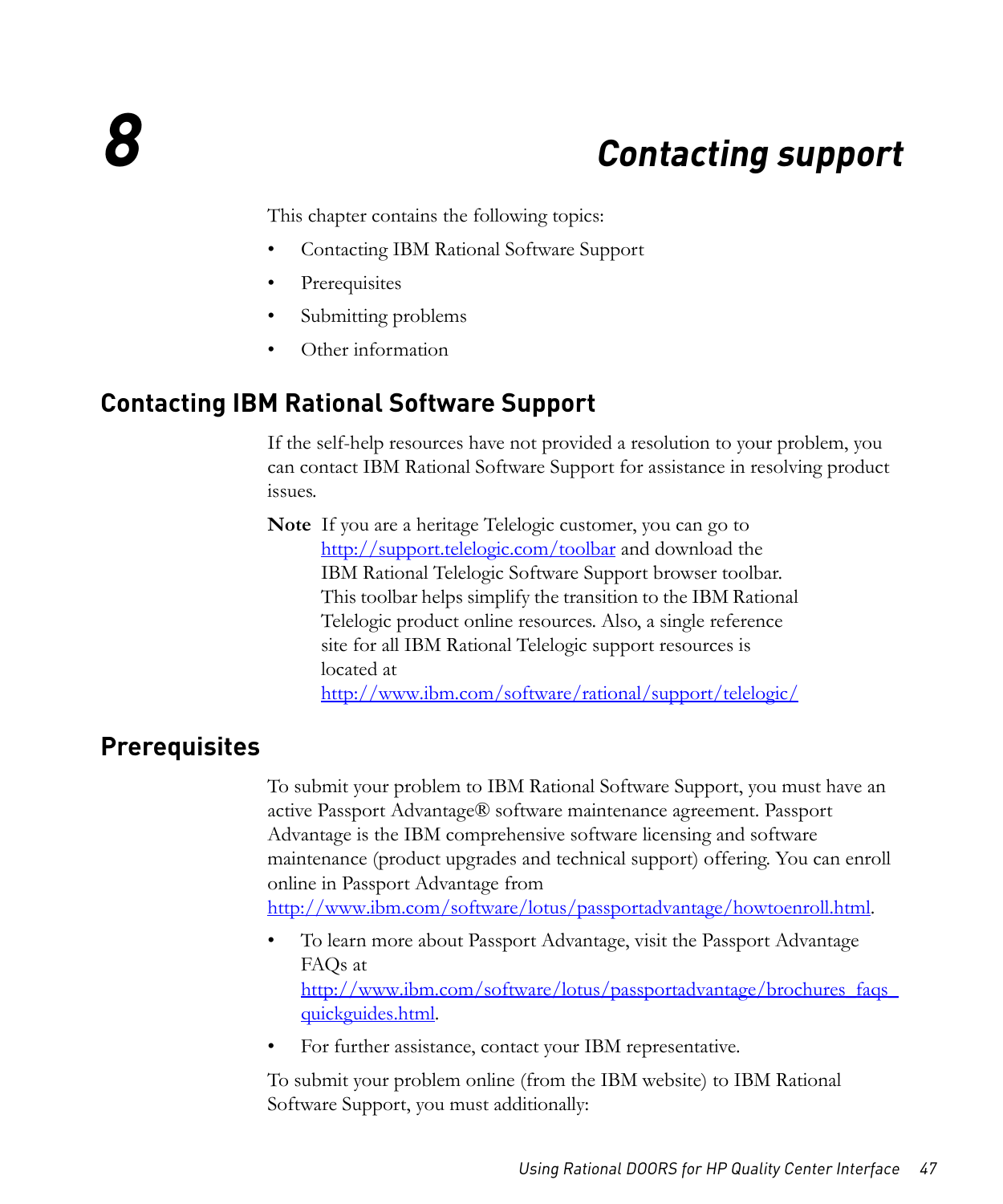- Be a registered user on the IBM Rational Software Support website. For details about registering, go to http://www-01.ibm.com/software/support/.
- Be listed as an authorized caller in the service request tool.

## <span id="page-55-0"></span>**Submitting problems**

To submit your problem to IBM Rational Software Support:

**1.** Determine the business impact of your problem. When you report a problem to IBM, you are asked to supply a severity level. Therefore, you need to understand and assess the business impact of the problem that you are reporting.

Use the following table to determine the severity level.

| <b>Severity</b> | <b>Description</b>                                                                                                                                                                       |
|-----------------|------------------------------------------------------------------------------------------------------------------------------------------------------------------------------------------|
| 1               | The problem has a <i>critical</i> business impact: You are unable to<br>use the program, resulting in a critical impact on operations.<br>This condition requires an immediate solution. |
| $\mathfrak{D}$  | This problem has a <i>significant</i> business impact: The program<br>is usable, but it is severely limited.                                                                             |
| 3               | The problem has <i>some</i> business impact: The program is<br>usable, but less significant features (not critical to<br>operations) are unavailable.                                    |
|                 | The problem has <i>minimal</i> business impact: The problem<br>causes little impact on operations or a reasonable<br>circumvention to the problem was implemented.                       |

- **2.** Describe your problem and gather background information. When describing a problem to IBM, be as specific as possible. Include all relevant background information so that IBM Rational Software Support specialists can help you solve the problem efficiently. To save time, know the answers to these questions:
	- What software versions were you running when the problem occurred? To determine the exact product name and version, use the option applicable to you: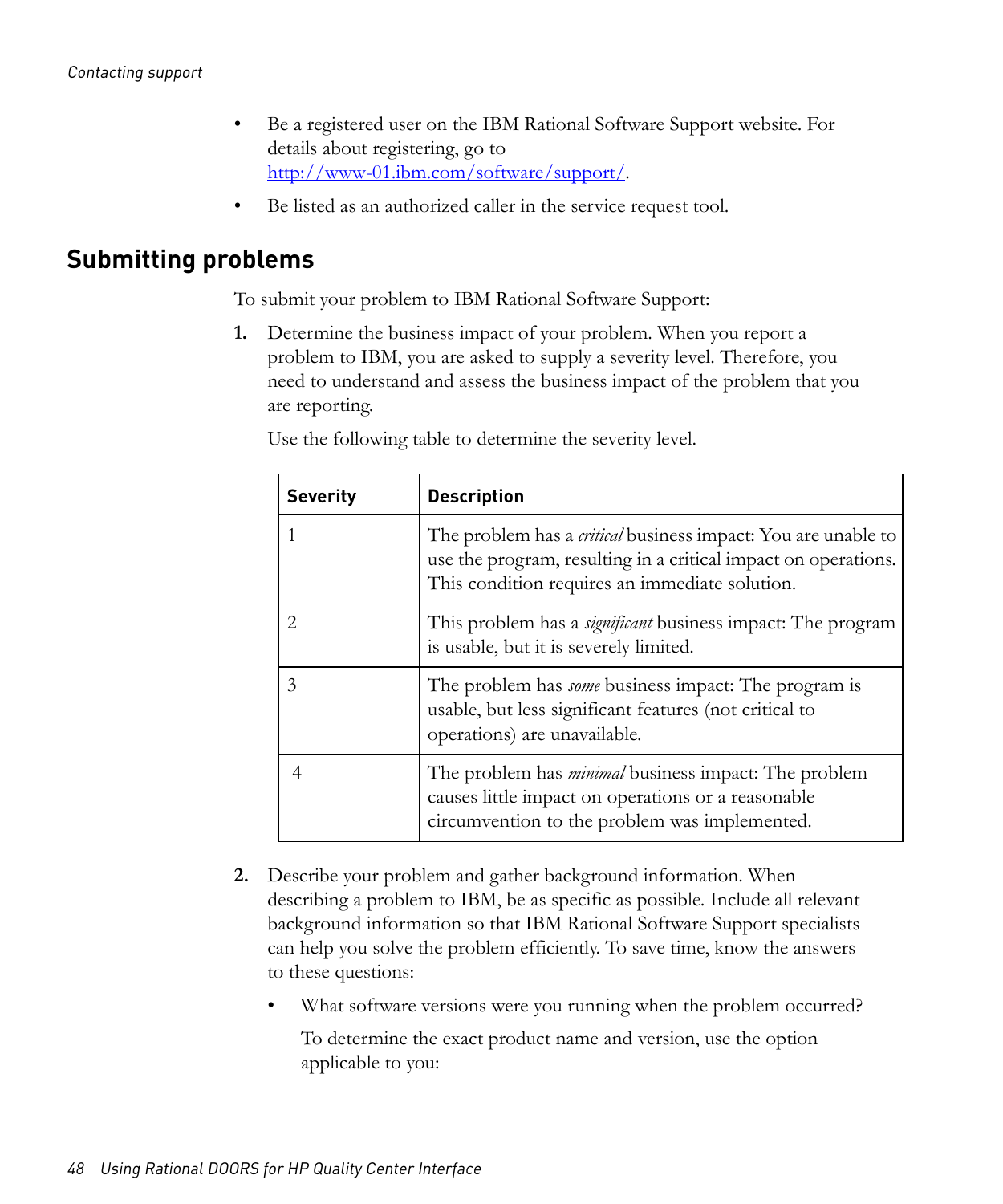- Start the IBM Installation Manager and click **File** > **View Installed Packages**. Expand a package group and select a package to see the package name and version number.
- Start your product, and click **Help** > **About** to see the offering name and version number.
- What is your operating system and version number (including any service packs or patches)?
- Do you have logs, traces, and messages that are related to the problem symptoms?
- Can you recreate the problem? If so, what steps do you perform to recreate the problem?
- Did you make any changes to the system? For example, did you make changes to the hardware, operating system, networking software, or other system components?
- Are you currently using a workaround for the problem? If so, be prepared to describe the workaround when you report the problem.
- **3.** Submit your problem to IBM Rational Software Support. You can submit your problem to IBM Rational Software Support in the following ways:
	- **Online**: Go to the IBM Rational Software Support website at https://www.ibm.com/software/rational/support/ and in the Rational support task navigator, click **Open Service Request.** Select the electronic problem reporting tool, and open a Problem Management Record (PMR), describing the problem accurately in your own words.

For more information about opening a service request, go to http://www.ibm.com/software/support/help.html.

You can also open an online service request using the IBM Support Assistant. For more information, go to http://www-01.ibm.com/software/support/isa/faq.html.

- **By phone**: For the phone number to call in your country or region, go to the IBM directory of worldwide contacts at http://www.ibm.com/planetwide/ and click the name of your country or geographic region.
- **Through your IBM Representative:** If you cannot access IBM Rational Software Support online or by phone, contact your IBM Representative. If necessary, your IBM Representative can open a service request for you. You can find complete contact information for each country at http://www.ibm.com/planetwide/.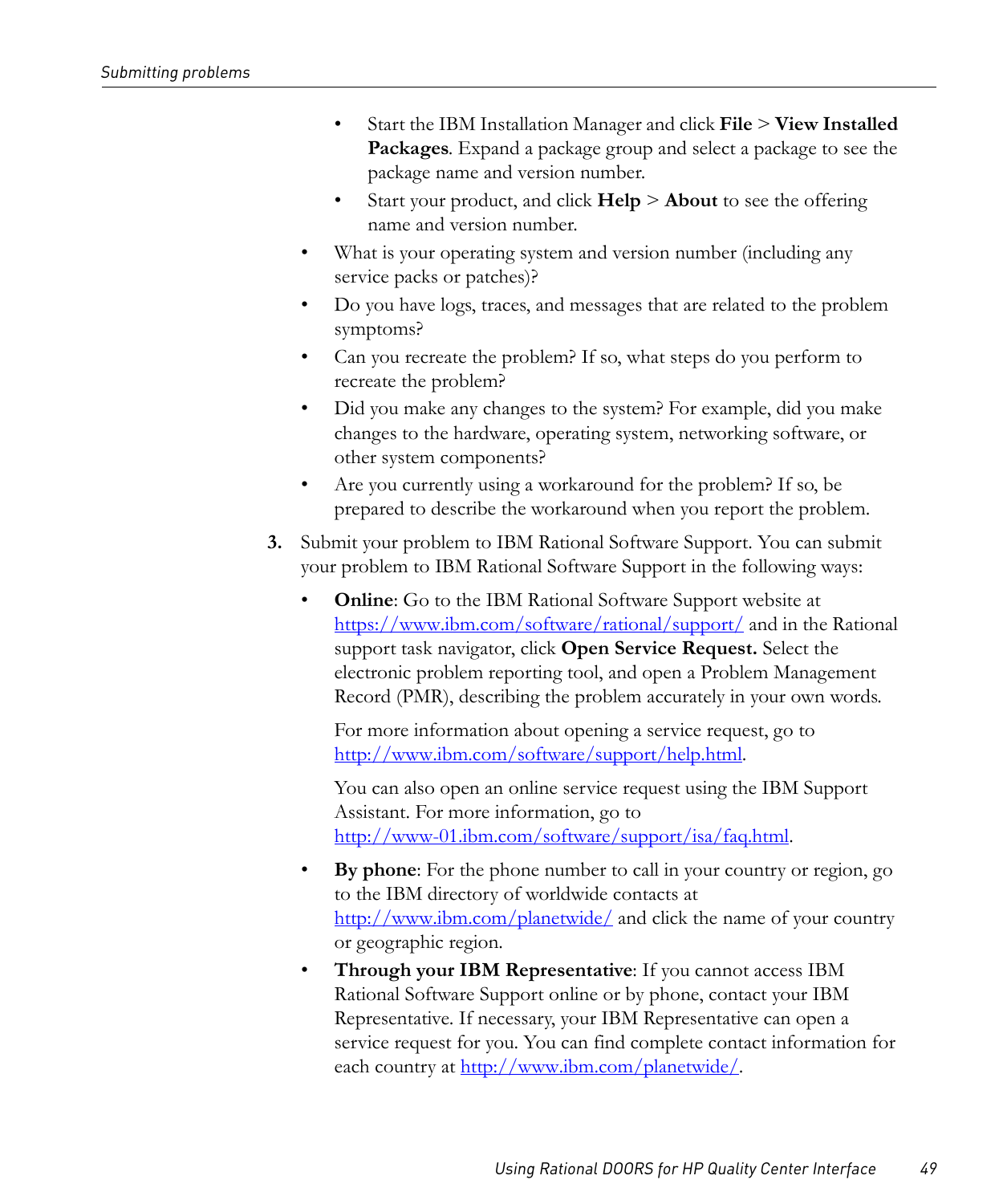If the problem you submit is for a software defect or for missing or inaccurate documentation, IBM Rational Software Support creates an Authorized Program Analysis Report (APAR). The APAR describes the problem in detail. Whenever possible, IBM Rational Software Support provides a workaround that you can implement until the APAR is resolved and a fix is delivered. IBM publishes resolved APARs on the IBM Rational Software Support website daily, so that other users who experience the same problem can benefit from the same resolution.

## <span id="page-57-0"></span>**Other information**

For Rational software product news, events, and other information, visit the IBM Rational Software website on http://www.ibm.com/software/rational/.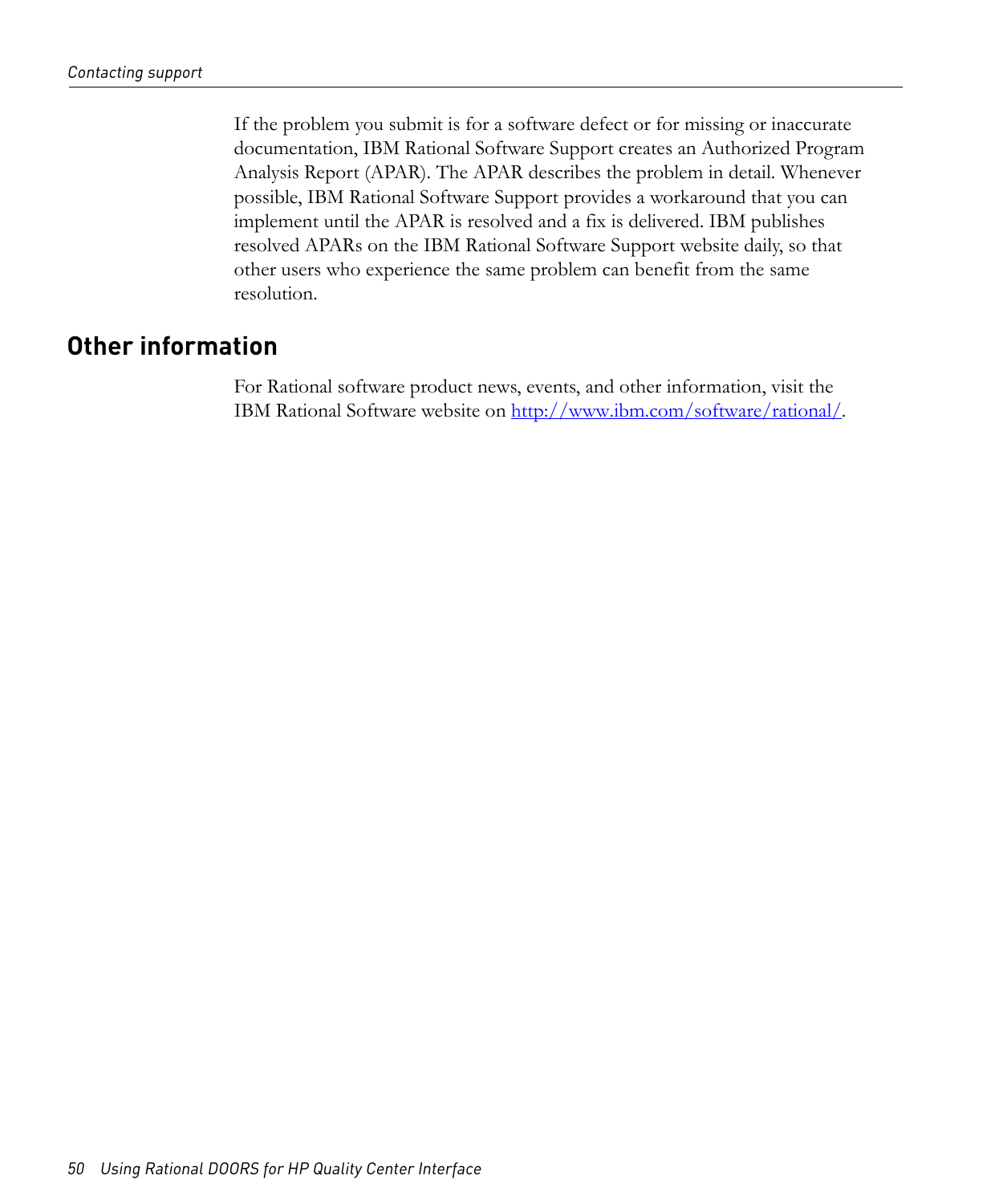#### <span id="page-58-1"></span><span id="page-58-0"></span>© Copyright IBM Corporation 2006, 2011

US Government Users Restricted Rights - Use, duplication, or disclosure restricted by GSA ADP Schedule Contract with IBM Corp.

This information was developed for products and services offered in the U.S.A. IBM may not offer the products, services, or features discussed in this document in other countries. Consult your local IBM representative for information on the products and services currently available in your area. Any reference to an IBM product, program, or service is not intended to state or imply that only that IBM product, program, or service may be used. Any functionally equivalent product, program, or service that does not infringe any IBM intellectual property right may be used instead. However, it is the user's responsibility to evaluate and verify the operation of any non-IBM product, program, or service.

IBM may have patents or pending patent applications covering subject matter described in this document. The furnishing of this document does not grant you any license to these patents. You can send written license inquiries to:

IBM Director of Licensing IBM Corporation North Castle Drive Armonk, NY 10504-1785 U.S.A.

For license inquiries regarding double-byte character set (DBCS) information, contact the IBM Intellectual Property Department in your country or send written inquiries to:

Intellectual Property Licensing Legal and Intellectual Property Law IBM Japan Ltd. 1623-14, Shimotsuruma, Yamato-shi Kanagawa 242-8502 Japan

**The following paragraph does not apply to the United Kingdom or any other country where such provisions are inconsistent with local law:** INTERNATIONAL BUSINESS MACHINES CORPORATION PROVIDES THIS PUBLICATION "AS IS" WITHOUT WARRANTY OF ANY KIND,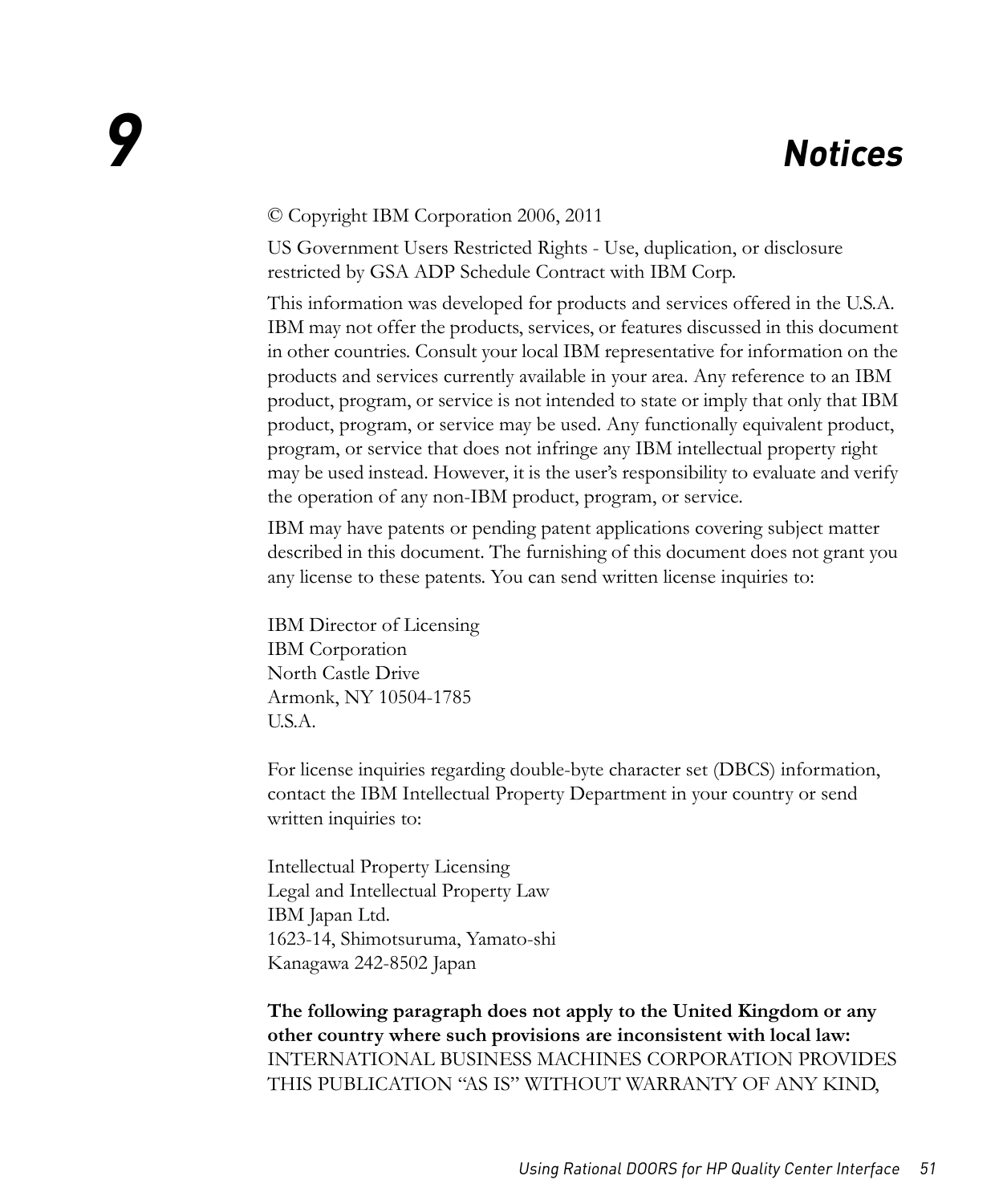#### EITHER EXPRESS OR IMPLIED, INCLUDING, BUT NOT LIMITED TO, THE IMPLIED WARRANTIES OF NON-INFRINGEMENT, MERCHANTABILITY OR FITNESS FOR A PARTICULAR PURPOSE. Some states do not allow disclaimer of express or implied warranties in certain

transactions. Therefore, this statement may not apply to you.

This information could include technical inaccuracies or typographical errors. Changes are periodically made to the information herein; these changes will be incorporated in new editions of the publication. IBM may make improvements and/or changes in the product(s) and/or the program(s) described in this publication at any time without notice.

Any references in this information to non-IBM websites are provided for convenience only and do not in any manner serve as an endorsement of those websites. The materials at those websites are not part of the materials for this IBM product and use of those websites is at your own risk.

IBM may use or distribute any of the information you supply in any way it believes appropriate without incurring any obligation to you.

Licensees of this program who wish to have information about it for the purpose of enabling: (i) the exchange of information between independently created programs and other programs (including this one) and (ii) the mutual use of the information which has been exchanged, should contact:

Intellectual Property Dept. for Rational Software IBM Corporation 5 Technology Park Drive Westford, Massachusetts 01886 U.S.A.

Such information may be available, subject to appropriate terms and conditions, including in some cases, payment of a fee.

The licensed program described in this document and all licensed material available for it are provided by IBM under terms of the IBM Customer Agreement, IBM International Program License Agreement or any equivalent agreement between us.

Any performance data contained herein was determined in a controlled environment. Therefore, the results obtained in other operating environments may vary significantly. Some measurements may have been made on development-level systems and there is no guarantee that these measurements will be the same on generally available systems. Furthermore, some measurements may have been estimated through extrapolation. Actual results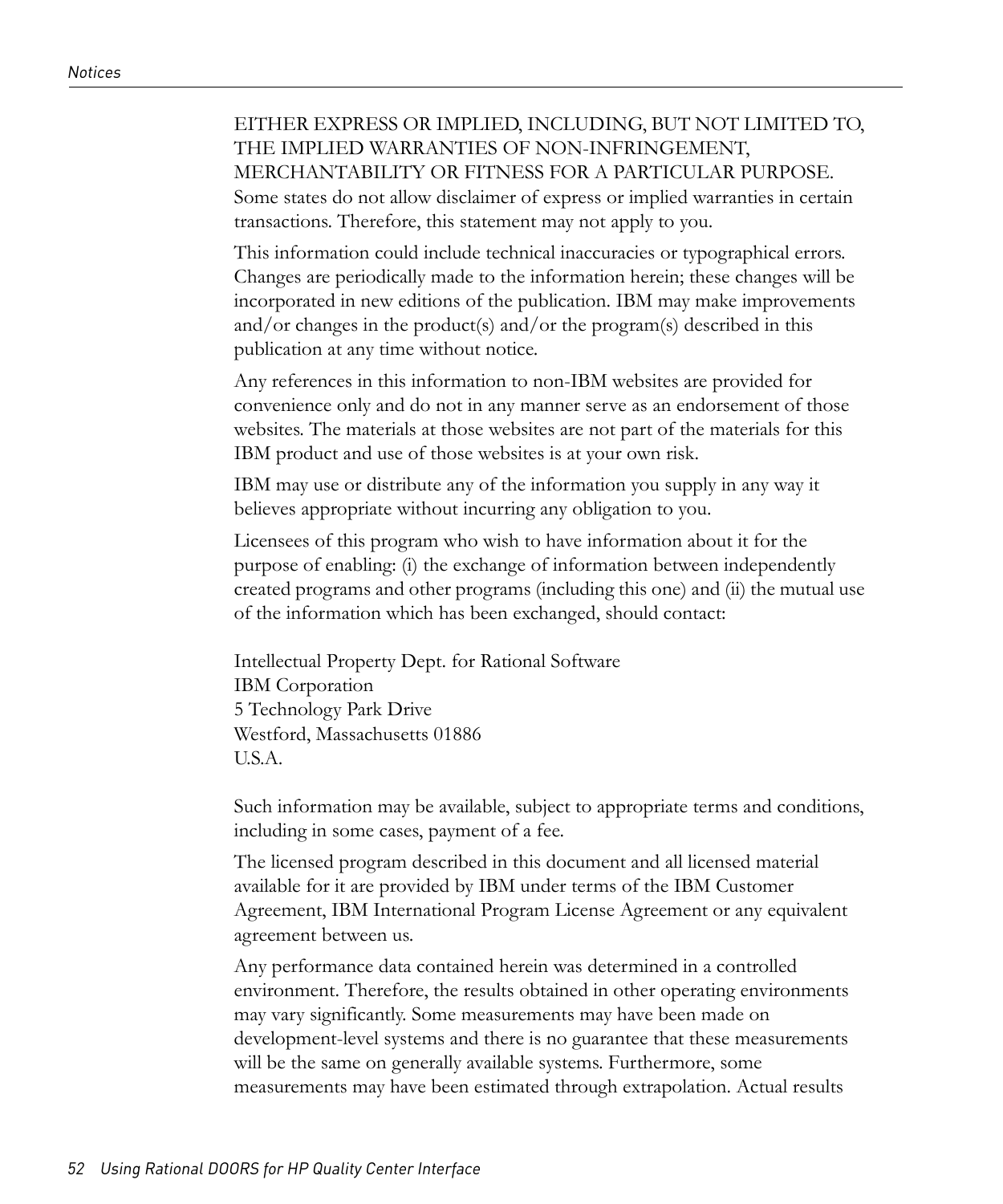may vary. Users of this document should verify the applicable data for their specific environment.

Information concerning non-IBM products was obtained from the suppliers of those products, their published announcements or other publicly available sources. IBM has not tested those products and cannot confirm the accuracy of performance, compatibility or any other claims related to non-IBM products. Questions on the capabilities of non-IBM products should be addressed to the suppliers of those products.

This information contains examples of data and reports used in daily business operations. To illustrate them as completely as possible, the examples include the names of individuals, companies, brands, and products. All of these names are fictitious and any similarity to the names and addresses used by an actual business enterprise is entirely coincidental.

If you are viewing this information softcopy, the photographs and color illustrations may not appear.

Additional legal notices are described in the legal\_information.html file that is included in your software installation.

# <span id="page-60-0"></span>**Trademarks**

A current list of IBM trademarks is available on the web at www.ibm.com/legal/copytrade.html.

Microsoft and Windows are trademarks of Microsoft Corporation in the United States, other countries, or both.

UNIX is a registered trademark of The Open Group in the United States and other countries.

Other company, product or service names may be trademarks or service marks of others.